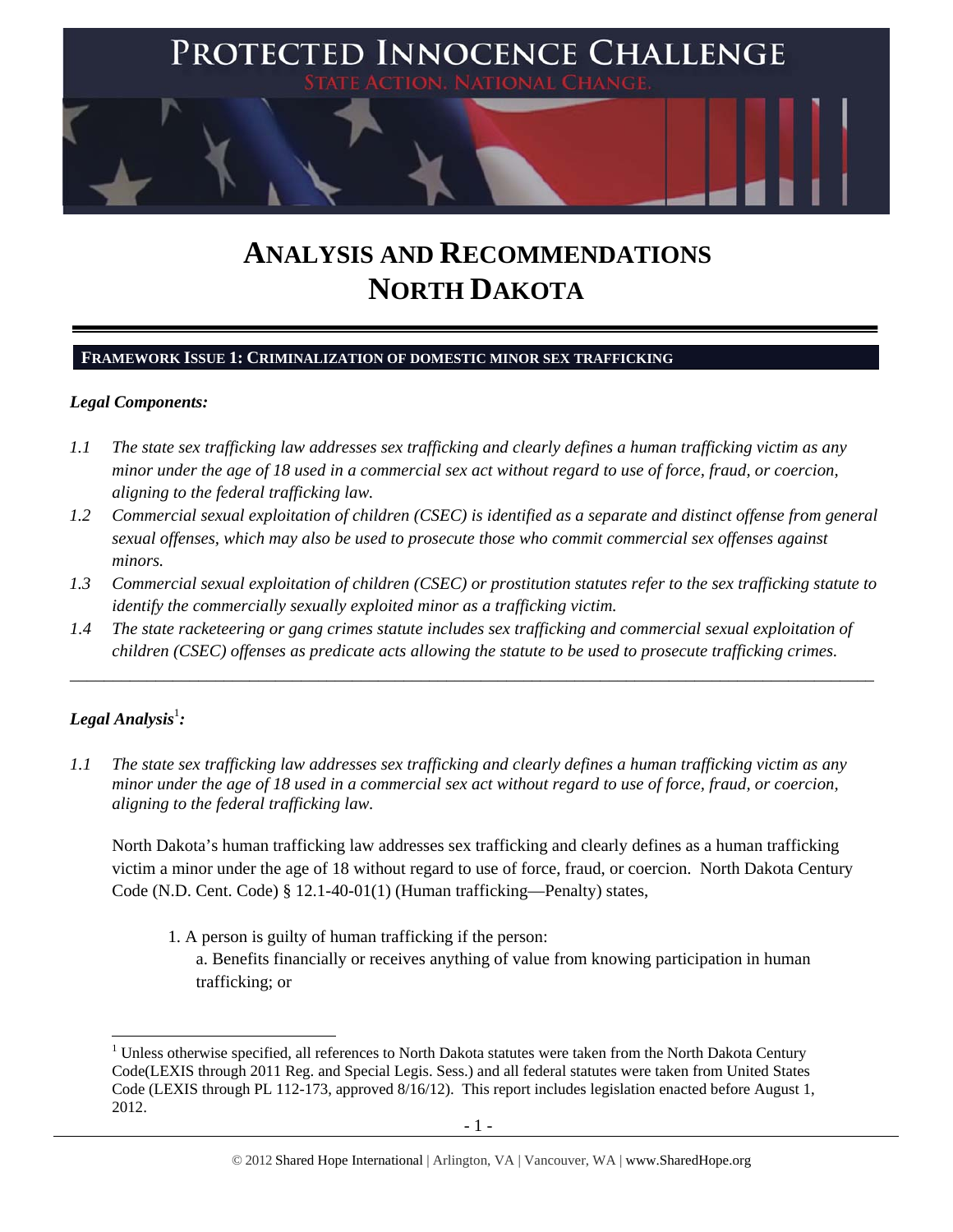b. Promotes, recruits, entices, harbors, transports, provides, or obtains by any means, or attempts to promote, recruit, entice, harbor, transport, provide, or obtain by any means, another person, knowing that the person will be subject to human trafficking.

"Human trafficking" is defined in N.D. Cent. Code § 12.1-40-02(3) (Definitions—Human Trafficking) as "labor trafficking or sex trafficking." "Sex trafficking" is defined in N.D. Cent. Code § 12.1-40-02(5) as "the promotion, recruitment, transportation, transfer, harboring, enticement, provision, obtaining, or receipt of a person by any means, whether a United States citizen or foreign national, for the purpose of: a. Causing the person or another to engage in sexual acts or sexual conduct in violation of chapter 12.1-20 [Sex offenses]; or b. Violating chapter 12.1-27.1 [Obscenity control], 12.1-27.2 [Sexual performances by children], or 12.1-29 [Prostitution]." Human trafficking is a Class AA felony if the victim is under 18, and carries a maximum penalty of life imprisonment. N.D. Cent. Code §§ 12.1-40-01(2), 12.1-32-01(1). Otherwise, human trafficking is a Class A felony punishable by imprisonment up to 20 years, a fine up to \$10,000, or both. N.D. Cent. Code §§ 12.1-40-01(2), 12.1-32-01(2).

*1.2 Commercial sexual exploitation of children (CSEC) is identified as a separate and distinct offense from general sexual offenses, which may also be used to prosecute those who commit commercial sex offenses against minors.*

The following laws criminalize CSEC in North Dakota:

1. N.D. Cent. Code § 12.1-29-02(1) (Facilitating prostitution) makes it a crime to, among other things, "Knowingly solicit[] a person to patronize a prostitute" or to "[k]nowingly procure[] a prostitute for a patron." Under subsection (2), "

The offense is a class C felony if the actor intentionally causes another to remain a prostitute by force or threat, or the prostitute is the actor's spouse, child, or ward, or a person for whose care, protection, or support he is responsible, or the prostitute is, in fact, less than sixteen years old. Otherwise it is a class A misdemeanor.

A Class C felony is punishable by imprisonment up to five years, a fine of \$5,000, or both. N.D. Cent. Code § 12.1-32-01(4). A Class A misdemeanor carries a penalty of imprisonment up to 1 year, a \$2,000 fine, or both. N.D. Cent. Code § 12.1-32-01(5).

2. N.D. Cent. Code § 12.1-27.2-02 (Use of a minor in a sexual performance) establishes a Class B felony when an individual "knowing the character and content of a performance, . . . employs, authorizes, or induces a minor to engage in sexual conduct during a performance or, if being a parent, legal guardian, or custodian of a minor, that person consents to the participation by the minor in sexual conduct during a performance." A Class B felony is punishable by imprisonment up to 10 years, a \$10,000 fine, or both. N.D. Cent. Code § 12.1-32-01(3). However N.D. Cent. Code § 12.1-27.2-04.2 (Sexual performance by a minor—Enhanced penalties) provides for enhanced penalties, stating in subsection (2), "

Notwithstanding the provisions of sections 12.1-32-01 and 12.1-32-01.1 relating to fines, the court shall impose the following fine upon the conviction of a person or entity described in subsection 1 for a second or subsequent offense under this chapter:

a. For an individual, a fine not to exceed fifty thousand dollars; or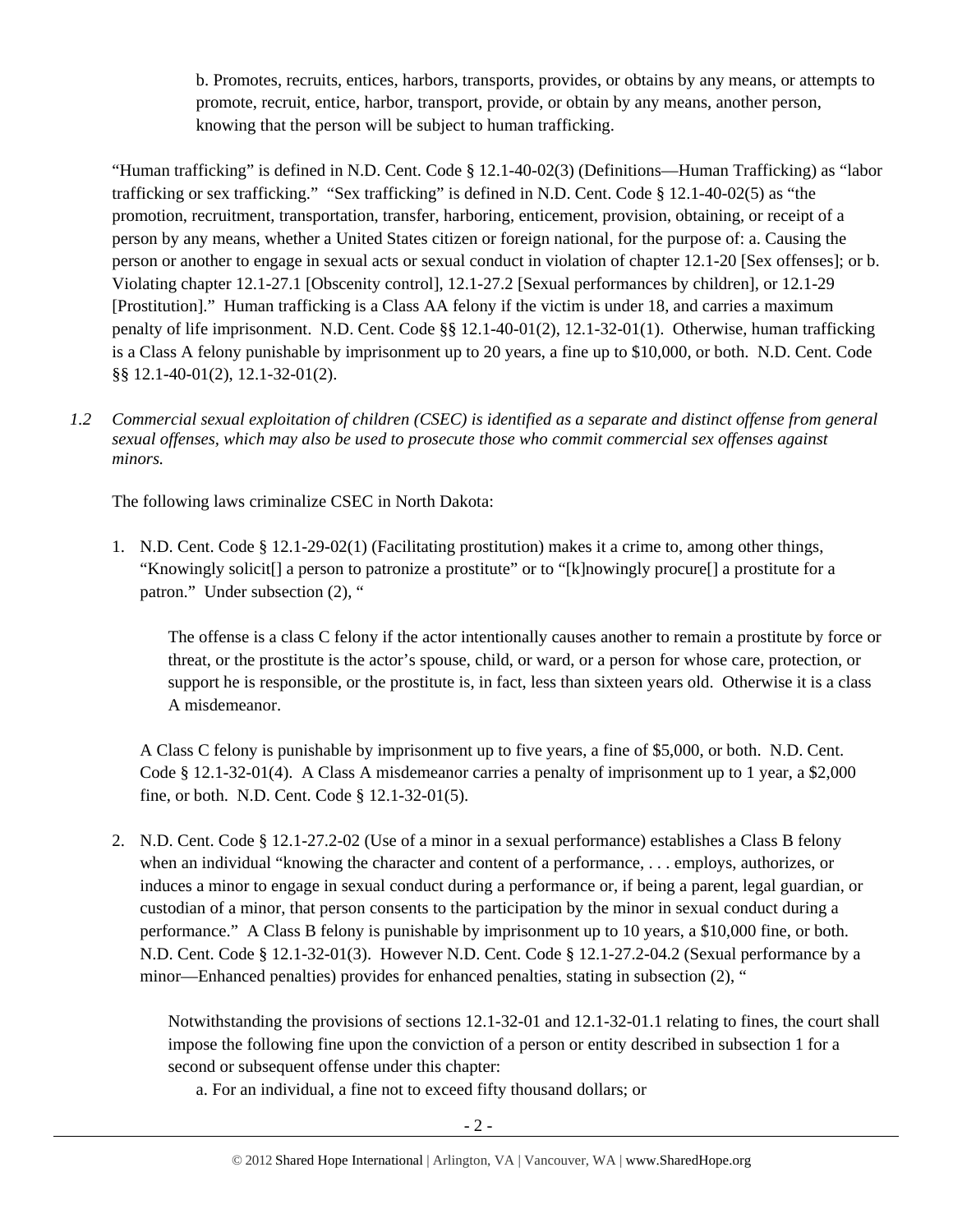b. For a corporation, limited liability company, association, partnership, or other legal entity, a fine not to exceed one hundred thousand dollars.

- 3. N.D. Cent. Code § 12.1-27.2-03 (Promoting or directing an obscene sexual performance by a minor) states, "A person is guilty of a class B felony if, knowing the character and content of a performance, that person produces, directs, or promotes<sup>2</sup> any obscene performance which includes sexual conduct by a person who was a minor at the time of the performance." A Class B felony is punishable by imprisonment up to 10 years, a \$10,000 fine, or both. N.D. Cent. Code § 12.1-32-01(3). This offense is also subject to the enhanced penalties in N.D. Cent. Code § 12.1-27.2-04.2.
- 4. N.D. Cent. Code § 12.1-27.1-03(2) (Promoting obscenity to minors—Minor performing in obscene performance) makes it a Class C felony "to permit a minor to participate in a performance which is harmful to minors."<sup>3</sup>
- 5. N.D. Cent. Code § 12.1-27.2-04 (Promoting a sexual performance by a minor) makes it a Class C felony if "knowing the character and content of a performance, [a] person produces, directs, or promotes any performance which includes sexual conduct by a person who was a minor at the time of the performance." A Class C felony is punishable by imprisonment up to five years, a fine of \$5,000, or both. N.D. Cent. Code § 12.1-32-01(4). This offense is also subject to the enhanced penalties in N.D. Cent. Code § 12.1- 27.2-04.2.

Non-commercial sex offenses that may apply in certain CSEC cases include the following:

1. N.D. Cent. Code § 12.1-20-03 (Gross sexual imposition) makes it a crime, among other things, when a person "engages in a sexual act with another, or . . . causes another to engage in a sexual act" or "engages in sexual contact with another, or . . . causes another to engage in sexual contact" when the victim is less than 15, or when "[t]hat person compels the victim to submit by force or by threat of imminent death, serious bodily injury, or kidnapping, to be inflicted on any human being." N.D. Cent. Code § 12.1-20-03(1), (2). This crime is a Class AA felony if "serious bodily injury" was inflicted on the victim, the victim was under 15 and the offender over 22, or the victim subjected to the sexual act was compelled "to submit by force or by threat of imminent death, serious bodily injury, or kidnapping, to be inflicted on any human being." N.D. Cent. Code § 12.1-20-03(3)(a). The sentence for committing these Class AA felonies is imprisonment for not less than 20 years with probation to follow.<sup>4</sup> N.D. Cent. Code § 12.1-20-03(3)(a). In all other cases,

<sup>&</sup>lt;sup>2</sup> N.D. Cent. Code § 12.1-27.2-01(3) (Definitions—Sexual Performances by Children) defines "promote" as "to procure, manufacture, issue, sell, give, provide, lend, mail, deliver, transfer, transmit, publish, distribute, circulate, disseminate, present, exhibit, or advertise."

<sup>&</sup>lt;sup>3</sup> "Harmful to minors" is defined in N.D. Cent. Code § 12.1-27.1-02(2) (Promoting obscenity to minors— Definitions) to mean

that quality of any description or representation, in whatever form of sexual conduct or sexual excitement, when such description or representation:

a. Considered as a whole, appeals to the prurient sexual interest of minors;

b. Is patently offensive to prevailing standards in the adult community in North Dakota as a whole with respect to what is suitable material for minors; and

c. Considered as a whole, lacks serious literary, artistic, political, or scientific value for minors. 4

<sup>&</sup>lt;sup>4</sup> However, N.D. Cent. Code § 12.1-20-03(3)(a)(Gross sexual imposition—Penalty) states in part,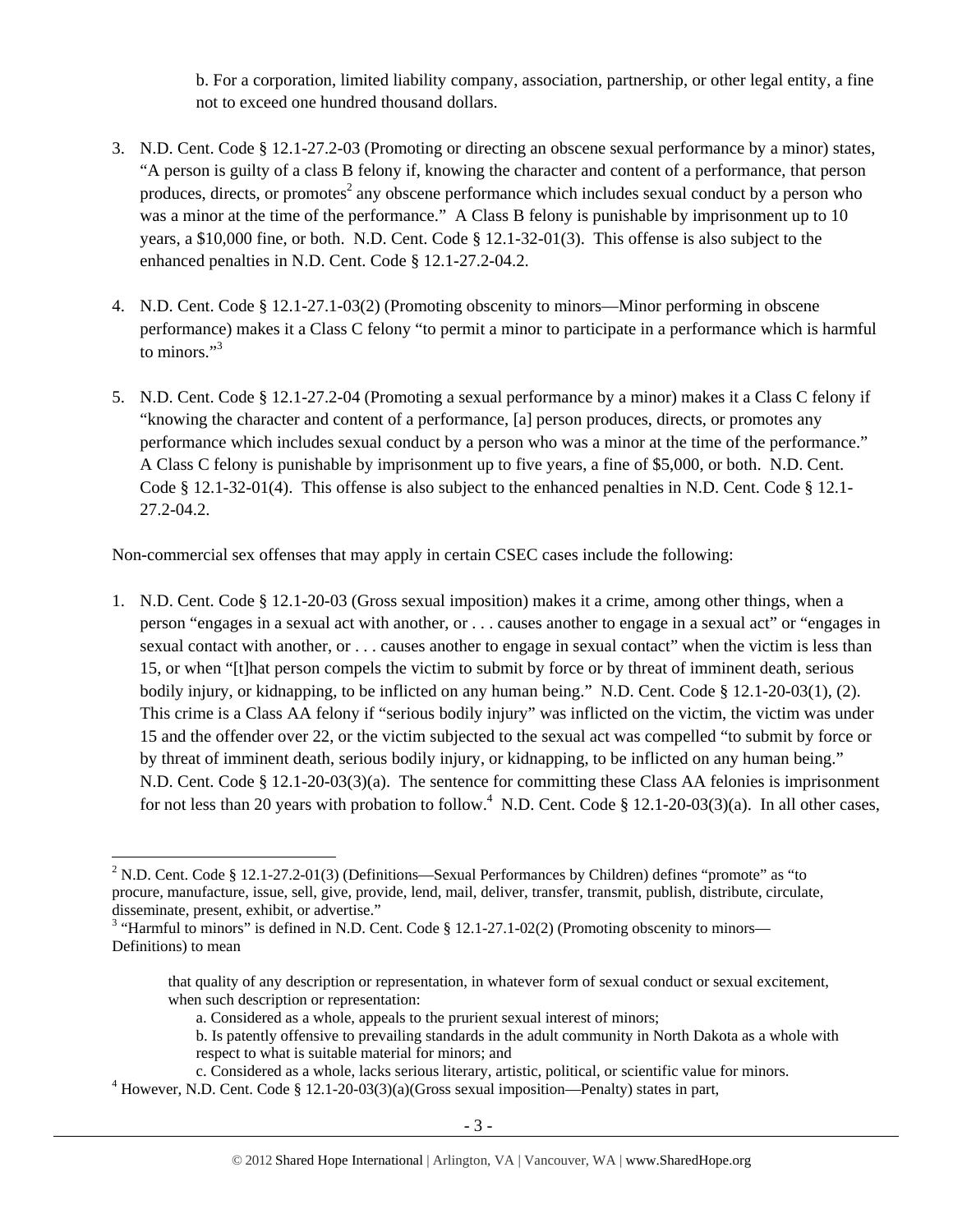this is a Class A felony with possible imprisonment up to 20 years, a fine not to exceed \$10,000, or both. N.D. Cent. Code §§ 12.1-20-03(3)(b), 12.1-32-01(2).

2. N.D. Cent. Code § 12.1-20-04 (Sexual imposition) makes it a Class B felony to

"engage[] in a sexual act or sexual contact with another, or . . . cause[] another to engage in a sexual act or sexual contact, . . . if the actor:

1. Compels the other person to submit by any threat or coercion that would render a person reasonably incapable of resisting; or

2. Engages in a sexual act or sexual contact with another, whether consensual or not, as part of an induction, initiation, ceremony, pledge, hazing, or qualification to become a member or an associate of any criminal street gang as defined in section 12.1-06.2-01."

A Class B felony is punishable by imprisonment up to 10 years, a \$10,000 fine, or both. N.D. Cent. Code § 12.1-32-01(3).

- 3. N.D. Cent. Code § 12.1-20-03.1(1) (Continuous sexual abuse of a child) makes it a crime for an adult to "engage[] in any combination of three or more sexual acts or sexual contacts with a minor under the age of fifteen years during a period of three or more months." If the offender was at least 22 years of age at the time of the offense, the offense is a Class AA felony. N.D. Cent. Code § 12.1-20-03.1(1). For all other violations of this statute, the offense is a Class A felony. N.D. Cent. Code § 12.1-20-03.1(1).
- 4. N.D. Cent. Code § 12.1-20-07(1) (Sexual assault) makes it a Class C felony to

knowingly ha<sup>[ve]</sup> sexual contact with another person, or . . . cause<sup>[]</sup> another person to have sexual contact with that person . . . if:

. . .

e. The other person is a minor, fifteen years of age or older, and the actor is the other person's parent, guardian, or is otherwise responsible for general supervision of the other person's welfare; or f. The other person is a minor, fifteen years of age or older, and the actor is an adult [at least 22 years old].

If the offender of subsection (f) is 18-21 years old, then the offense is a Class A misdemeanor. N.D. Cent. Code § 12.1-20-07(2).

5. N.D. Cent. Code § 12.1-20-05(1) (Corruption or solicitation of minors) makes it a Class A misdemeanor for an adult to "engage[] in, solicit[] with the intent to engage in, or cause[] another to engage in a sexual act with a minor" when the minor is 15 or older. Subsection (2) states,

<u> 1989 - Johann Stein, marwolaethau a gweledydd a ganlad y ganlad y ganlad y ganlad y ganlad y ganlad y ganlad</u> The court may deviate from the mandatory sentence if the court finds that the sentence would impose a manifest injustice as defined in section 39-01-01 and the defendant has accepted responsibility for the crime or cooperated with law enforcement. However, a defendant convicted of a class AA felony under this section may not be sentenced to serve less than five years of incarceration.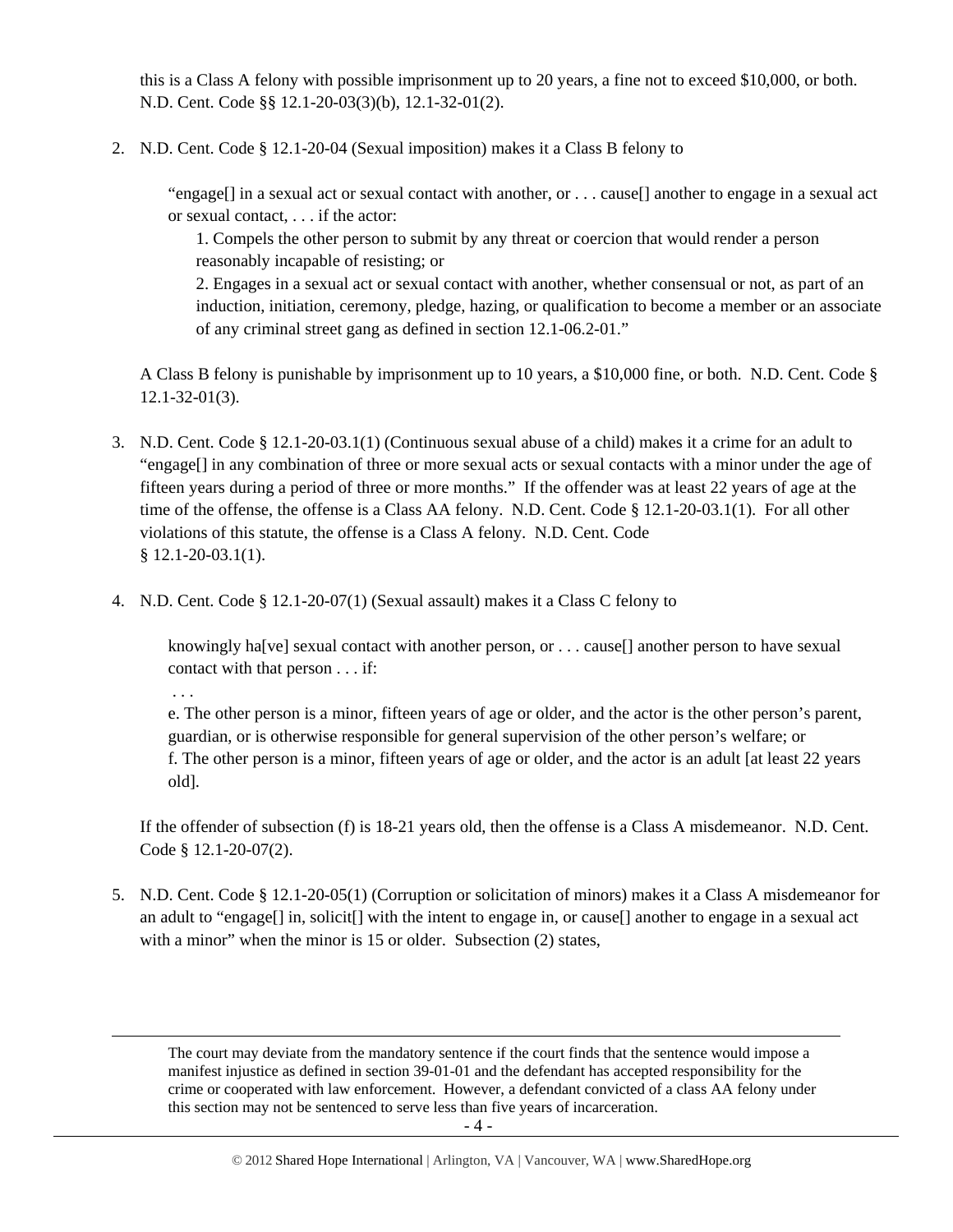An adult who solicits with the intent to engage in a sexual act with a minor under age fifteen or engages in or causes another to engage in a sexual act<sup>5</sup> when the adult is at least twenty-two years of age and the victim is a minor fifteen years of age or older, is guilty of a class C felony.

A Class A misdemeanor carries a maximum penalty of imprisonment for one year, a fine of \$2,000, or both. N.D. Cent. Code § 12.1-32-01(5). A Class C felony is punishable by imprisonment up to five years, a fine of \$5,000, or both. N.D. Cent. Code § 12.1-32-01(4).

6. N.D. Cent. Code § 14-10-06 (Unlawful to encourage or contribute to the deprivation or delinquency of minor) states in subsection (2),

Any individual who by any act willfully encourages, causes, or contributes to the deprivation of a child less than sixteen years of age by causing that child to engage in sexual conduct as defined under section 12.1-27.2-01, in any play, motion picture, photograph, dance, or other visual representation is guilty of a class C felony.

*1.3 Commercial sexual exploitation of children (CSEC) or prostitution statutes refer to the sex trafficking statute to identify the commercially sexually exploited minor as a trafficking victim.* 

North Dakota's CSEC statutes do not refer to the human trafficking statute or otherwise specifically identify the victim of a CSEC crime as a trafficking victim, even though the definition of sex trafficking as defined in N.D. Cent. Code § 12.1-40-02(5) (Definitions—Human Trafficking) specifically refers to the CSEC statutes by criminalizing

the promotion, recruitment, transportation, transfer, harboring, enticement, provision, obtaining, or receipt of a person by any means, whether a United States citizen or foreign national, for the purpose of:

a. Causing the person or another to engage in sexual acts or sexual conduct in violation of chapter 12.1-20 [Sex offenses]; or

b. Violating chapter 12.1-27.1 [Obscenity control], 12.1-27.2 [Sexual performances by children], or 12.1-29 [Prostitution].

Similarly, N.D. Cent. Code § 12.1-29-03 (Prostitution) does not distinguish between minors and adults or refer to § 12.1-40-01 (Human trafficking) to identify prostitution offenses involving a minor as domestic minor sex trafficking.

Subsection (5) defines "sexual contact" as

any touching, whether or not through the clothing or other covering, of the sexual or other intimate parts of the person, or the penile ejaculation or ejaculate or emission of urine or feces upon any part of the person, for the purpose of arousing or satisfying sexual or aggressive desires.

 $<sup>5</sup>$  N.D. Cent. Code § 12.1-20-02(4) (Definitions—Sex Offenses) defines "sexual act" as</sup>

sexual contact between human beings consisting of contact between the penis and the vulva, the penis and the anus, the mouth and the penis, the mouth and the vulva, or any other portion of the human body and the penis, anus, or vulva; or the use of an object which comes in contact with the victim's anus, vulva, or penis. For the purposes of this subsection, sexual contact between the penis and the vulva, the penis and the anus, any other portion of the human body and the anus or vulva, or an object and the anus, vulva, or penis of the victim, occurs upon penetration, however slight. Emission is not required.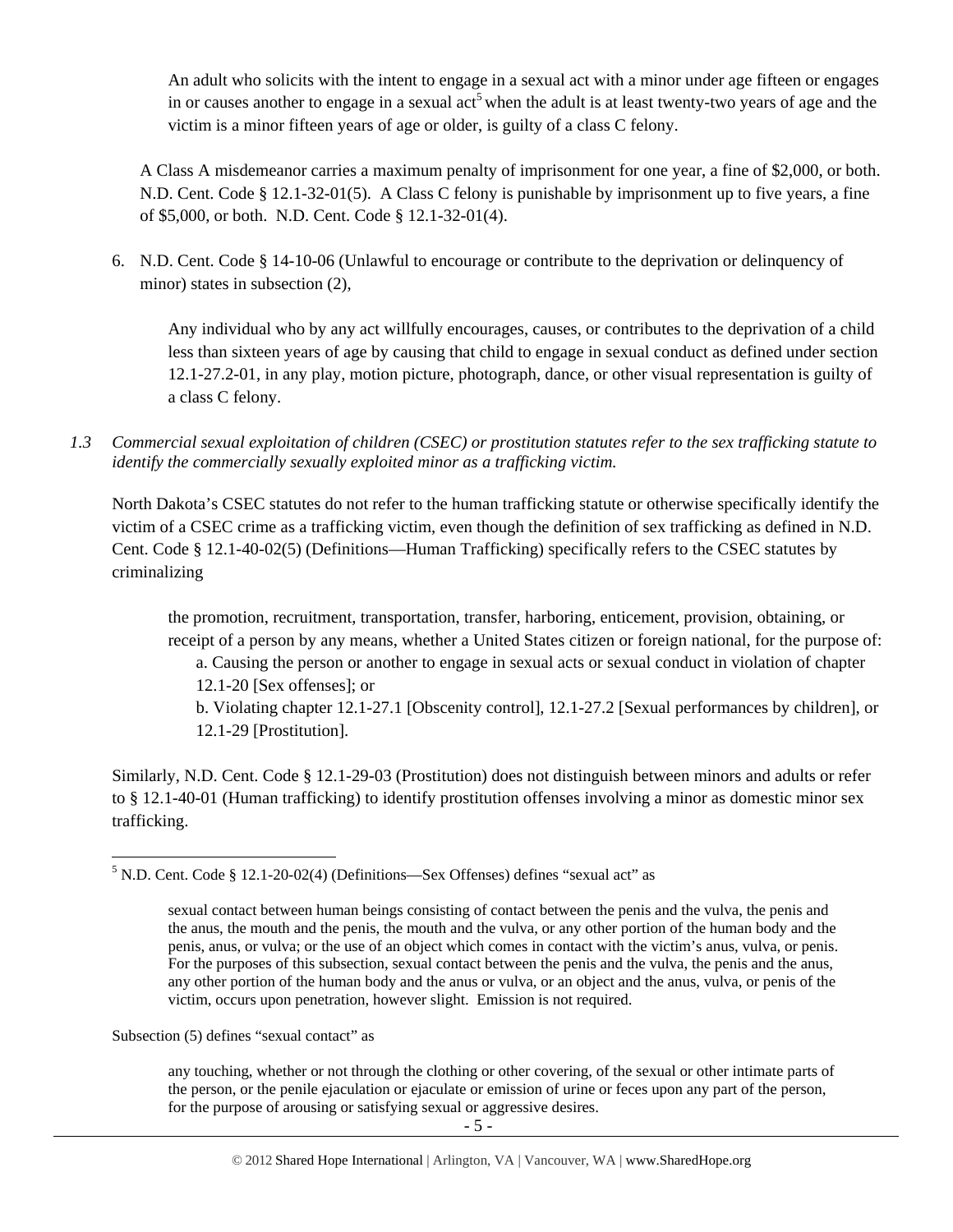- 1.3.1 Recommendation: Amend N.D. Cent. Code § 12.1-29-02 (Facilitating prostitution), § 12.1- 27.2-02 (Use of a minor in a sexual performance), § 12.1-27.2-03 (Promoting or directing an obscene sexual performance by a minor), § 12.1-27.1-03(2) (Promoting obscenity to minors — Minor performing in obscene performance), and § 12.1-27.2-04 (Promoting a sexual performance by a minor) to refer cases of commercial sexual exploitation of minors to § 12.1- 40-01 (Human trafficking) in order to clarify the status of such victims as human trafficking victims.
- 1.3.2 Recommendation: Amend N.D. Cent. Code § 12.1-29-03 (Prostitution) to refer to § 12.1-40-01 (Human trafficking) to identify prostitution offenses involving a minor as domestic minor sex trafficking.
- *1.4 The state racketeering or gang crimes statute includes sex trafficking and commercial sexual exploitation of children (CSEC) offenses as predicate acts allowing the statute to be used to prosecute trafficking crimes.*

N.D. Cent. Code §12.1-06.103 (Illegal control of an enterprise – Illegally conducting an enterprise) states,

1. A person is guilty of an offense if such person, through a pattern of racketeering activity or its proceeds, acquires or maintains, by investment or otherwise, control of any enterprise.

2. A person is guilty of an offense if the person is employed or associated with any enterprise and conducts or participates in the conduct of that enterprise's affairs through a pattern of racketeering activity.

3. A knowing violation of this section is a class B felony.

N.D. Cent. Code § 12.1-06.1-01(2)(f) (Definitions—Racketeer Influenced and Corrupt Organizations) defines "racketeering" in part as

any act including any criminal attempt, facilitation, solicitation, or conspiracy, committed for financial gain, which is chargeable or indictable under the laws of the state in which the act occurred and, if the act occurred in a state other than this state, would be chargeable or indictable under the laws of this state had the act occurred in this state and punishable by imprisonment for more than one year, regardless of whether such act is charged or indicted, involving:

 . . . . (17) Obscenity.

- (18) Child pornography.
- (19) Prostitution.
- 
- (20) Human trafficking.

N.D. Cent. Code § 12.1-06.1-02 (Leading a criminal association) states in subsection (1),

1. A person is guilty of an offense by any of the following:

a. Intentionally organizing, managing, directing, supervising, or financing a criminal association.

b. Knowingly inciting or inducing others to engage in violence or intimidation to promote or further the criminal objectives of a criminal association.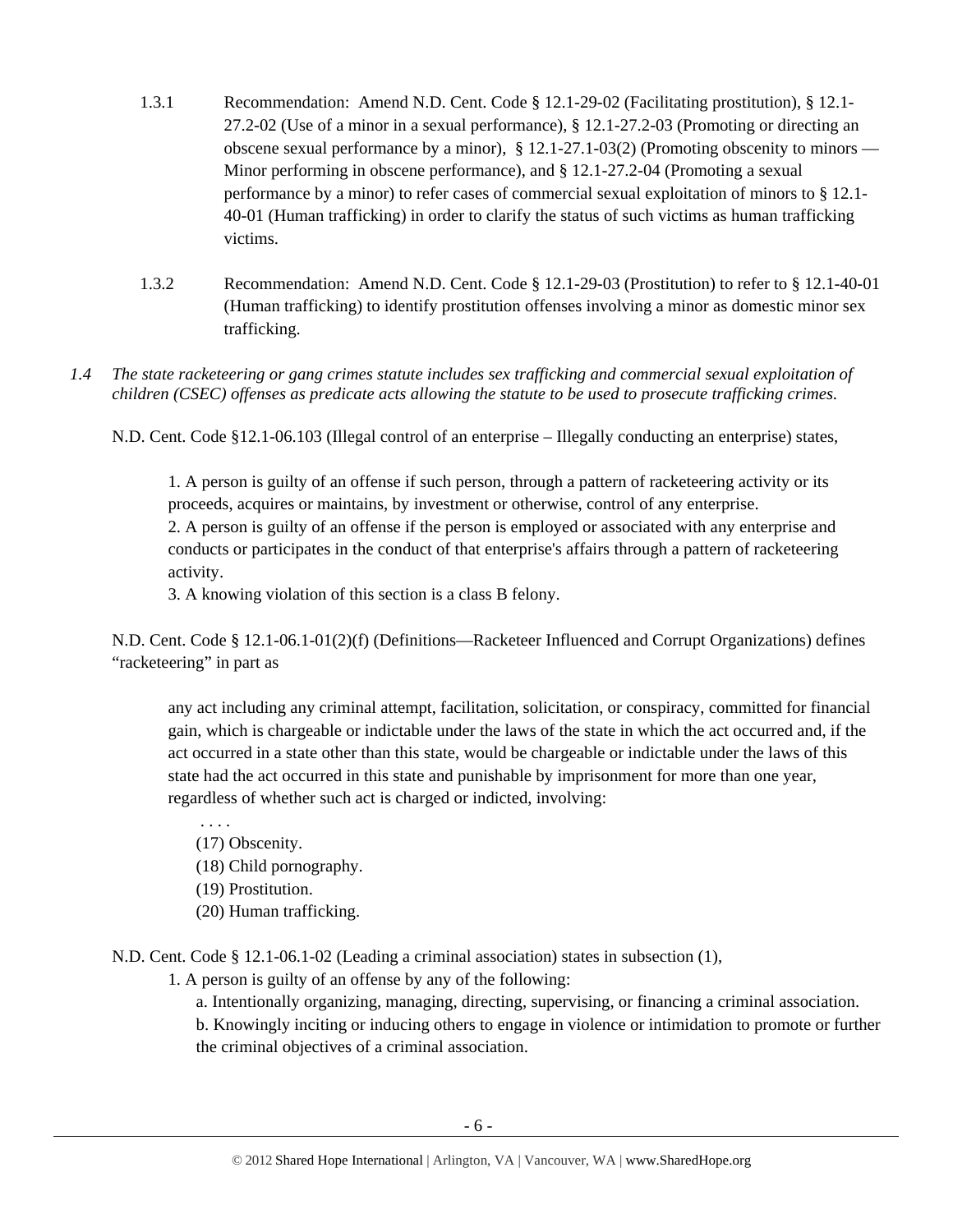c. Willfully furnishing advice, assistance, or direction in the conduct, financing, or management of a criminal association's affairs with the intent to promote or further the criminal objectives of a criminal association.

d. Intentionally promoting or furthering the criminal objectives of a criminal association by inducing or committing any act or omission by a public servant in violation of official duty.

N.D. Cent. Code § 12.1-06.1-01(1)(b) defines "criminal association" as

any combination of persons or enterprises engaging, or having the purpose of engaging, on a continuing basis in conduct which violates any one or more provisions of any felony statute of this state or which is the willful and illegal transportation or disposal of radioactive waste material or hazardous waste.

A violation of this section is a Class B felony, subject to a maximum penalty of ten years' imprisonment, a fine of \$10,000 or both. N.D. Cent. Code §12.1-32-01(3). Additionally, an offender may be subject to asset forfeiture and civil remedies. Additionally, under these sections, a trafficker is subject to civil asset forfeiture. Pursuant to N.D. Cent. Code § 12.1-06.1-05(f) (Racketeering – Civil remedies), following a determination of liability, the court may order:

Forfeiture, pursuant to chapter 32-14, to the state school fund of the state or county as appropriate under section 29-27-02.1, to the extent not already ordered to be paid in other damages:

(1) Any property or other interest acquired or maintained by a person in violation of section 12.1- 06.1-02 (Leading a criminal association) or 12.1-06.1-03 (Illegal control of an enterprise). (2) Any interest in, security of, claims against, or property or contractual right of any kind affording a source of influence over any enterprise that a person has established, operated, controlled, conducted, or participated in the conduct of in violation of section 12.1-06.1-02 or 12.1-06.1-03. (3) All proceeds traceable to an offense included in the definition of racketeering and all moneys, negotiable instruments, securities, and other things of value used or intended to be used to facilitate commission of the offense if upon application for the order it is shown to the satisfaction of the court that the racketeering offense has occurred as a part of a pattern of racketeering activity.

Furthermore, N.D. Cent. Code § 12.1-06.1-05(1) (Racketeering—Civil remedies) provides that

[a] person who sustains injury to person, business, or property by a pattern of racketeering activity or by a violation of section 12.1-06.1-02 [Leading a criminal association] or 12.1-06.1-03 [Illegal control of an enterprise] may file an action in district court for the recovery of treble damages and the costs of the suit, including reasonable attorney fees. The state may file an action in behalf of those persons injured or to prevent, restrain, or remedy a pattern of racketeering activity or a violation of section 12.1-06.1-02 or 12.1-06.1-03.

N.D. Cent. Code § 12.1-06.1-05(4) states,

Following a determination of liability, orders may include:

. . . .

d. Ordering the payment of treble damages and appropriate restitution to those persons injured by a pattern of racketeering activity or a violation of section 12.1-06.1-02 or 12.1-06.1-03.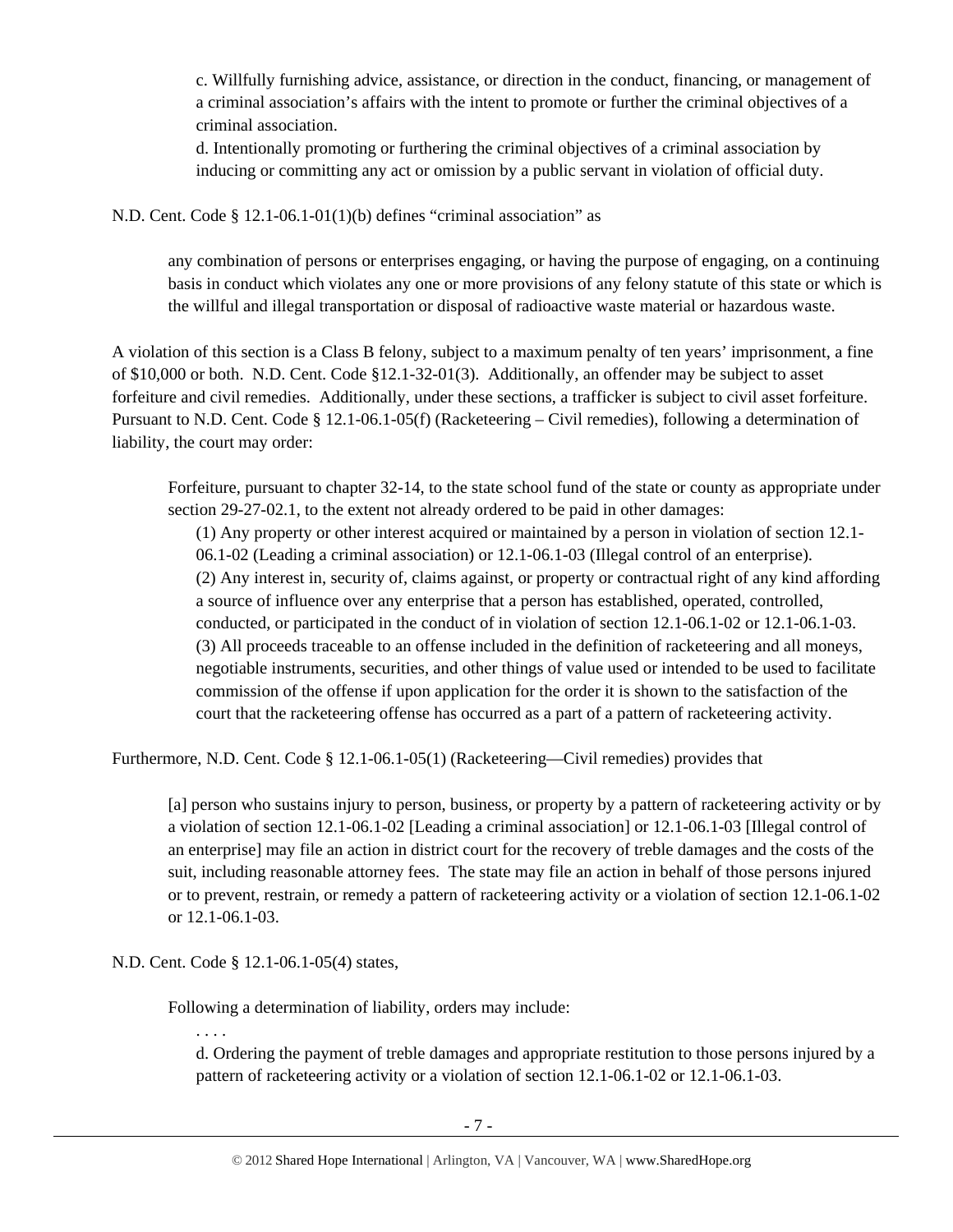e. Ordering the payment of all costs and expenses and reasonable attorneys' fees concerned with the prosecution and investigation of any offense included in the definition of racketeering if upon application for the order it is shown to the satisfaction of the court that the racketeering offense has occurred as a part of a pattern of racketeering activity or a violation of section 12.1-06.1-02 or 12.1- 06.1-03, civil and criminal, incurred by the state or county as appropriate to be paid to the general fund of the state or county that brings the action.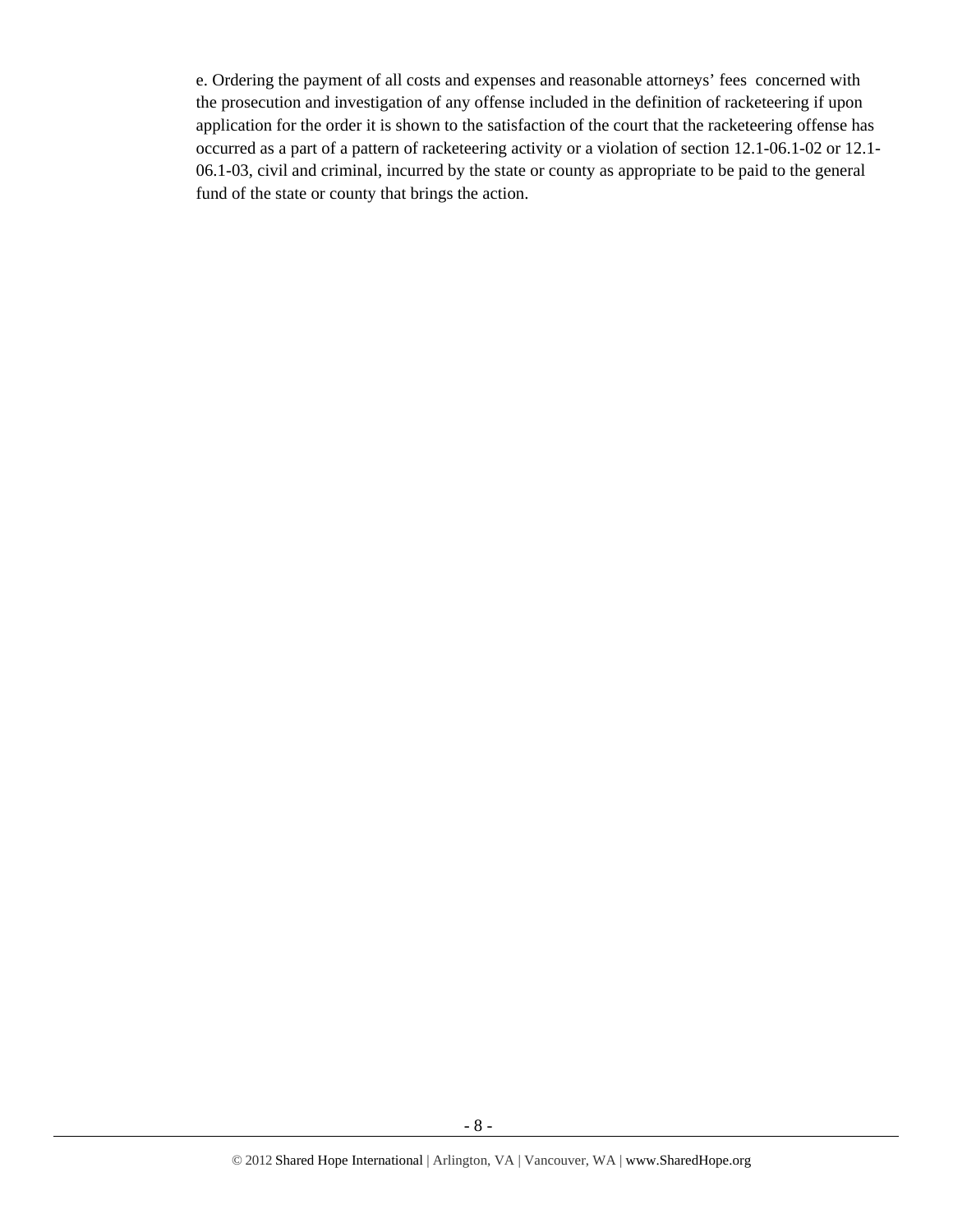#### **FRAMEWORK ISSUE 2: CRIMINAL PROVISIONS ADDRESSING DEMAND**

#### *Legal Components:*

- *2.1 The state sex trafficking law can be applied to buyers of commercial sex acts with a victim of domestic minor sex trafficking.*
- *2.2 Buyers of commercial sex acts with a minor can be prosecuted under commercial sexual exploitation of children (CSEC) laws.*
- *2.3 Solicitation of prostitution laws differentiate between buying sex with an adult and buying sex with a minor under 18.*
- *2.4 Penalties for buyers of commercial sex acts with minors are as high as federal penalties.*
- *2.5 Using the Internet to lure, entice, or purchase, or attempt to lure, entice or purchase, commercial sex acts with a minor is a separate crime or results in an enhanced penalty for buyers.*
- *2.6 No age mistake defense is permitted for a buyer of commercial sex acts with any minor under 18.*
- *2.7 Base penalties for buying sex acts with a minor under 18 are sufficiently high and not reduced for older minors.*
- *2.8 Financial penalties for buyers of commercial sex acts with minors are sufficiently high to make it difficult for buyers to hide the crime.*
- *2.9 Buying and possessing child pornography carries penalties as high as those for sex trafficking of a minor, commercial sexual exploitation of a child, and similar federal offenses.*
- *2.10 Convicted buyers of commercial sex acts with minors and child pornography are required to register as sex offenders.*

\_\_\_\_\_\_\_\_\_\_\_\_\_\_\_\_\_\_\_\_\_\_\_\_\_\_\_\_\_\_\_\_\_\_\_\_\_\_\_\_\_\_\_\_\_\_\_\_\_\_\_\_\_\_\_\_\_\_\_\_\_\_\_\_\_\_\_\_\_\_\_\_\_\_\_\_\_\_\_\_\_\_\_\_\_\_\_\_\_\_\_\_\_\_

# *Legal Analysis:*

*2.1 The state sex trafficking law can be applied to buyers of commercial sex acts with a victim of domestic minor sex trafficking.* 

N.D. Cent. Code § 12.1-40-01 (Human trafficking) makes it a crime to "[p]romote[], recruit[], entice[], harbor[], transport[], provide[], or obtain[] by any means, or attempt[] to promote, recruit, entice, harbor, transport, provide, or obtain by any means, another person, knowing that the person will be subject to human trafficking." N.D. Cent. Code § 12.1-40-01(1)(b). The definition of "human trafficking" in N.D. Cent. Code § 12.1-40-02(3) is "labor trafficking or sex trafficking." "Sex trafficking" is further defined as

promotion, recruitment, transportation, transfer, harboring, enticement, provision, obtaining, or receipt of a person by any means, whether a United States citizen or foreign national, for the purpose of:

a. Causing the person or another to engage in sexual acts or sexual conduct in violation of chapter 12.1-20 [Sex offenses]; or

b. Violating chapter 12.1-27.1 [Obscenity control], 12.1-27.2 [Sexual performances by children], or 12.1-29 [Prostitution].

Federal prosecutors, under the Trafficking Victims Protection Act (TVPA),<sup>6</sup> have applied the crime of human trafficking to attempted buyers of commercial sex with minors by charging that the buyers attempted to

<sup>&</sup>lt;sup>6</sup> Trafficking Victims Protection Act (TVPA) of 2000, Pub. L. No. 106-386, 114 Stat. 1464, 1466 (codified in scattered sections of 18 and 22 U.S.C.).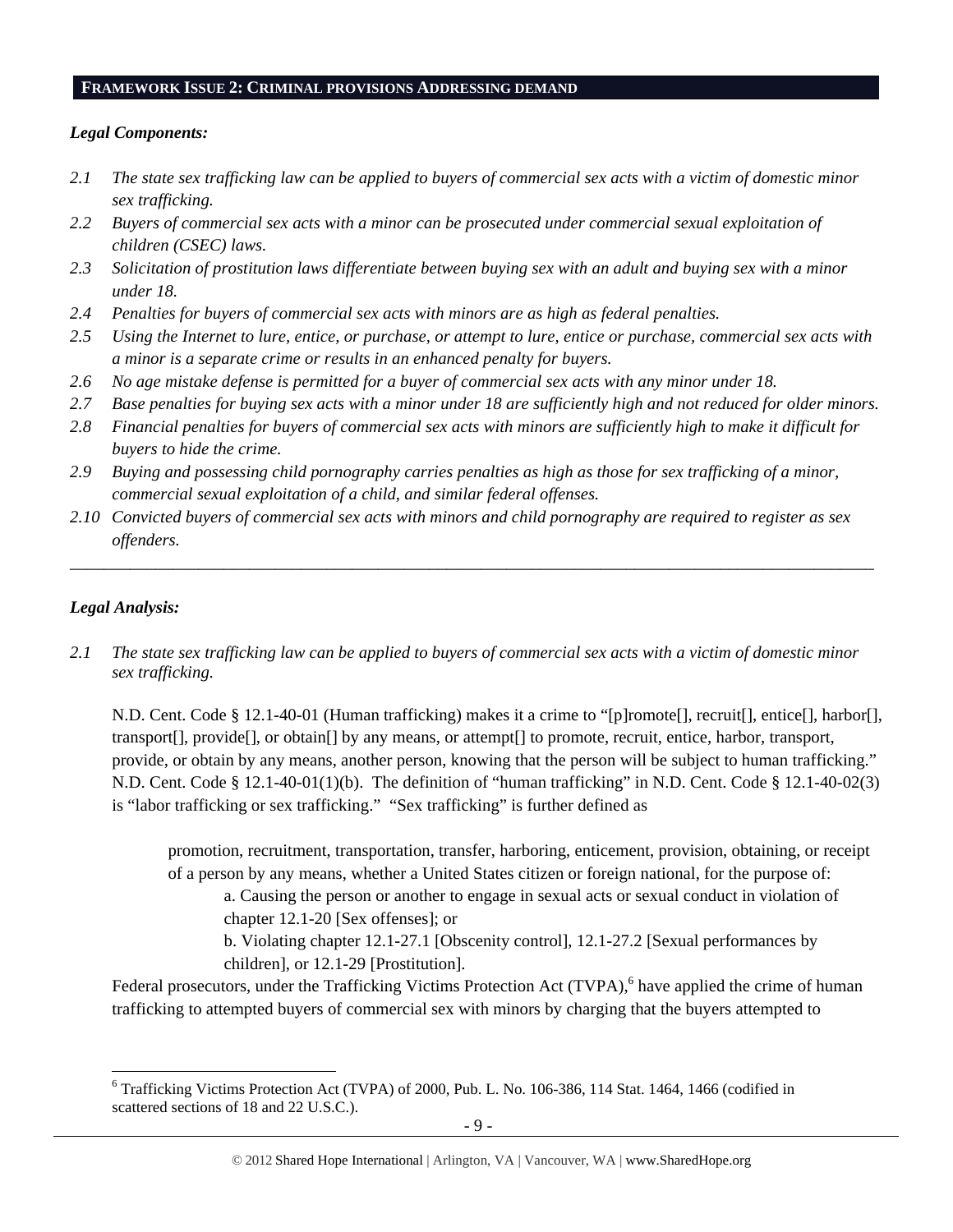"obtain"<sup>7</sup> a person under 18 to engage in commercial sex.<sup>8</sup> It is unsettled whether the courts will uphold this interpretation of the TVPA. It is arguable, therefore, that the term "obtain" in North Dakota's trafficking statute may be similarly applied, and could, therefore, implicate buyers under N.D. Cent. Code § 12.1-40-01. The same application of the state human trafficking law potentially could be employed against buyers in North Dakota with the additional required element of knowledge on the part of the buyer that "the person will be subject to human trafficking." N.D. Cent. Code § 12.1-40-01(1)(b).

- 2.1.1 Recommendation: Amend N.D. Cent. Code § 12.1-40 (Human trafficking) to include the purchase of commercial sex with minors as prohibited conduct.
- *2.2 Buyers of commercial sex acts with a minor can be prosecuted under commercial sexual exploitation of children (CSEC) laws.*

The CSEC laws are geared toward the prosecution of traffickers (e.g., facilitation of prostitution of a minor under 16 pursuant to N.D. Cent. Code § 12.1- 29-02(2), the use of or promotion of a minor in a sexual performance pursuant to N.D. Cent. Code § 12.1-27.2-02, et seq.) and do not apply to those who pay for sex with minors.

Although not specifically addressing commercial sex acts, N.D. Cent. Code § 12.1-20-05 (Corruption or solicitation of minors) makes it a distinct offense for adults to "engage<sup>[]</sup> in, solicit<sup>[]</sup> with the intent to engage in, or cause[] another to engage in a sexual act with a minor . . . ." Under N.D. Cent. Code § 12.1-20-05(1), this offense is "a class A misdemeanor if the victim is a minor fifteen years of age or older," and this offense is a class C felony under § 12.1-20-05(2) "when the adult is at least twenty-two years of age and the victim is a minor fifteen years of age or older." Under § 12.1-20-05(3), the penalty is enhanced by one offense level if the offense is committed "within fifty feet [15.24 meters] of or on the real property comprising a public or nonpublic elementary, middle, or high school."

- 2.2.1 Recommendation: Enact a law to criminalize the purchase of commercial sex acts with any minor under 18. Alternatively, amend N.D. Cent. Code § 12.1-20-05 (Corruption or solicitation of minors) to specifically prohibit engaging in, or soliciting commercial sexual activity with a minor and provide penalties consistent with N.D. Cent. Code § 12.1-40-01 (Human trafficking).
- *2.3 Solicitation of prostitution laws differentiate between buying sex with an adult and buying sex with a minor under 18.*

N.D. Cent. Code § 12.1-29-06 (Hiring an individual to engage in sexual activity) applies to buyers of commercial sex, regardless of the age of the individual with whom the commercial sex act is purchased. Under this statute, "An individual who hires or offers or agrees to hire another individual with the intention of engaging in sexual activity is guilty of a class B misdemeanor." N.D. Cent. Code § 12.1-29-06.

2.3.1 Recommendation: Amend N.D. Cent. Code § 12.1-29-06 (Hiring an individual to engage in sexual activity) to provide a heightened penalty for soliciting commercial sex acts with a minor.

  $7$  18 U.S.C. § 1591(a).

<sup>8</sup> *See, e.g.*, Indictment at 1, United States v. Oflyng, No. 09-00084-01-CR-W-SOW (W.D. Mo. March 10, 2009); *see also* News Release, U.S. Department of Justice, Office of the United States Attorney for the Western District of Missouri, Human Trafficking Rescue Project, Operation Guardian Angel, Final Defendant Pleads Guilty to Sex Trafficking of a Child, (December 18, 2009), http://www.justice.gov/usao/mow/news2009/mikoloyck.ple.htm.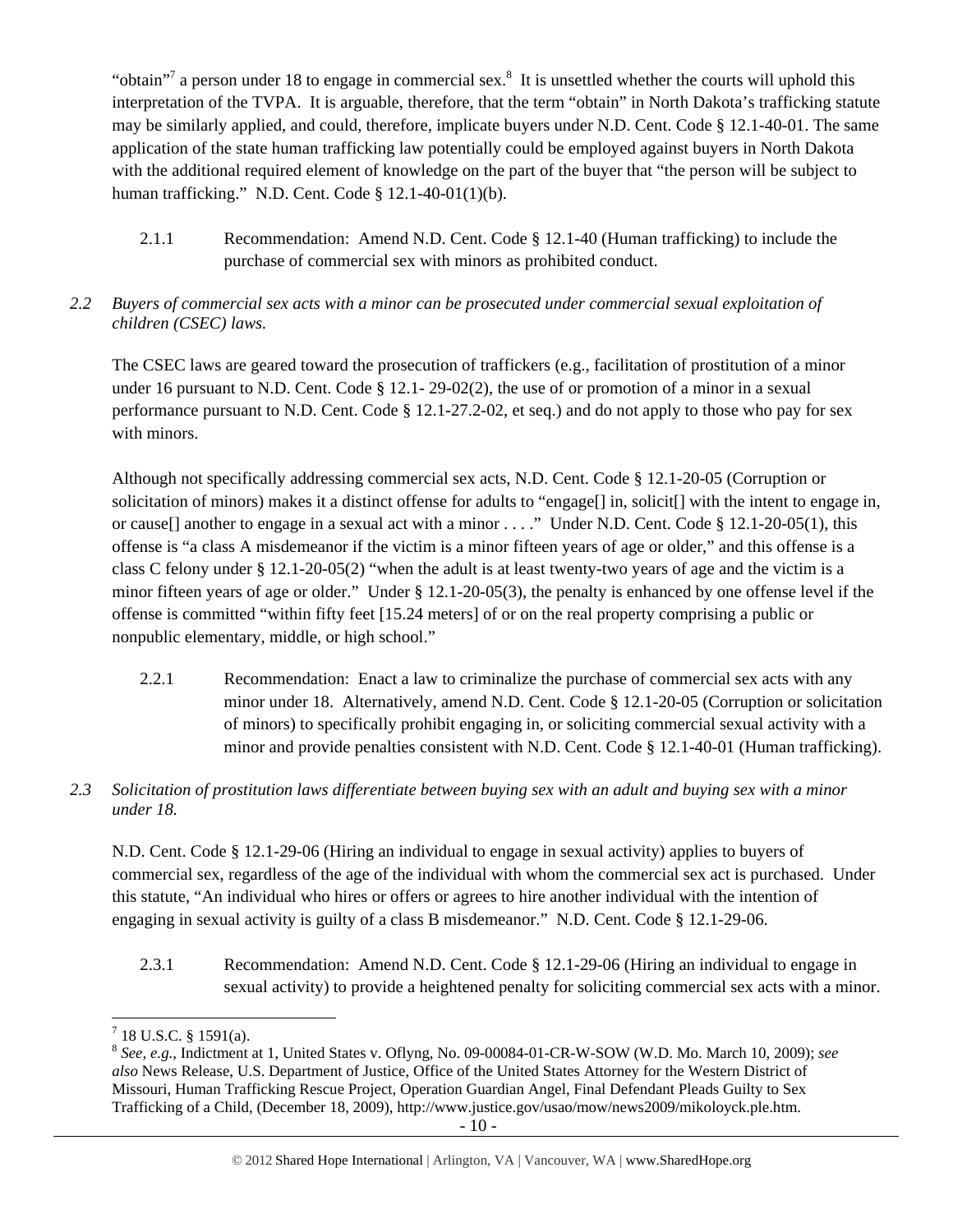# *2.4 Penalties for buyers of commercial sex acts with minors are as high as federal penalties.*

Penalties for buyers of commercial sex with minors vary depending on the law applied. N.D. Cent. Code § 12.1-40-01(Human trafficking) is a class AA felony if the victim is under 18. N.D. Cent. Code § 12.1-40- 01(2). A conviction carries a maximum penalty of life imprisonment without consideration of parole for 30 years, "less sentence reduction earned for good conduct," if the offender is sentenced to life imprisonment. N.D. Cent. Code §12.1-32-01(1).

N.D. Cent. Code § 12.1-20-05 (Corruption or solicitation of minors) by a person under 22 years of age when the minor involved is 15 or older is just a Class A misdemeanor with a maximum penalty of imprisonment for one year, a fine of \$2,000, or both. N.D. Cent. Code §§ 12.1-20-05(1), 12.1-32-01(5). When the minor is under 15, or the offender is 22 or older and the victim is 15 or older, the crime is a Class C felony punishable by imprisonment up to five years, a fine of \$5,000, or both. N.D. Cent. Code §§ 12.1-20-05(2), 12.1-32-01(4). The penalties for each crime are enhanced one level when the offense is committed "within fifty feet . . . of or on the real property comprising a public or nonpublic elementary, middle, or high school." N.D. Cent. Code § 12.1-20-05(3).

N.D. Cent. Code § 12.1-29-06 (Hiring an individual to engage in sexual activity) is not limited in application to buying sex with adults and is a Class B misdemeanor punishable by a maximum penalty of thirty days imprisonment, a fine of \$1,000, or both. N.D. Cent. Code § 12.1-32-01(6).

In comparison, if the victim is under the age of 14, a conviction under the TVPA for child sex trafficking is punishable by 15 years to life imprisonment and a fine not to exceed \$250,000. 18 U.S.C. §§ 1591(b)(1),  $3559(a)(1)$ ,  $3571(b)(3)$ . If the victim is between the ages of  $14-17$  a conviction is punishable by 10 years to life imprisonment and a fine not to exceed \$250,000. 18 U.S.C. §§ 1591(b)(2), 3559(a)(1), 3571(b)(3). A conviction is punishable by mandatory life imprisonment however, if the buyer has a prior conviction for a federal sex offense<sup>9</sup> against a minor. . 18 U.S.C. § 3559(e)(1). To the extent buyers can be prosecuted under other federal CSEC laws,<sup>10</sup> a conviction is punishable by penalties ranging from a fine not to exceed \$250,000 to life imprisonment and a fine not to exceed  $$250,000$ .<sup>11</sup>

<sup>&</sup>lt;sup>9</sup> Pursuant to 18 U.S.C. § 3559(e)(2), "federal sex offense" is defined as an offense under section 1591 [18 USCS § 1591] (relating to sex trafficking of children), 2241 [18 USCS § 2241] (relating to aggravated sexual abuse), 2242 [18 USCS § 2242] (relating to sexual abuse),  $2244(a)(1)$  [18 USCS § 2244(a)(1)] (relating to abusive sexual contact), 2245 [18 USCS § 2245] (relating to sexual abuse resulting in death), 2251 [18 USCS § 2251] (relating to sexual exploitation of children), 2251A [18 USCS § 2251A] (relating to selling or buying of children), 2422(b) [18 USCS § 2422(b)] (relating to coercion and enticement of a minor into prostitution), or 2423(a) [18 USCS § 2423(a)] (relating to transportation of minors).<br><sup>10</sup> 18 U.S.C. §§ 2251A(b) (Selling or buying of children), 2251(a) (Sexual exploitation of children), 2423(a)

<sup>(</sup>Transportation of a minor with intent for minor to engage in criminal sexual activity),  $2422(a)$  (Coercion and enticement),  $2252(a)(2)$ ,  $(a)(4)$  (Certain activities relating to material involving the sexual exploitation of

<sup>&</sup>lt;sup>11</sup> 18 U.S.C. §§ 2251A(b) (conviction punishable by imprisonment for 30 years to life and a fine), 2251(e) (conviction punishable by imprisonment for 15–30 years and a fine), 2423(a) (conviction punishable by imprisonment for 10 years to life and a fine), 2422(a) (conviction punishable by a fine, imprisonment up to 20 years, or both),  $2252(a)(2)$ , (4) (stating that a conviction under subsection (a)(2) is punishable by imprisonment for 5–20 years and a fine, while a conviction under subsection (a)(4) is punishable by imprisonment up to 10 years, a fine, or both); *see also* 18 U.S.C §§ 3559(a)(1) (classifying all of the above listed offenses as felonies), 3571(b)(3) (providing a fine up to \$250,000 for any felony conviction).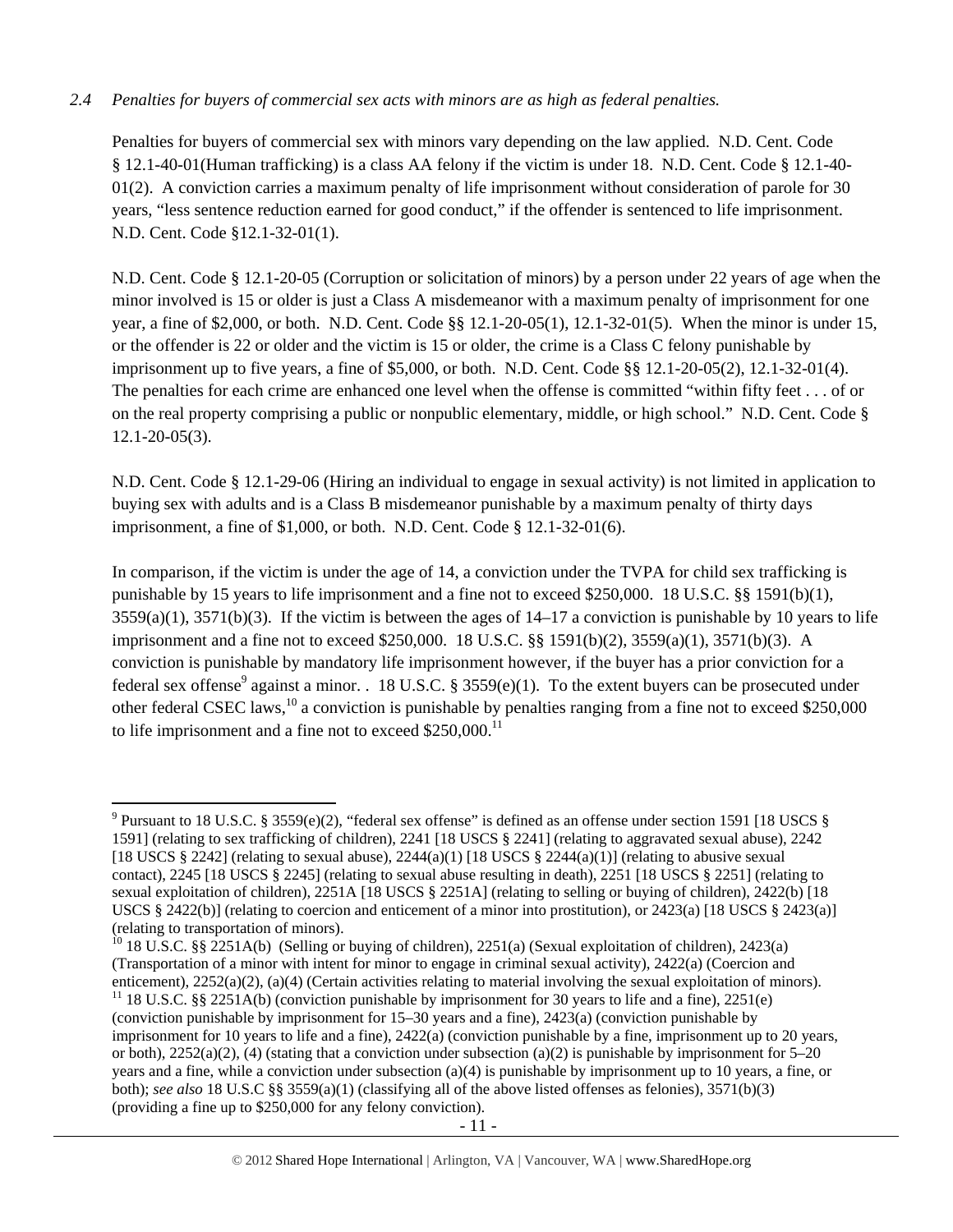2.4.1 Recommendation: Enact a law to criminalize the purchase of commercial sex acts with any minor under 18 that provides penalties consistent with federal penalties. Alternatively, amend N.D. Cent. Code § 12.1-20-05 (Corruption or solicitation of minors) to specifically prohibit engaging in, or soliciting commercial sexual activity with a minor and provide penalties consistent with federal penalties.

*2.5 Using the Internet to lure, entice, or purchase, or attempt to lure, entice or purchase, commercial sex acts with a minor is a separate crime or results in an enhanced penalty for buyers.* 

Using the Internet to induce or engage a minor sexually is prohibited under N.D. Cent. Code § 12.1-20-05.1 (Luring minors by computer or other electronic means). Although the offense does not specifically refer to a commercial sexual arrangement, it may apply to CSEC situations. Subsection (1) states,

1. An adult is guilty of luring minors by computer or other electronic means when:

a. The adult knows the character and content of a communication that, in whole or in part, implicitly or explicitly discusses or depicts actual or simulated nudity, sexual acts, sexual contact, sadomasochistic abuse, or other sexual performances and uses any computer communication system or other electronic means that allows the input, output, examination, or transfer of data or programs from one computer or electronic device to another to initiate or engage in such communication with a person the adult believes to be a minor; and

b. By means of that communication the adult importunes, invites, or induces a person the adult believes to be a minor to engage in sexual acts or to have sexual contact with the adult, or to engage in a sexual performance, obscene sexual performance, or sexual conduct for the adult's benefit, satisfaction, lust, passions, or sexual desires.

This offense has varying degrees of penalties depending on the age of the offender and the victim. It is a Class A misdemeanor with a maximum penalty of imprisonment for one year, a fine of \$2,000 if the offender is less than 22 and "reasonably believes the minor" is 15-17. N.D. Cent. Code §§ 12.1-20-05.1(2), 12.1-32-01(5), or both. It is a Class C felony with a maximum penalty of imprisonment for five years, a fine of \$5,000 if the adult is less than 22 and "reasonably believes the minor is under" 15, or if the adult is 22 or older and "reasonably believes the minor is" 15-17, or both. N.D. Cent. Code §§ 12.1-20-05.1(2), 12.1-32-01(4). Finally, it is a Class B felony with a maximum penalty of imprisonment for ten years, a fine of \$10,000 if the adult is 22 or older and "reasonably believes the minor is under" 15, or both. N.D. Cent. Code §§ 12.1-20-05.1(2), 12.1-32-01(3). "The court shall sentence an adult convicted of a class B or class C felony under this section to serve a term of imprisonment of at least one year, except the court may sentence an individual to less than one year if the individual did not take a substantial step toward meeting with the minor." N.D. Cent. Code § 12.1-20-05.1(2).

- 2.5.1 Recommendation: Amend N.D. Cent. Code § 12.1-20-05.1 (Luring minors by computer or other electronic means) to eliminate the staggered penalties based on the age of the victim in N.D. Cent. Code § 12.1-20-05.1 (Luring minors by computer or other electronic means) to make this a crime of equal severity for luring all minors under 18 and include as prohibited conduct luring minors by computer or other electronic means for the purpose of violating § 12.1-40-01 (Human trafficking) and North Dakota's CSEC laws.
- *2.6 No age mistake defense is permitted for a buyer of commercial sex acts with any minor under 18.*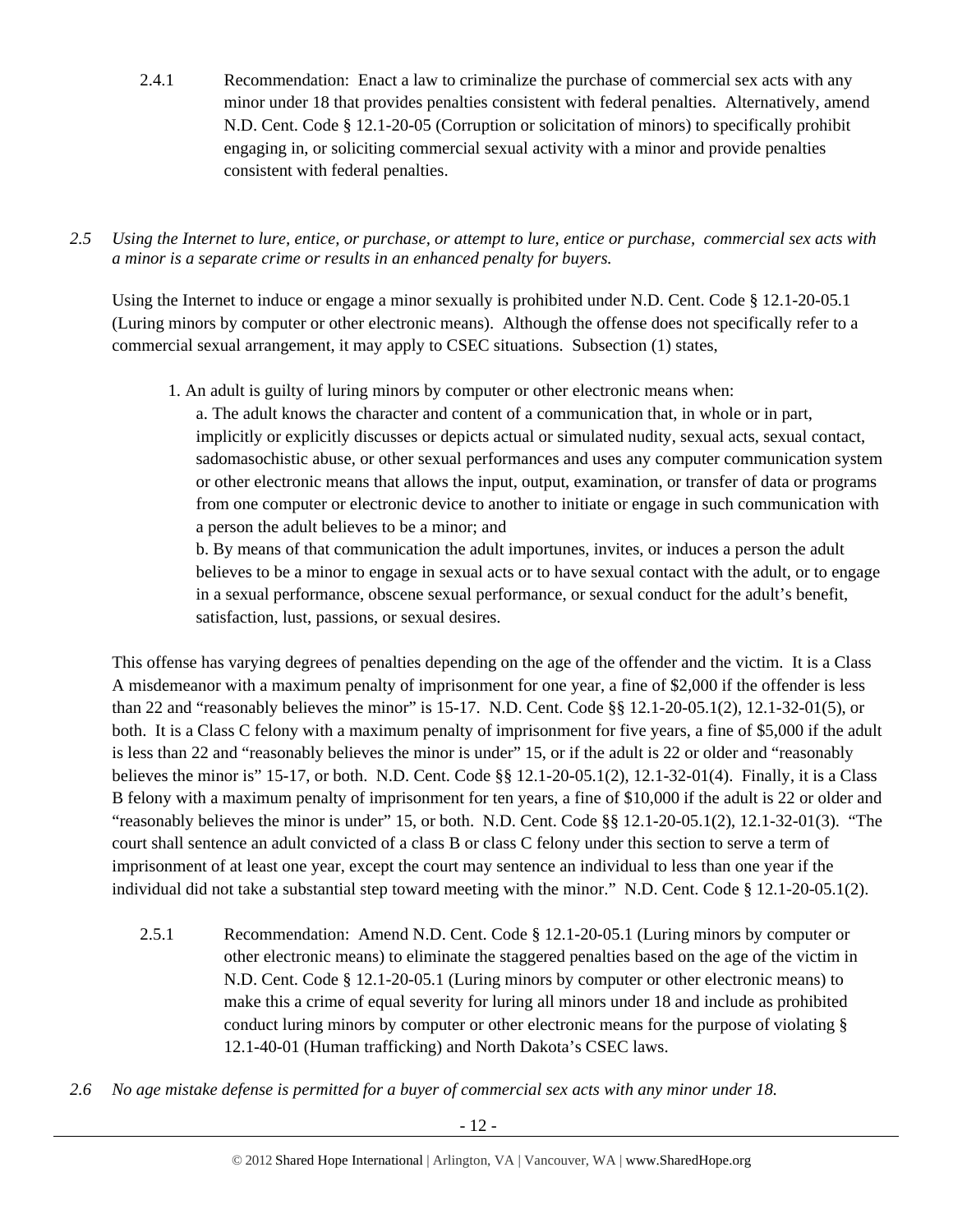N.D. Cent. Code § 12.1-40-01(3) (Human trafficking) eliminates a defense of mistake of age by stating, "If the person subject to human trafficking is under the age of eighteen years, it is no defense that the actor did not know the child's age or reasonably believed the child to be eighteen years of age or older."

However, pursuant to N.D. Cent. Code § 12.1-27.2-05 (Sexual performance by a minor—Affirmative defenses), "It is an affirmative defense to a prosecution under this chapter that: 1. The defendant in good faith reasonably believed the person appearing in the performance was eighteen years of age or older."

Age mistake defenses are further provided to offenders of non-commercial sex offenses in N.D. Cent. Code § 12.1-20-03 through 12.1-20-08 (Sex offenses), which includes the crimes of gross sexual imposition, continuous sexual abuse of a child, sexual imposition, corruption or solicitation of minors, luring minors by computer, and sexual assault. N.D. Cent. Code § 12.1-20-01 (General provisions) provides,

1. When the criminality of conduct depends on a child's being below the age of fifteen, it is no defense that the actor did not know the child's age, or reasonably believed the child to be older than fourteen. 2. When criminality depends on the victim being a minor, it is an affirmative defense that the actor reasonably believed the victim to be an adult.

3. When criminality depends on the victim being a minor fifteen years of age or older, the actor is guilty of an offense only if the actor is at least three years older than the minor.

- 2.6.1 Recommendation: Eliminate the mistake of age defense in N.D. Cent. Code § 12.1-27.2-05 (Sexual performance by a minor).
- *2.7 Base penalties for buying sex acts with a minor under 18 are sufficiently high and not reduced for older minors.*

North Dakota's CSEC offenses do not specifically criminalize the purchase of sex acts with minors.<sup>12</sup> Buyers may be prosecuted under N.D. Cent. Code § 12.1-20-05 (Corruption or solicitation of minors), which staggers its penalties based on the age of the victim, stating

1. An adult who engages in, solicits with the intent to engage in, or causes another to engage in a sexual act with a minor, is guilty of a class A misdemeanor if the victim is a minor fifteen years of age or older.

2. An adult who solicits with the intent to engage in a sexual act with a minor under age fifteen or engages in or causes another to engage in a sexual act when the adult is at least twenty-two years of age and the victim is a minor fifteen years of age or older, is guilty of a class C felony."

- 2.7.1 Recommendation: Eliminate the staggered penalty approach in N.D. Cent. Code § 12.1-20-05 (Corruption or solicitation of minors) to ensure base penalties are sufficiently high for soliciting any minor under 18.
- *2.8 Financial penalties for buyers of commercial sex acts with minors are sufficiently high to make it difficult for buyers to hide the crime.*

 <sup>12</sup> *See supra* Section 2.2.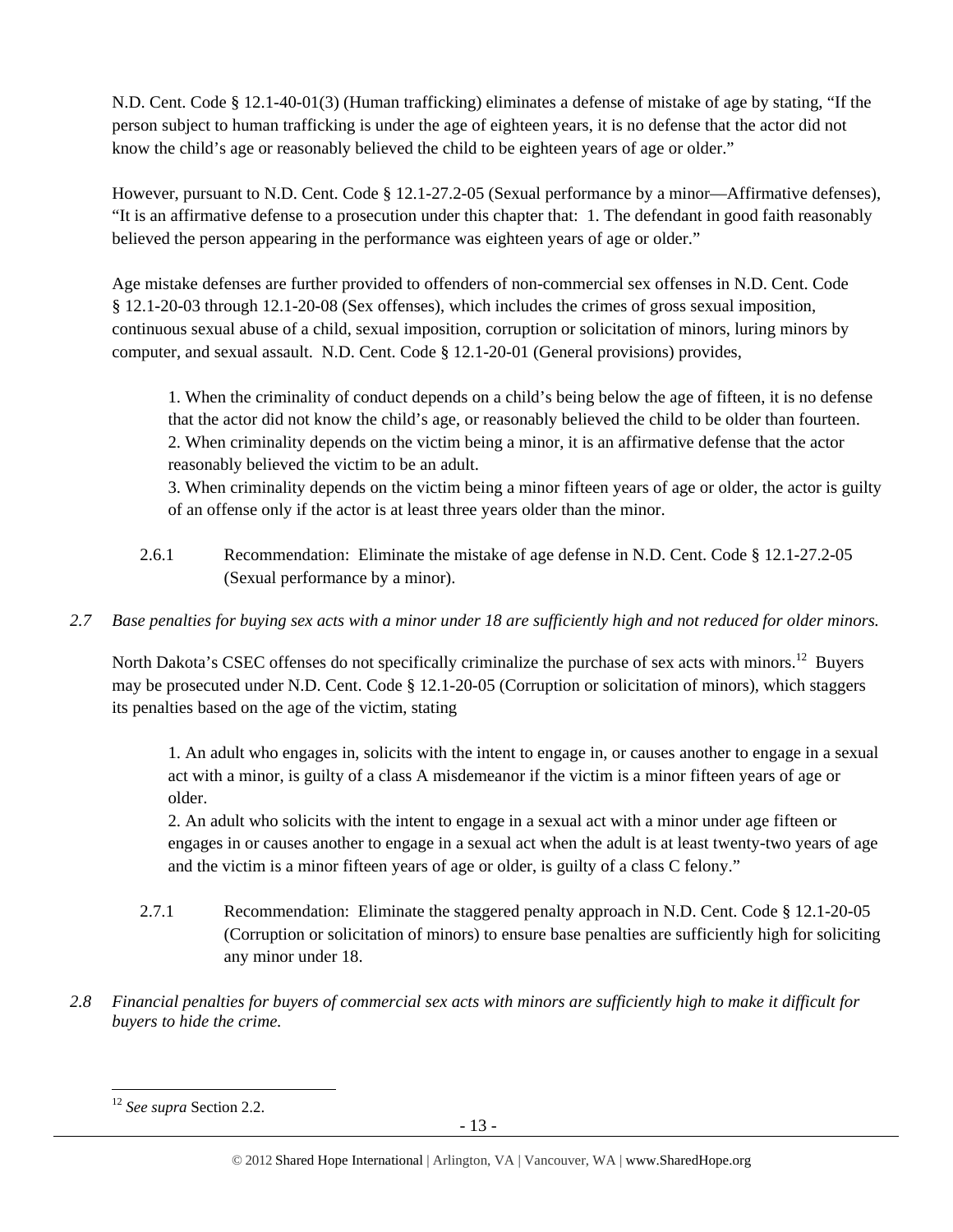If applicable to a buyer of sex with a minor, then a buyer faces possible life in prison for violating the human trafficking law; however, there is no financial penalty directly tied to the offense. N.D. Cent. Code §§ 12.1-40- 01(2), 12.1-32-01(1).

Financial penalties can be imposed during sentencing for a violation of N.D. Cent. Code § 12.1-20-05 (Corruption or solicitation of minors). Violation of subsection (1), which occurs when an adult "engages in, solicits with the intent to engage in, or causes another to engage in a sexual act with a minor" 15 or older, is a Class A misdemeanor and may be punishable by a fine of \$2,000. N.D. Cent. Code §§ 12.1-20-05(1), 12.1-32-  $01(5)$ . Violation of subsection (2), which occurs when an adult "solicits with the intent to engage in a sexual act with a minor under age fifteen" or an adult over 22 "engages in . . . a sexual act" with a minor 15 or older, is a Class C felony and may be punishable by a fine of  $$5,000$ . N.D. Cent. Code  $§$ § 12.1-20-05(2), 12.1-32-01(4). The penalties for each crime are enhanced one level when the offense is committed "within fifty feet . . . of or on the real property comprising a public or nonpublic elementary, middle, or high school." N.D. Cent. Code § 12.1-20-05(3).

A violation of N.D. Cent. Code § 12.1-29-06 (Hiring an individual to engage in sexual activity) is a Class B misdemeanor, which may be punishable by a fine of \$1,000. N.D. Cent. Code § 12.1-32-01(6).

A buyer could face discretionary civil asset forfeiture<sup>13</sup> for certain property. N.D. Cent. Code § 29-31.1-04(1) (Forfeiture proceedings) states, "Forfeiture is a civil proceeding not dependent upon a prosecution for, or conviction of, a criminal offense and forfeiture proceedings are separate and distinct from any related criminal action."14 Under N.D. Cent. Code § 29-31.1-01(1) (Definitions—Property Forfeiture and Disposition) "forfeitable property" is defined as including,

a. Property that is illegally possessed or is contraband.

b. Property that has been used or is intended to be used to facilitate the commission of a criminal offense or to avoid detection or apprehension of a person committing a criminal offense . . . .

c. Property that is acquired as or from the proceeds of a criminal offense.

d. Property offered or given to another as an inducement for the commission of a criminal offense. e. A vehicle or other means of transportation used in the commission of a felony, the escape from the scene of the commission of a felony, or in the transportation of property that is the subject matter of a felony.

. . . .

N.D. Cent. Code § 29-31.1-03 (Seizure of forfeitable property) states in part, "Forfeitable property may be seized whenever and wherever the property is found within this state. Forfeitable property may be seized by taking custody of the property or by serving upon the person in possession of the property a notice of forfeiture and seizure." N.D. Cent. Code §29-31.1-03 also governs disposition of the property and requires that

<sup>&</sup>lt;sup>13</sup> For additional information on asset forfeiture laws and procedures, please see http://www.sharedhope.org/wp-content/uploads/2012/11/SHIStateAssetForfeitureLawsChart.pdf.

<sup>&</sup>lt;sup>14</sup> Under N.D. Cent. Code § 29-31.1-10 (Inapplicability of chapter), "The provisions of this chapter do not apply to forfeiture proceedings commenced under other specific provisions of law, including chapters 12.1-06.1 [Racketeer Influenced and Corrupt Organizations], 19-03.1 [Uniform Controlled Substances Act], and 20.1-10 [Confiscation under Title 20 (Game, Fish, Predators, and Boating)]."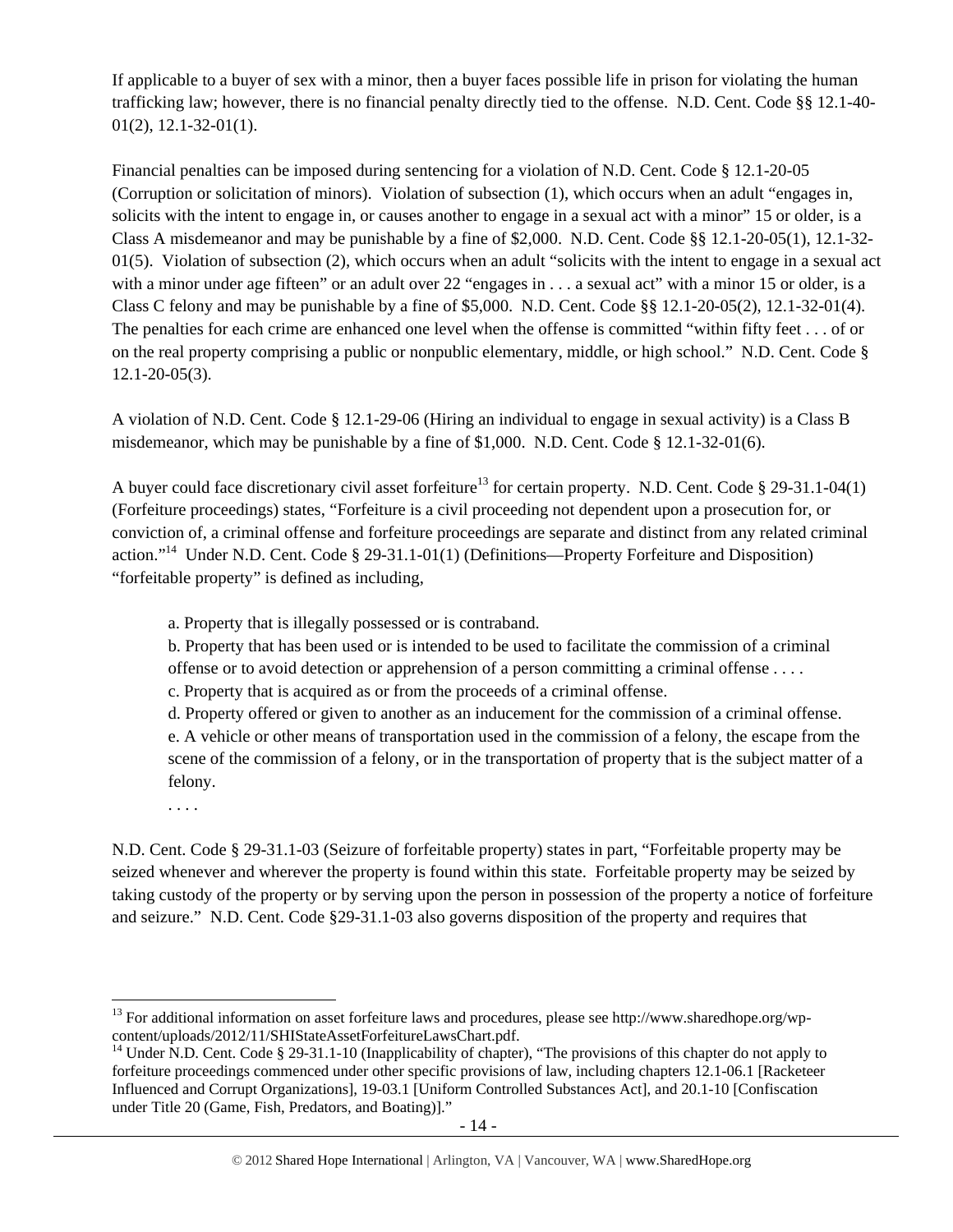[i]f the court finds that the forfeiture is warranted, an order transferring ownership to the seizing agency must be entered and the property must be delivered to the seizing agency for disposition as directed by the court. Property that has been seized for forfeiture, and is not already secured as evidence in a criminal case, must be safely secured or stored by the agency that caused its seizure.

A buyer of commercial sex with a minor may also be required to pay restitution under N.D. Cent. Code § 12.1-32-08 (Hearing prior to ordering restitution, reparation, or reimbursement of indigent defense costs and expenses—Conditions—Collection of restitution for insufficient funds checks—Continuing appropriation), which provides for restitution at the discretion of the court, unless the victim has suffered pecuniary damages. Where the victim suffers pecuniary damages, restitution is mandatory. N.D. Cent. Code § 12.1-32-08 (1) states in part,

Before imposing restitution or reparation as a sentence or condition of probation, the court shall hold a hearing on the matter with notice to the prosecuting attorney and to the defendant as to the nature and amount of restitution. The court, when sentencing a person adjudged guilty of criminal activities that have resulted in pecuniary damages, in addition to any other sentence the court may impose, shall order that the defendant make restitution to the victim or other recipient as determined by the court, unless the court states on the record, based upon the criteria in this subsection, the reason it does not order restitution or orders only partial restitution.."

The section also sets forth items the court is to consider "[i]n determining whether to order restitution  $\dots$ ." One of those items, subsection (1)(a) states that "[t]he defendant may be required as part of the sentence imposed by the court to pay the prescribed treatment costs for a victim of a sexual offense as defined in chapters 12.1-20 [Sex offenses] and 12.1-27.2 [Sexual performance by children]."

The human trafficking law authorizes mandatory restitution by stating, "In addition to any sentence or fine imposed for a conviction of an offense under this chapter, the court shall order the person convicted to make restitution to the victim of the crime." N.D. Cent. Code § 12.1-40-01(4).

- 2.8.1 Recommendation: Amend human trafficking and CSEC offenses to require mandatory fines for these offenses.
- *2.9 Buying and possessing child pornography carries penalties as high as those for sex trafficking of a minor, commercial sexual exploitation of a child, and similar federal offenses.*

Possession of child pornography is a Class C felony under N.D. Cent. Code § 12.1-27.2-04.1 (Possession of certain materials prohibited), which states, "A person is guilty of a class C felony if, knowing of its character and content, that person knowingly possesses any motion picture, photograph, or other visual representation that includes sexual conduct by a minor." A Class C felony is punishable by imprisonment up to 5 years, a fine of \$5,000, or both. N.D. Cent. Code § 12.1-32-01(4).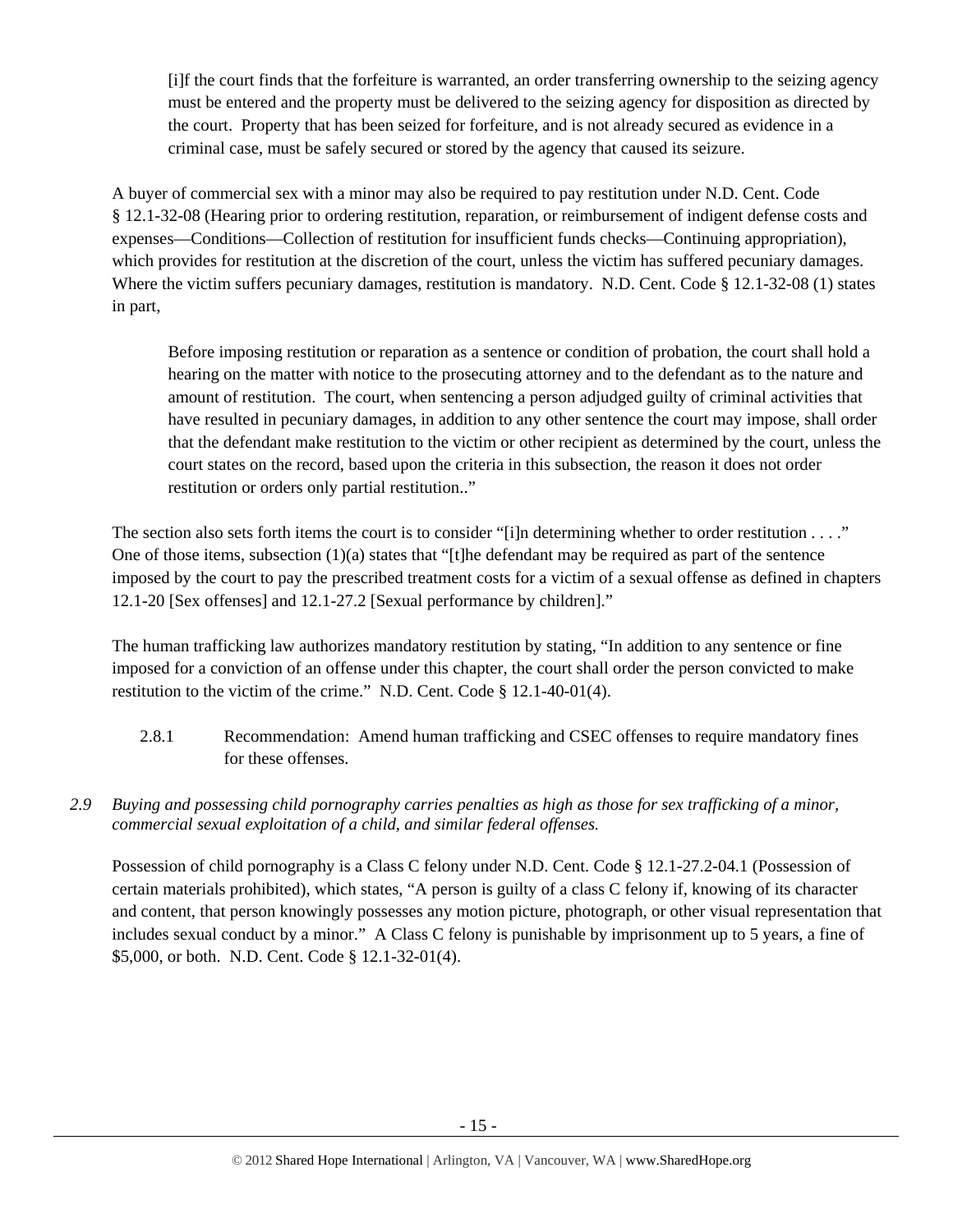In comparison, a federal conviction for possession of child pornography<sup>15</sup> is generally punishable by imprisonment for  $5-20$  years and a fine not to exceed \$250,000.<sup>16</sup> Subsequent convictions, however, are punishable by imprisonment up to 40 years and a fine not to exceed  $$250,000$ <sup>17</sup>

2.9.1 Recommendation: Amend N.D. Cent. Code § 12.1-27.2-04.1 (Possession of certain materials prohibited) to raise the penalty to align with federal penalties.

# *2.10 Convicted buyers of commercial sex acts with minors and child pornography are required to register as sex offenders.*

Convicted buyers of sex with minors may be required to register as sex offenders. In North Dakota, offenders could be required to register both for offenses against children and sexual offenses under N.D. Cent. Code § 12.1-32-15(2) (Offenders against children and sexual offenders—Sexually violent predators—Registration requirement—Penalty). Under N.D. Cent. Code § 12.1-32-15(1)(e), "sexual offender" is defined as

a person who has pled guilty to or been found guilty, including juvenile delinquent adjudications, of a violation of section 12.1-20-03 [Gross sexual imposition], 12.1-20-03.1 [Continuous sexual abuse of a child], 12.1-20-04 [Sexual imposition], 12.1-20-05 [Corruption or solicitation of minors], 12.1-20-05.1 [Luring minors by computer or other electronic means], 12.1-20-06 [Sexual abuse of wards], 12.1-20- 06.1 [Sexual exploitation by therapist], 12.1-20-07 [Sexual assault] except for subdivision a, . . . chapter 12.1-27.2 [Sexual performances by children], or subsection 2 of section 12.1-22-03.1, sex trafficking in violation of chapter 12.1-40, or an equivalent offense from another court in the United States, a tribal court, or court of another country, or an attempt or conspiracy to commit these offenses.

However, N.D. Cent. Code § 12.1-32-15(2)(b) states in part,

The court shall require an individual to register by stating this requirement on the court records, if that individual:

. . . .

b. Has pled guilty or nolo contendere to, or been found guilty as a sexual offender for, a misdemeanor or attempted misdemeanor. The court may deviate from requiring an individual to register if the court first finds the individual is no more than three years older than the victim if the

<sup>&</sup>lt;sup>15</sup> 18 U.S.C. §§ 2252(a)(2), (a)(4) (Certain activities relating to material involving the sexual exploitation of minors),  $2252A(a)(2)$ –(3) (Certain activities relating to material constituting or containing child pornography), 1466A(a), (b) (Obscene visual representations of the sexual abuse of children).

<sup>&</sup>lt;sup>16</sup> 18 U.S.C. §§ 2252(b) (stating that a conviction under subsection (a)(2) is punishable by imprisonment for 5–20 years and a fine, while a conviction under subsection (a)(4) is punishable by imprisonment up to 10 years, a fine, or both), 2252A(b)(1) (a conviction is punishable by imprisonment for 5–20 years and a fine), 1466A(a), (b) (stating that a conviction under subsection (a) is "subject to the penalties provided in section 2252A(b)(1)," imprisonment for 5–20 years and a fine, while a conviction under subsection (b) is "subject to the penalties provided in section 2252A(b)(2)," imprisonment up to 10 years, a fine, or both); *see also* 18 U.S.C. §§ 3559(a)(1) (classifying all of the above listed offenses as felonies), 3571(b)(3) (providing a fine up to \$250,000 for any felony conviction).

<sup>&</sup>lt;sup>17</sup> 18 U.S.C. §§ 2252(b) (stating if a person has a prior conviction under subsection (a)(2), or a list of other statutes, a conviction is punishable by a fine and imprisonment for 15–40 years, but if a person has a prior conviction under subsection (a)(4), or a list of other statutes, a conviction is punishable by a fine and imprisonment for  $10-20$  years),  $2252A(b)(1)$  (stating if a person has a prior conviction under subsection (a)(2), (a)(3), or a list of other statutes, a conviction is punishable by a fine and imprisonment for  $15-40$  years),  $1466A(a)$ , (b) (stating that the penalty scheme for section 2252A(b) applies); *see also* 18 U.S.C. §§ 3559(a)(1) (classifying all of the above listed offenses as felonies), 3571(b)(3) (providing a fine up to \$250,000 for any felony conviction).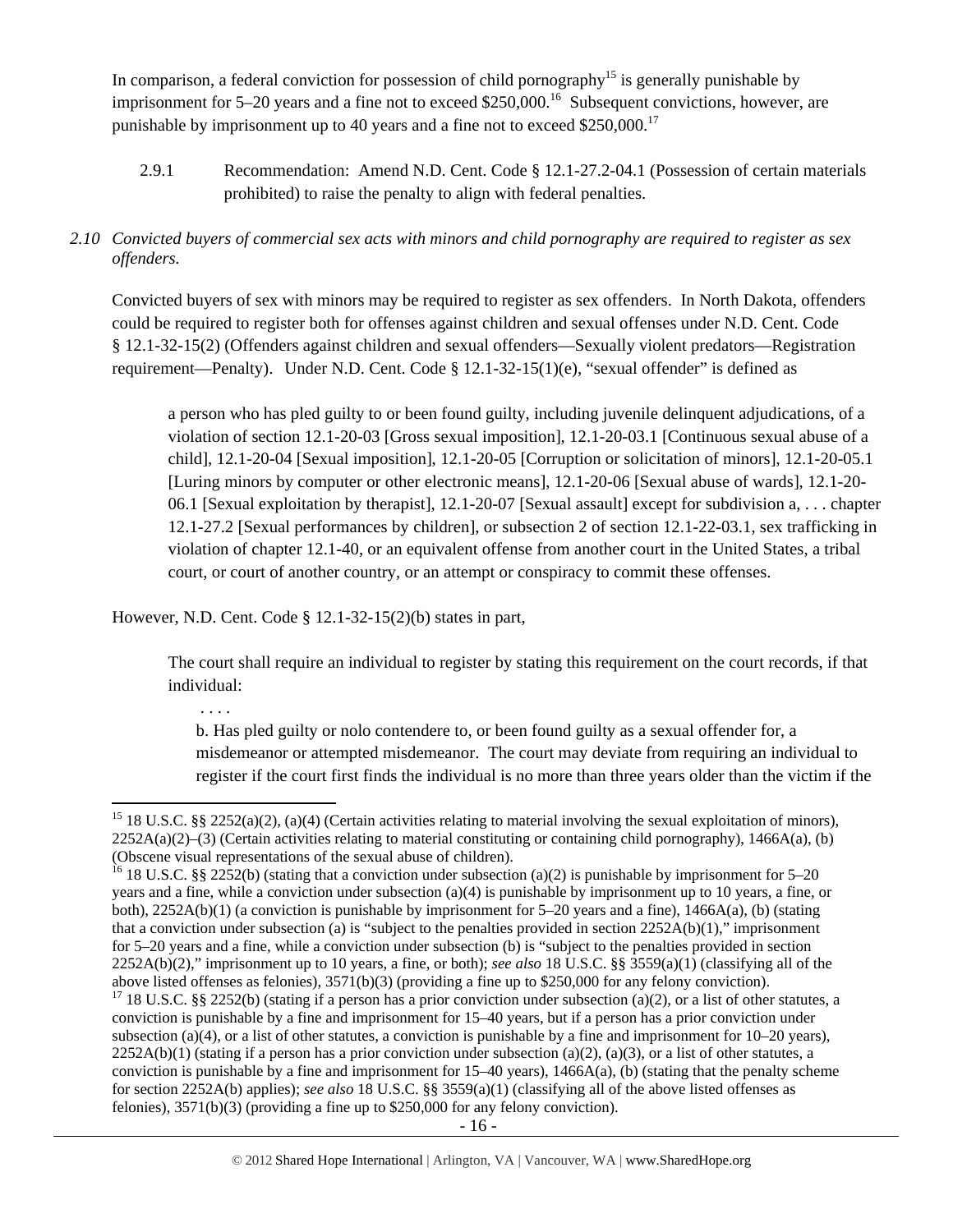victim is a minor, the individual has not previously been convicted as a sexual offender or of a crime against a child, and the individual did not exhibit mental abnormality or predatory conduct in the commission of the offense.

Additionally, "a crime against a child" potentially requiring registration includes all prostitution-related offenses under chapter 12.1-29, "in which the victim is a minor or is otherwise of the age required for the act to be a crime or an attempt or conspiracy to commit these offenses." N.D. Cent. Code § 12.1-32-15(1)(a).

2.10.1 Recommendation: Amend N.D. Cent. Code § 12.1-32-15(2) (Offenders against children and sexual offenders—Sexually violent predators—Registration requirement—Penalty) to make registration as a sex offender mandatory for convictions under § 12.1-40-01 (Human trafficking) and North Dakota's CSEC laws.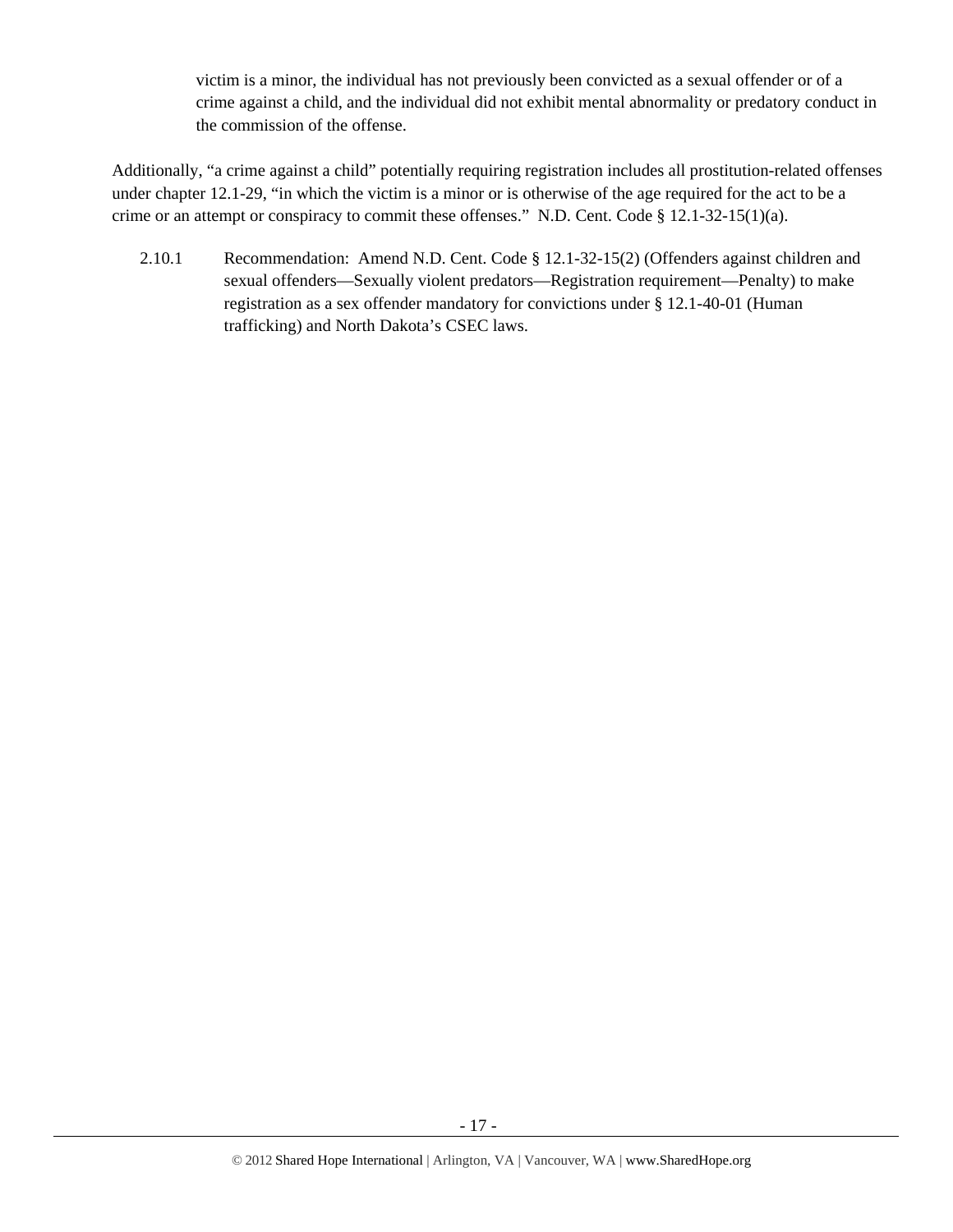#### **FRAMEWORK ISSUE 3: CRIMINAL PROVISIONS FOR TRAFFICKERS**

#### *Legal Components:*

- *3.1 Penalties for trafficking a child for sexual exploitation are as high as federal penalties.*
- *3.2 Creating and distributing child pornography carries penalties as high as similar federal offenses.*
- *3.3 Using the Internet to lure, entice, recruit, or sell commercial sex acts with a minor is a separate crime or results in an enhanced penalty for traffickers.*
- *3.4 Financial penalties for traffickers, including asset forfeiture, are sufficiently high*.
- *3.5 Convicted traffickers are required to register as sex offenders.*
- *3.6 Laws relating to termination of parental rights for certain offenses include sex trafficking or commercial sexual exploitation of children (CSEC) offenses in order to remove the children of traffickers from their control and potential exploitation.*

*\_\_\_\_\_\_\_\_\_\_\_\_\_\_\_\_\_\_\_\_\_\_\_\_\_\_\_\_\_\_\_\_\_\_\_\_\_\_\_\_\_\_\_\_\_\_\_\_\_\_\_\_\_\_\_\_\_\_\_\_\_\_\_\_\_\_\_\_\_\_\_\_\_\_\_\_\_\_\_\_\_\_\_\_\_\_\_\_\_\_\_\_\_\_* 

# *Legal Analysis:*

*3.1 Penalties for trafficking a child for sexual exploitation are as high as federal penalties.* 

N.D. Cent. Code § 12.1-40-01(Human trafficking) is a Class AA felony when the victim is under 18. The maximum penalty is life imprisonment without parole. N.D. Cent. Code § 12.1-32-01(1).

N.D. Cent. Code § 12.1-27.2-03 (Promoting or directing an obscene sexual performance by a minor) states, "A person is guilty of a class B felony if, knowing the character and content of a performance, that person produces, directs, or promotes any obscene performance which includes sexual conduct by a person who was a minor at the time of the performance." While a Class B felony typically carries a maximum penalty of imprisonment for 10 years, a fine up to \$10,000, or both, the financial penalty is enhanced for chapter 12.1-27.2 offenses (Sexual performances by children). N.D. Cent. Code §§ 12.1-32-01(3), 12.1-27.2-04.2(1). N.D. Cent. Code § 12.1-27.2-04.2(1) (Sexual performance by a minor—Enhanced penalties) states, "[A] person who commits an offense under this chapter and who acts in the course of a commercial or for-profit activity or transaction in which the offender had or shared ownership, control, managerial responsibility, or a financial interest other than wages is subject to" a fine of up to \$10,000 for individual offenders or a fine up to \$25,000 for a "corporation, limited liability company, association, partnership, or other legal entity." Subsequent offenses receive increased penalties of up to \$50,000 for individuals and up to \$100,000 for a "corporation, limited liability company, association, partnership, or other legal entity." N.D. Cent. Code § 12.1-27.2-04.2(2). N.D. Cent. Code § 12.1-27.2-04 (Promoting a sexual performance by a minor) makes it a Class C felony to "knowing the character and content of a performance, . . . produce[], direct[], or promote[] any performance which includes sexual conduct by a person who was a minor at the time of the performance." This chapter 12.1-27.2 offense also receives enhanced penalties as outlined above. N.D. Cent. Code § 12.1-27.2-04.2. A Class C felony is typically punishable by imprisonment up to 5 years, a fine not to exceed \$5,000, or both. N.D. Cent. Code § 12.1-32-01(4).

A trafficker could also be charged with N.D. Cent. Code § 12.1-29-01(Promoting prostitution) or N.D. Cent. Code § 12.1-29-02 (Facilitating prostitution). N.D. Cent. Code § 12.1-29-01(1)(a) (Promoting prostitution) makes it a crime to "[o]perate[] a prostitution business or house of prostitution." A violation of this provision is a Class A misdemeanor unless the "actor owns, controls, manages, or otherwise supervises the prostitution business or house of prostitution," in which case it is a Class C felony. N.D. Cent. Code § 12.1-29-01(2). It is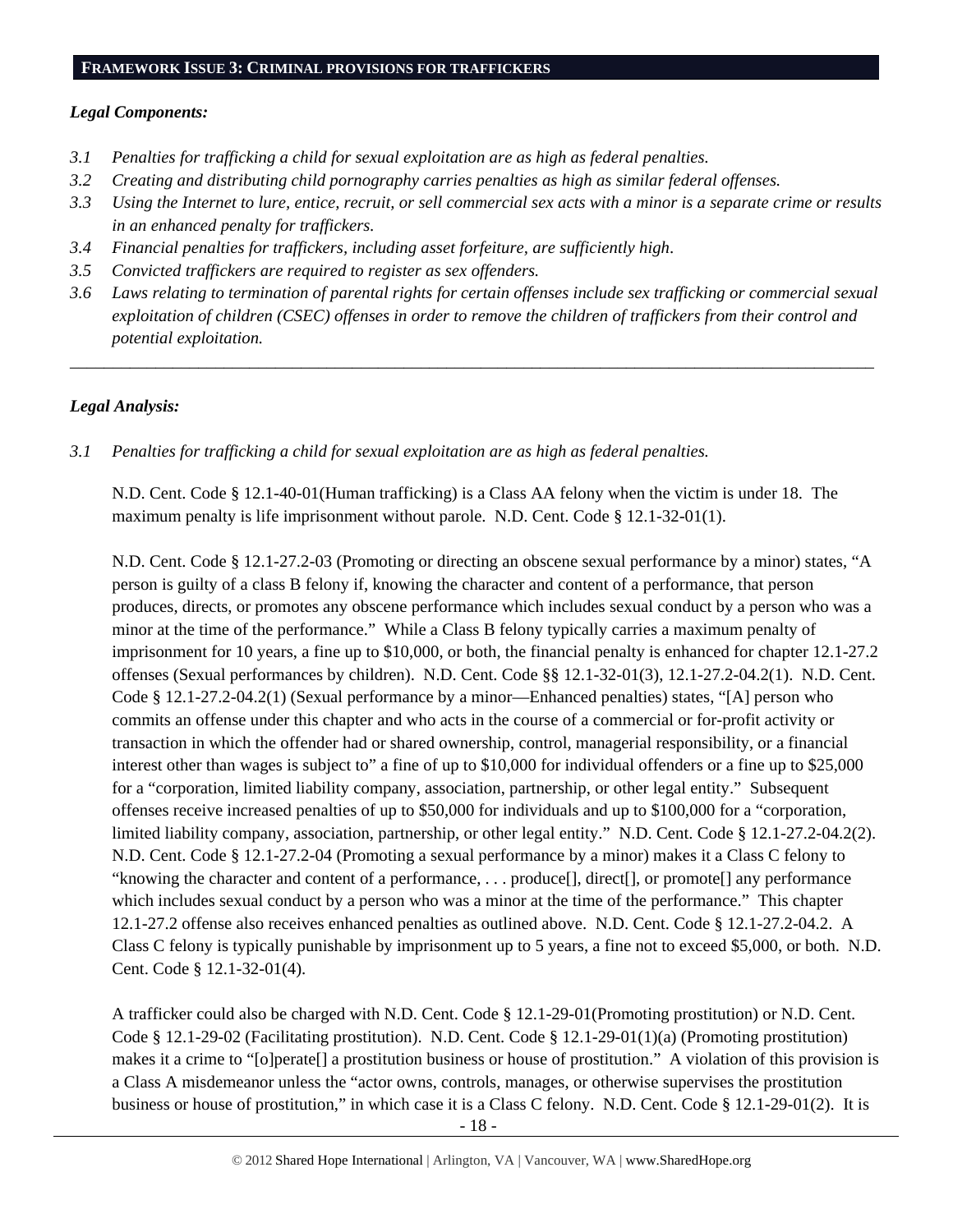also a Class C felony under this provision to "[i]nduce[] or otherwise intentionally cause[] another to become engaged in sexual activity as a business," or to "[k]nowingly procure[] a prostitute for a prostitution business or a house of prostitution." N.D. Cent. Code § 12.1-29-01. A Class C felony is punishable by imprisonment up to 5 years, a fine not to exceed \$5,000. N.D. Cent. Code § 12.1-32-01(4).

N.D. Cent. Code § 12.1-29-02 (Facilitating prostitution) makes it a crime to, among other things, "[k]nowingly solicit[] a person to patronize a prostitute" or to "[k]nowingly procure[] a prostitute for a patron." The offense is a Class C felony, with a potential \$5,000 fine, if the prostituted individual is under 16. N.D. Cent. Code §§ 12.1-29-02(2), 12.1-32-01(4). If the prostituted individual is 16 or older, the crime is a Class A misdemeanor with a possible fine of \$2,000. N.D. Cent. Code §§ 12.1-29-02(2), 12.1-32-01(5).

In comparison, if the victim is under the age of 14, a conviction under the Trafficking Victims Protection Act  $(TVPA)<sup>18</sup>$  for child sex trafficking is punishable by 15 years to life imprisonment and a fine not to exceed \$250,000. 18 U.S.C. §§ 1591(b)(1), 3559(a)(1), 3571(b)(3). If the victim is between the ages of 14–17, a conviction is punishable by 10 years to life imprisonment and a fine not to exceed \$250,000. 18 U.S.C. §§ 1591(b)(2), 3559(a)(1), 3571(b)(3). A conviction is punishable by mandatory life imprisonment, however, if the trafficker has a prior conviction for a federal sex offense<sup>19</sup> against a minor.

- 3.1.1 Recommendation: Amend N.D. Cent. Code § 12.1-29-02 (Facilitating prostitution) to raise the age of a minor victim from under 16 to under 18 to protect all minors.
- *3.2 Creating and distributing child pornography carries penalties as high as similar federal offenses*.

Several statutes prohibit the use of a minor to create pornography, as well as subsequently producing, promoting, and distributing of the materials. N.D. Cent. Code § 12.1-27.2-02 (Use of a minor in a sexual performance) is a Class B felony punishable by imprisonment up to 10 years, a possible fine of \$10,000, or both. N.D. Cent. Code § 12.1-32-01(3). N.D. Cent. Code § 12.1-27.2-02 states,

A person is guilty of a class B felony if, knowing the character and content of a performance, that person employs, authorizes, or induces a minor to engage in sexual conduct during a performance or, if being a parent, legal guardian, or custodian of a minor, that person consents to the participation by the minor in sexual conduct during a performance.<sup>20</sup>

N.D. Cent. Code § 12.1-27.2-03 (Promoting or directing an obscene sexual performance by a minor) is a Class B felony with a maximum penalty of imprisonment for 10 years, a possible fine of \$10,000, or both. N.D. Cent.

. . . .

5. "Sexual performance" means any performance which includes sexual conduct by a minor.

. . . .

<sup>&</sup>lt;sup>18</sup> *See supra* note 6.<br><sup>19</sup> *See supra* note 9.

<sup>&</sup>lt;sup>20</sup> N.D. Cent. Code § 12.1-27.2-01 (Definitions—Sexual Performances by Children)

<sup>2. &</sup>quot;Performance" means any play, motion picture, photograph, dance, or other visual representation, or any part of a performance.

<sup>4. &</sup>quot;Sexual conduct" means actual or simulated sexual intercourse, sodomy, sexual bestiality, masturbation, sadomasochistic abuse, or lewd exhibition of the buttocks, breasts, or genitals, including the further definitions of sodomy and sadomasochistic abuse under section 12.1-27.1-01.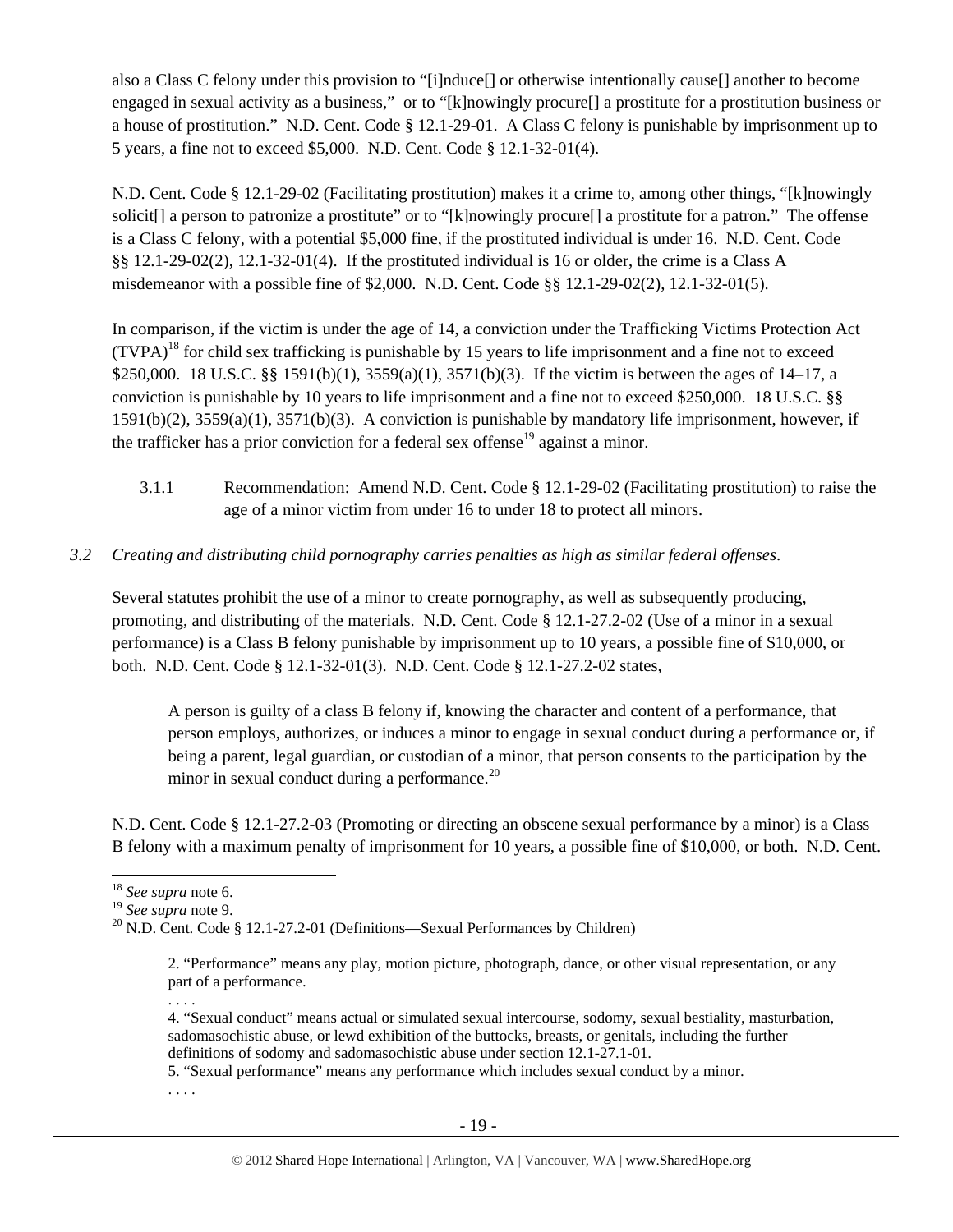Code § 12.1-32-01(3). The provision states, "A person is guilty of a class B felony if, knowing the character and content of a performance, that person produces, directs, or promotes any obscene performance, which includes sexual conduct by a person who was a minor at the time of the performance." N.D. Cent. Code § 12.1- 27.2-03.

Lastly, N.D. Cent. Code § 12.1-27.2-04 (Promoting a sexual performance by a minor) is a Class C felony punishable by imprisonment up to five years and possible fine of \$5,000. N.D. Cent. Code § 12.1-32-01(4). The provision states, "A person is guilty of a class C felony if, knowing the character and content of a performance, that person produces, directs, or promotes any performance which includes sexual conduct by a person who was a minor at the time of the performance." N.D. Cent. Code § 12.1-27.2-04.

In comparison, if the victim is under the age of 14, a conviction under the TVPA for child sex trafficking is punishable by 15 years to life imprisonment and a fine not to exceed \$250,000. 18 U.S.C. §§ 1591(b)(1),  $3559(a)(1)$ ,  $3571(b)(3)$ . If the victim is between the ages of  $14-17$ , a conviction is punishable by 10 years to life imprisonment and a fine not to exceed \$250,000. 18 U.S.C. §§ 1591(b)(2), 3559(a)(1), 3571(b)(3). A conviction is punishable by mandatory life imprisonment, however, if the trafficker has a prior conviction for a federal sex offense<sup>21</sup> against a minor. Additionally, a federal conviction for distribution of child pornography<sup>22</sup> is generally punishable by imprisonment for  $5-20$  years and a fine not to exceed \$250,000.<sup>23</sup> Subsequent convictions, however, are punishable by imprisonment up to 40 years and a fine not to exceed \$250,000.<sup>24</sup>

*3.3 Using the Internet to lure, entice, recruit, or sell commercial sex acts with a minor is a separate crime or results in an enhanced penalty for traffickers.* 

Using the Internet to initiate or engage in communications to invite or induce minors to engage in sexual acts is prohibited under N.D. Cent. Code § 12.1-20-05.1 (Luring minors by computer or other electronic means). Although the offense does not specifically refer to a commercial sexual arrangement, it may apply to CSEC situations. Subsection (1) states,

1. An adult is guilty of luring minors by computer or other electronic means when:

a. The adult knows the character and content of a communication that, in whole or in part, implicitly or explicitly discusses or depicts actual or simulated nudity, sexual acts, sexual contact, sadomasochistic abuse, or other sexual performances and uses any computer communication system or other electronic means that allows the input, output, examination, or transfer of data or programs

<sup>&</sup>lt;sup>21</sup> *See supra* note 9.<br><sup>22</sup> 18 U.S.C. §§ 2252(a)(1), (a)(2), (a)(3) (Certain activities relating to material involving the sexual exploitation of minors),  $2252A(a)(2)$ , (a)(3) (Certain activities relating to material constituting or containing child pornography),

<sup>1466</sup>A(a) (Obscene visual representations of the sexual abuse of children).<br><sup>23</sup> 18 U.S.C. §§ 2252(b) (stating that a conviction under subsection (a)(1), (a)(2), or (a)(3) is punishable by imprisonment for 5–20 years and a fine), 2252A(b)(1) (a conviction is punishable by imprisonment for 5–20 years and a fine), 1466A(a), (b) (stating that a conviction under subsection (a) is "subject to the penalties provided in section 2252A(b)(1)," imprisonment for 5–20 years and a fine, while a conviction under subsection (b) is "subject to the penalties provided in section 2252A(b)(2)," imprisonment up to 10 years, a fine, or both); *see also* 18 U.S.C §§  $3559(a)(1)$  (classifying all of the above listed offenses as felonies),  $3571(b)(3)$  (providing a fine up to \$250,000 for any felony conviction).

<sup>&</sup>lt;sup>24</sup> 18 U.S.C. §§ 2252(b) (stating if a person has a prior conviction under subsection (a)(1), (a)(2), or (a)(3) or a list of other statutes, a conviction is punishable by a fine and imprisonment for 15–40 years), 2252A(b)(1) (stating if a person has a prior conviction under subsection (a)(2), (a)(3), or a list of other statutes, a conviction is punishable by a fine and imprisonment for 15–40 years), 1466A(a), (b) (stating that the penalty scheme for section 2252A(b) applies); *see also* 18 U.S.C. §§ 3559(a)(1) (classifying all of the above listed offenses as felonies), 3571(b)(3) (providing a fine up to \$250,000 for any felony conviction).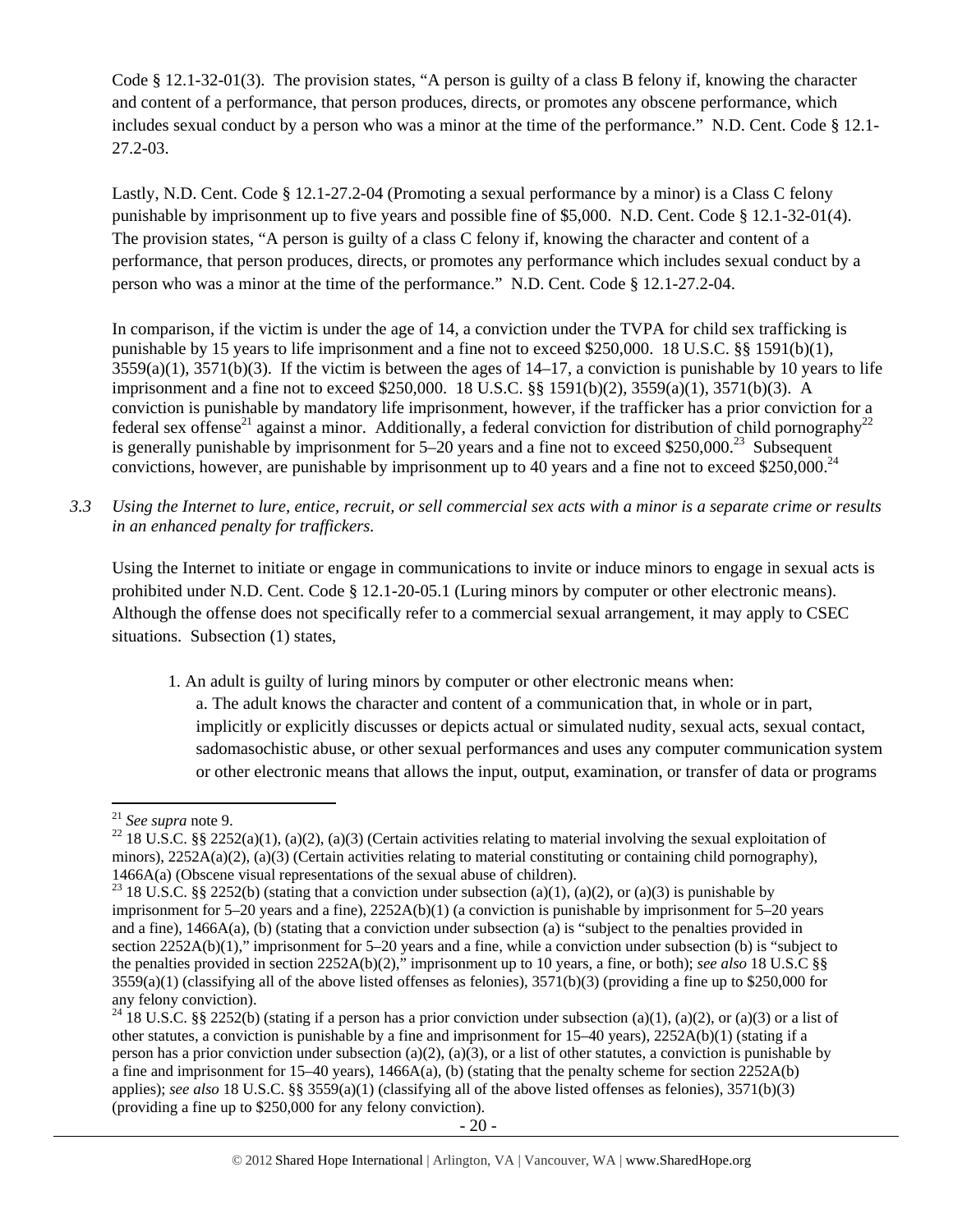from one computer or electronic device to another to initiate or engage in such communication with a person the adult believes to be a minor; and

b. By means of that communication the adult importunes, invites, or induces a person the adult believes to be a minor to engage in sexual acts or to have sexual contact with the adult, or to engage in a sexual performance, obscene sexual performance, or sexual conduct for the adult's benefit, satisfaction, lust, passions, or sexual desires.

This offense has varying degrees of penalties depending on the age of the offender and the victim. It is a Class A misdemeanor with a maximum penalty of imprisonment for one year, a fine of \$2,000 if the offender is less than 22 and "reasonably believes the minor" is 15-17, or both. N.D. Cent. Code §§ 12.1-20-05.1(2), 12.1-32-  $01(5)$ . It is a Class C felony with a maximum penalty of imprisonment for five years, a fine of \$5,000 if the adult is less than 22 and "reasonably believes the minor is under" 15, or if the adult is 22 or older and "reasonably believes the minor is" 15-17, or both. N.D. Cent. Code §§ 12.1-20-05.1(2), 12.1-32-01(4). Finally, it is a Class B felony with a maximum penalty of imprisonment for 10 years, a fine of \$10,000 if the adult is 22 or older and "reasonably believes the minor is under" 15, or both. N.D. Cent. Code §§ 12.1-20-05.1(2), 12.1- 32-01(3). "The court shall sentence an adult convicted of a class B or class C felony under this section to serve a term of imprisonment of at least one year, except the court may sentence an individual to less than one year if the individual did not take a substantial step toward meeting with the minor." N.D. Cent. Code § 12.1-20-  $05.1(2)$ .

3.3.1 Recommendation: Eliminate the staggered penalty approach in N.D. Cent. Code § 12.1-20- 05.1 (Luring minors by computer or other electronic means) to ensure base penalties are sufficiently high for luring any minor under 18 and include as prohibited conduct luring minors by computer or other electronic means for the purpose of violating § 12.1-40-01 (Human trafficking) and North Dakota's CSEC laws.

# *3.4 Financial penalties for traffickers, including asset forfeiture, are sufficiently high*.

Various fines are associated with crimes traffickers commit. Although there is no fine directly tied to the Class AA felony of sex trafficking of a minor, there are fines for other crimes with which a trafficker may be charged. For facilitating prostitution, which includes "[k]nowingly solicit[ing] a person to patronize a prostitute" or "[k]nowingly procur[ing] a prostitute for a patron," a trafficker may face a Class C felony with a fine of \$5,000 if the prostituted individual is under 16. N.D. Cent. Code  $\S$ § 12.1-29-02(1)(a)-(b), (2), 12.1-32-01(4). If the prostituted individual is 16 or older, the trafficker may face a Class A misdemeanor with a possible fine of \$2,000. N.D. Cent. Code §§ 12.1-29-02(2), 12.1-32-01(5). If guilty of N.D. Cent. Code § 12.1-29-01(1)(a) (Promoting prostitution), which includes "[o]perat[ing] a prostitution business or a house of prostitution," the trafficker may face a Class A misdemeanor with a possible fine of \$2,000. N.D. Cent. Code §§ 12.1-29-01(2), 12.1-32-01(5). A trafficker may face a Class C felony and a possible \$5,000 fine if the trafficker is guilty of promoting prostitution and "owns, controls, manages, or otherwise supervises the prostitution business or house of prostitution." N.D. Cent. Code §§ 12.1-29-01(2), 12.1-32-01(4). The trafficker may also be guilty of promoting prostitution and face a Class C felony if the trafficker "[i]nduces or otherwise intentionally causes another to become engaged in sexual activity as a business," or "[k]nowingly procures a prostitute for a prostitution business or a house of prostitution." N.D. Cent. Code § 12.1-29-01.

Fines may be assessed against traffickers who use a minor to create pornography, as well as subsequently producing, promoting, and distributing the materials. As Class B felonies, N.D. Cent. Code § 12.1-27.2-02 (Use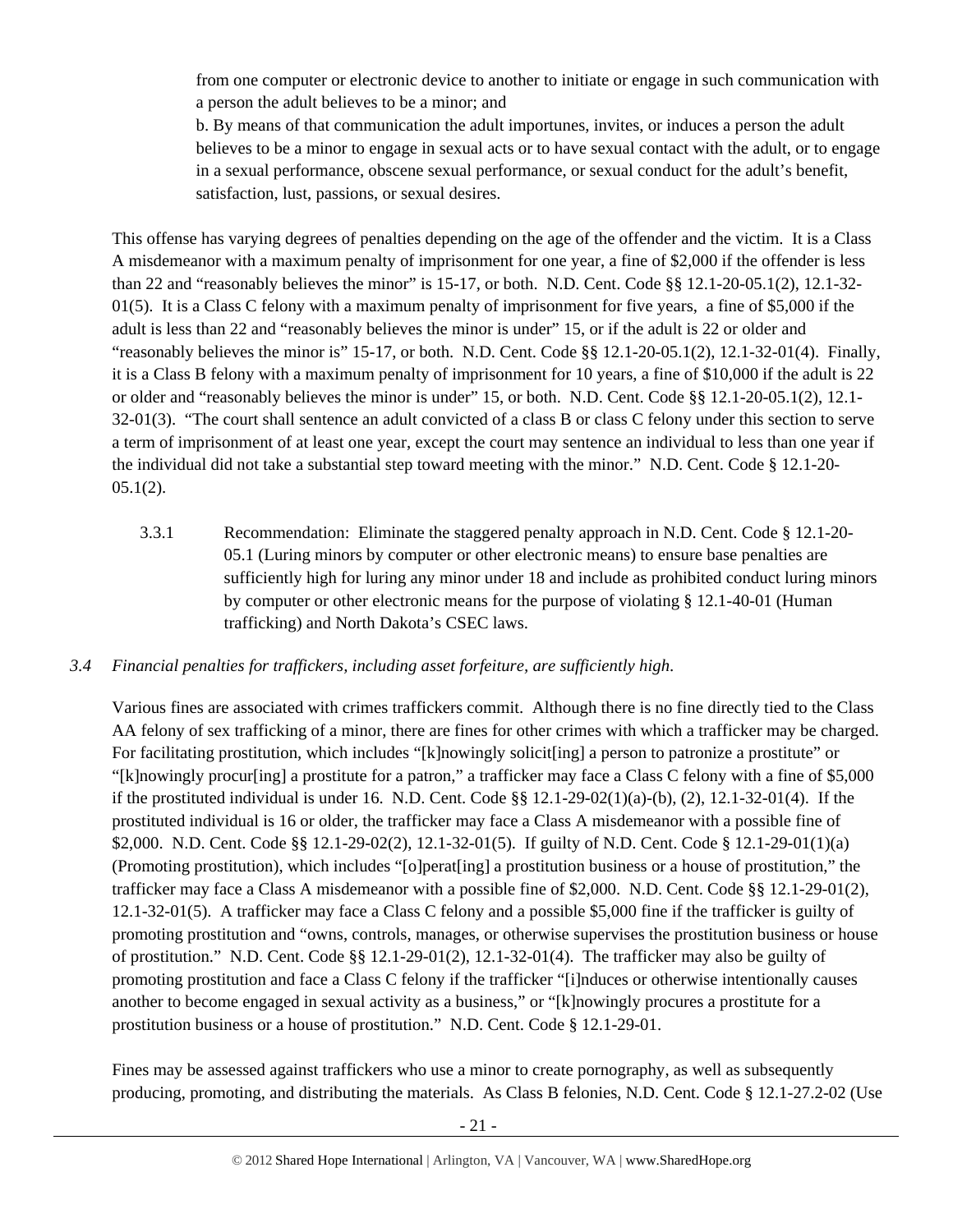of a minor in a sexual performance) and N.D. Cent. Code § 12.1-27.2-03 (Promoting or directing an obscene sexual performance by a minor) have possible fines of \$10,000. N.D. Cent. Code § 12.1-32-01(3). As a Class C felony, N.D. Cent. Code § 12.1-27.2-04 (Promoting a sexual performance by a minor) has a possible fine of \$5,000. N.D. Cent. Code § 12.1-32-01(4).

A trafficker may also be required to pay restitution under N.D. Cent. Code § 12.1-32-08 (Hearing prior to ordering restitution, reparation, or reimbursement of indigent defense costs and expenses—Conditions— Collection of restitution for insufficient funds checks—Continuing appropriation), which provides for mandatory restitution only where the victim suffered pecuniary damages, and for discretionary restitution in other cases. Subsection (1) states in part,

Before imposing restitution or reparation as a sentence or condition of probation, the court shall hold a hearing on the matter with notice to the prosecuting attorney and to the defendant as to the nature and amount of restitution. The court, when sentencing a person adjudged guilty of criminal activities that have resulted in pecuniary damages, in addition to any other sentence the court may impose, shall order that the defendant make restitution to the victim or other recipient as determined by the court, unless the court states on the record, based upon the criteria in this subsection, the reason it does not order restitution or orders only partial restitution."

The section also sets forth items the court is to consider "[i]n determining whether to order restitution . . . ." One of those items, subsection (1)(a) states that "[t]he defendant may be required as part of the sentence imposed by the court to pay the prescribed treatment costs for a victim of a sexual offense as defined in chapters 12.1-20 [Sex offenses] and 12.1-27.2 [Sexual performance by children]."

The human trafficking law authorizes mandatory restitution by stating, "In addition to any sentence or fine imposed for a conviction of an offense under this chapter, the court shall order the person convicted to make restitution to the victim of the crime." N.D. Cent. Code § 12.1-40-01(4).

Traffickers are also subject to discretionary civil asset forfeiture proceedings. N.D. Cent. Code § 29-31.1-04(1) (Forfeiture proceedings) states, "Forfeiture is a civil proceeding not dependent upon a prosecution for, or conviction of, a criminal offense and forfeiture proceedings are separate and distinct from any related criminal action."<sup>25</sup> Under N.D. Cent. Code § 29-31.1-01(1) "forfeitable property" is defined as including,

b. Property that has been used or is intended to be used to facilitate the commission of a criminal offense or to avoid detection or apprehension of a person committing a criminal offense . . . . c. Property that is acquired as or from the proceeds of a criminal offense.

d. Property offered or given to another as an inducement for the commission of a criminal offense. e. A vehicle or other means of transportation used in the commission of a felony, the escape from the scene of the commission of a felony, or in the transportation of property that is the subject matter of a felony.

. . . .

N.D. Cent. Code § 29-31.1-03 (Seizure of forfeitable property) states in part, "Forfeitable property may be seized whenever and wherever the property is found within this state. Forfeitable property may be seized by

 <sup>25</sup> *See supra*, note 14*.*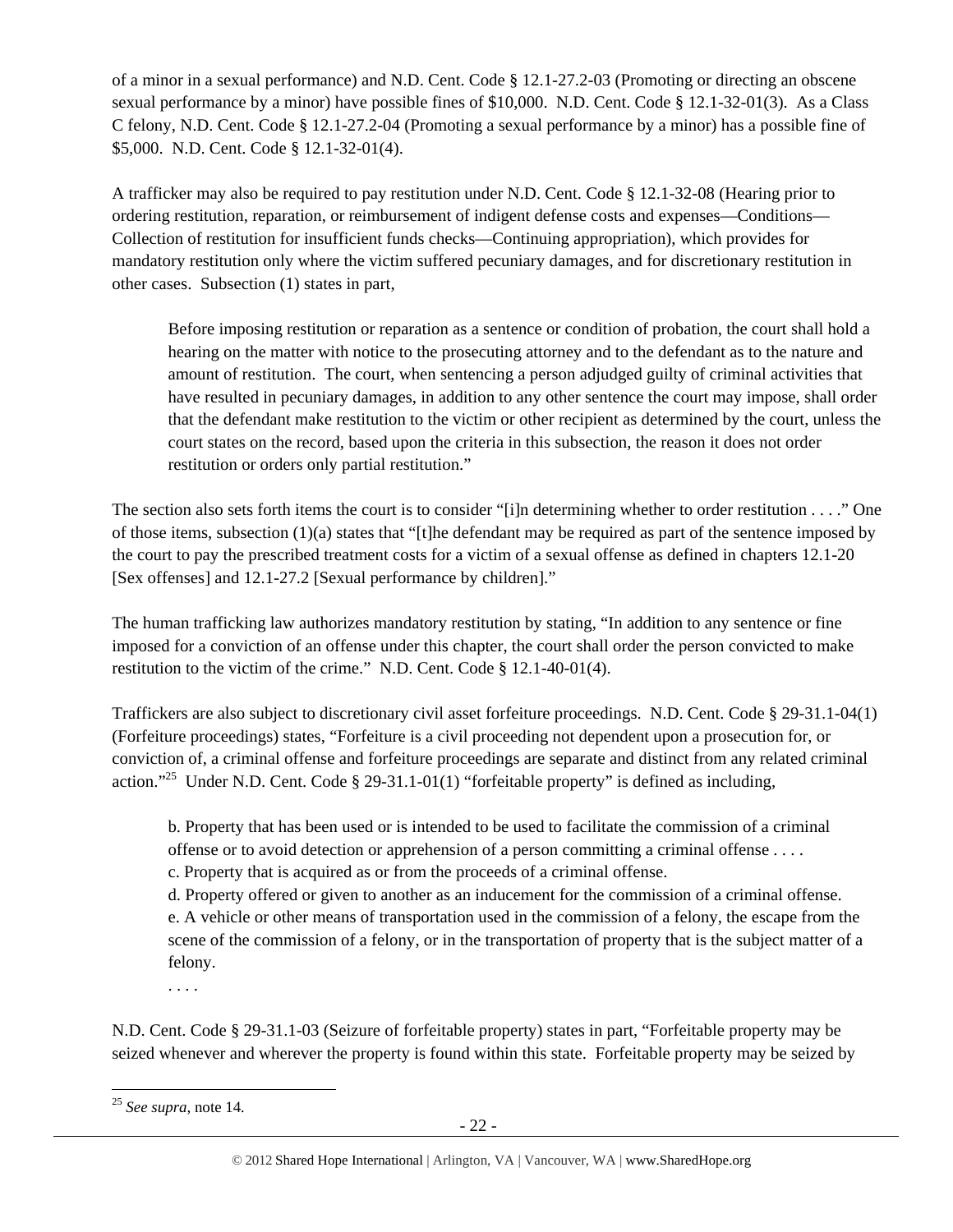taking custody of the property or by serving upon the person in possession of the property a notice of forfeiture and seizure." N.D. Cent. Code. §29-31.1-03 also governs disposition of forfeited property and states,

If the court finds that the forfeiture is warranted, an order transferring ownership to the seizing agency must be entered and the property must be delivered to the seizing agency for disposition as directed by the court. Property that has been seized for forfeiture, and is not already secured as evidence in a criminal case, must be safely secured or stored by the agency that caused its seizure.

3.4.1 Recommendation: Amend human trafficking and CSEC offenses to require mandatory fines for these offenses.

# *3.5 Convicted traffickers are required to register as sex offenders.*

Convicted traffickers may be required to register as sex offenders. In North Dakota, offenders could be required to register both for offenses against children and sexual offenses under N.D. Cent. Code § 12.1-32-15(2) (Offenders against children and sexual offenders—Sexually violent predators—Registration requirement— Penalty).<sup>26</sup> Under N.D. Cent. Code § 12.1-32-15(1)(e), "sexual offender" is defined as

a person who has pled guilty to or been found guilty, including juvenile delinquent adjudications, of a violation of section 12.1-20-03 [Gross sexual imposition], 12.1-20-03.1 [Continuous sexual abuse of a child], 12.1-20-04 [Sexual imposition], 12.1-20-05 [Corruption or solicitation of minors], 12.1-20-05.1 [Luring minors by computer or other electronic means], 12.1-20-06 [Sexual abuse of wards], 12.1-20- 06.1 [Sexual exploitation by therapist], 12.1-20-07 [Sexual assault] except for subdivision a, . . . chapter 12.1-27.2 [Sexual performances by children], or subsection 2 of section 12.1-22-03.1, sex trafficking in violation of chapter 12.1-40, or an equivalent offense from another court in the United States, a tribal court, or court of another country, or an attempt or conspiracy to commit these offenses.

However, N.D. Cent. Code § 12.1-32-15(2)(b) states in part,

The court shall require an individual to register by stating this requirement on the court records, if that individual:

. . . .

b. Has pled guilty or nolo contendere to, or been found guilty as a sexual offender for, a misdemeanor or attempted misdemeanor. The court may deviate from requiring an individual to register if the court first finds the individual is no more than three years older than the victim if the victim is a minor, the individual has not previously been convicted as a sexual offender or of a crime against a child, and the individual did not exhibit mental abnormality or predatory conduct in the commission of the offense.

Additionally "a crime against a child" potentially requiring registration includes all prostitution related offenses under chapter 12.1-29, "in which the victim is a minor or is otherwise of the age required for the act to be a crime or an attempt or conspiracy to commit these offenses." N.D. Cent. Code § 12.1-32-15(1)(a).

 <sup>26</sup> *See supra*, note 14.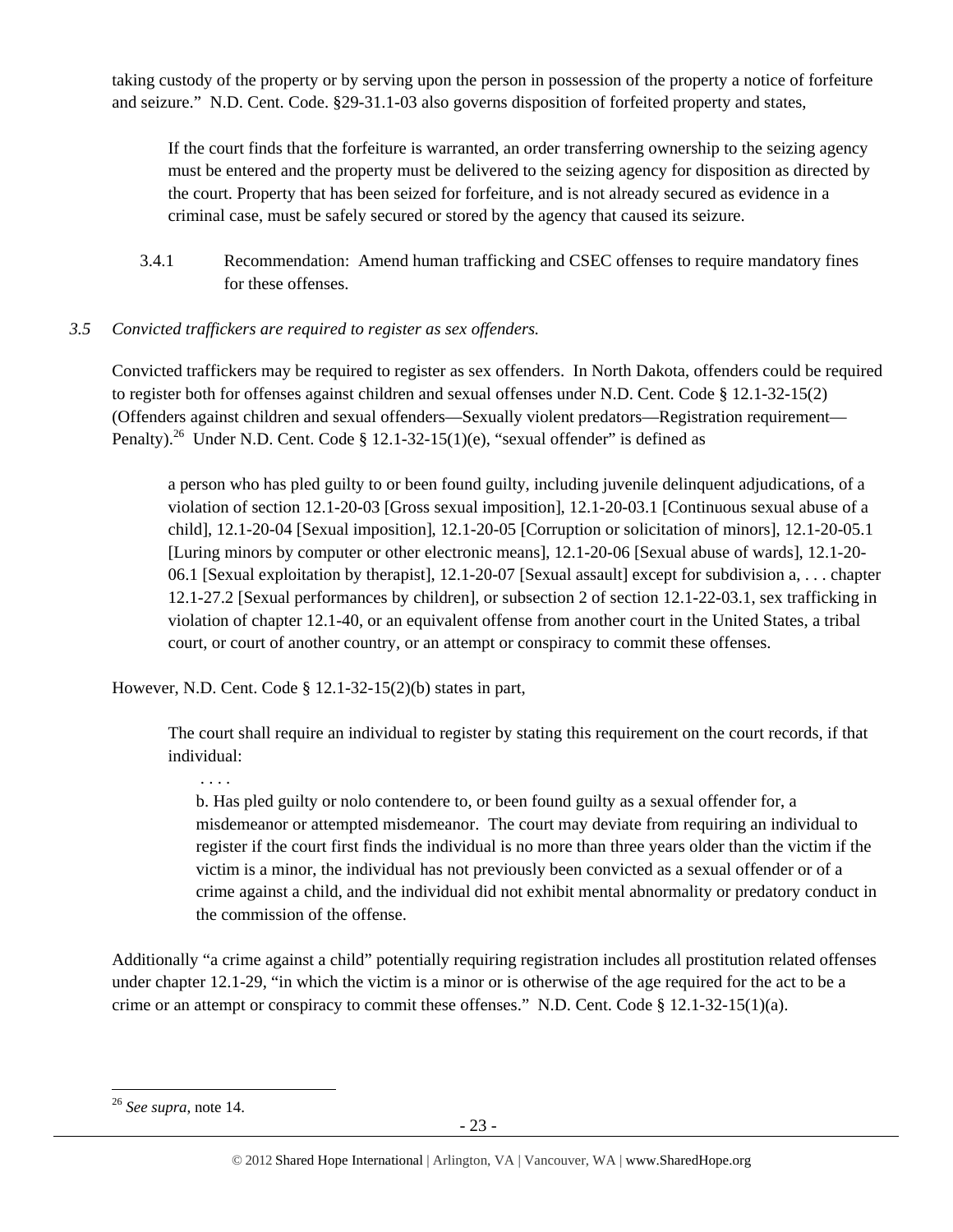- 3.5.1 Recommendation: Amend N.D. Cent. Code § 12.1-32-15(2) (Offenders against children and sexual offenders—Sexually violent predators—Registration requirement—Penalty) to require registration as a sex offender for convictions under § 12.1-40-01 (Human trafficking) and North Dakota's CSEC laws.
- *3.6 Laws relating to termination of parental rights for certain offenses include sex trafficking or CSEC offenses in order to remove the children of traffickers from their control and potential exploitation.*

Under N.D. Cent. Code § 27-20-44(1) (Termination of parental rights),

- 1. The court by order may terminate the parental rights of a parent with respect to the parent's child if: a. The parent has abandoned the child;
	- b. The child is subjected to aggravated circumstances as defined under subsection 3 of section 27- 20-02 [Definitions];
	- c. The child is a deprived child and the court finds:
		- (1) The conditions and causes of the deprivation are likely to continue or will not be remedied and that by reason thereof the child is suffering or will probably suffer serious physical, mental, moral, or emotional harm; or
		- (2) The child has been in foster care, in the care, custody, and control of the department, or a county social service board, or, in cases arising out of an adjudication by the juvenile court that a child is an unruly child, the division of juvenile services, for at least four hundred fifty out of the previous six hundred sixty nights; or
	- d. The written consent of the parent acknowledged before the court has been given.

"Aggravated circumstances" is defined in part in N.D. Cent. Code § 27-20-02(3)(a), (c) as "circumstances in which a parent: a. Abandons, tortures, chronically abuses, or sexually abuses a child; . . . ; c. Engages in conduct prohibited under sections 12.1-20-01 through 12.1-20-08 or chapter 12.1-27.2 [Sexual performances by children], in which a child is the victim or intended victim." The provisions in N.D. Cent. Code §§ 12.1-20-01 through 12.1-20-08, include gross sexual imposition, sexual imposition, continuous sexual abuse of a child, corruption or solicitation of minors, luring minors by computer or other electronic means, and sexual assault.

Additionally, N.D. Cent. Code § 27-20-20.1 (Petition to terminate parental rights—When bought—Definitions) sets out certain circumstances, subject to some exceptions, when "a petition for termination of parental rights must be filed," including, under subsection  $(2)(c)(1)$ , "A violation of ... subdivision a of subsection 1 of section 14-09-22 in which the victim is another child of the parent." N.D. Cent. Code § 14-09-22(1)(a) (Abuse or neglect of child) states,

1. Except as provided in subsection 2 or 3, a parent, adult family or household member, guardian, or other custodian of any child, who willfully commits any of the following offenses is guilty of a class C felony except if the victim of an offense under subdivision a is under the age of six years in which case the offense is a class B felony:

a. Inflicts, or allows to be inflicted, upon the child, bodily injury, substantial bodily injury, or serious bodily injury as defined by section  $12.1$ -01-04<sup>27</sup> or mental injury.<sup>28</sup>

 <sup>27</sup> N.D. Cent. Code § 12.1-01-04(4),(29), (31) (General definitions) defines "bodily injury" as "any impairment of physical condition, including physical pain," "serious bodily injury" as "bodily injury that creates a substantial risk of death or which causes serious permanent disfigurement, unconsciousness, extreme pain, permanent loss or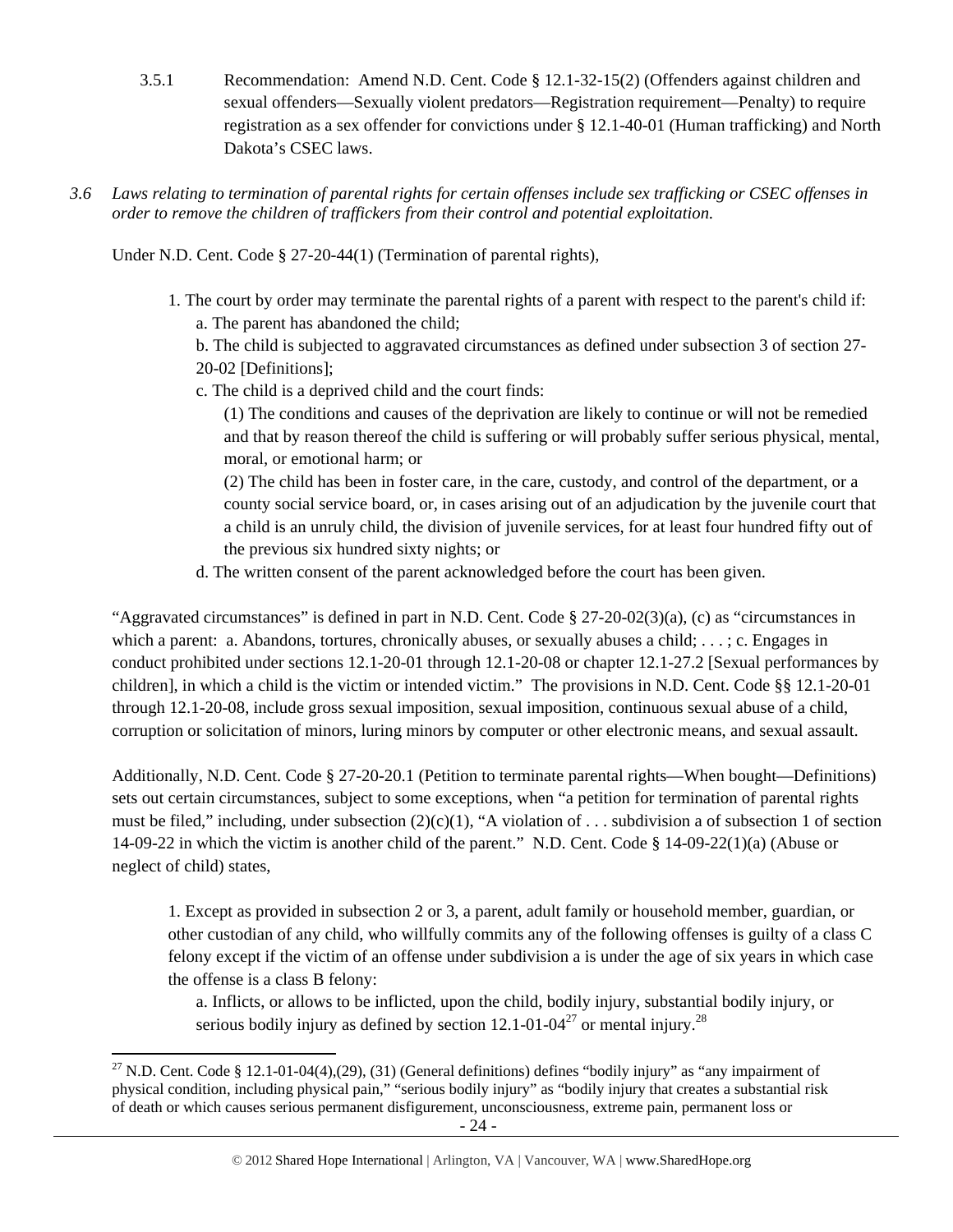3.6.1 Recommendation: Amend N.D. Cent. Code § 27-20-44(1) (Termination of parental rights) to include convictions for sex trafficking or CSEC offenses against any child victim as grounds for terminating a trafficker's parental rights.

<u> Andreas Andreas Andreas Andreas Andreas Andreas Andreas Andreas Andreas Andreas Andreas Andreas Andreas Andr</u>

impairment of the function of any bodily member or organ, a bone fracture, or impediment of air flow or blood flow to the brain or lungs," and "substantial bodily injury" as "a substantial temporary disfigurement, loss, or impairment of the function of any bodily member or organ."

<sup>&</sup>lt;sup>28</sup> The quoted language is the current version of N.D. Cent. Code § 14-09-22 (Abuse or neglect of child—Penalty), incorporating the amendment added by the passage of Senate Bill 2214. S.B. 2214, 62nd Leg. Assemb., Leg. Sess. (N.D. 2011).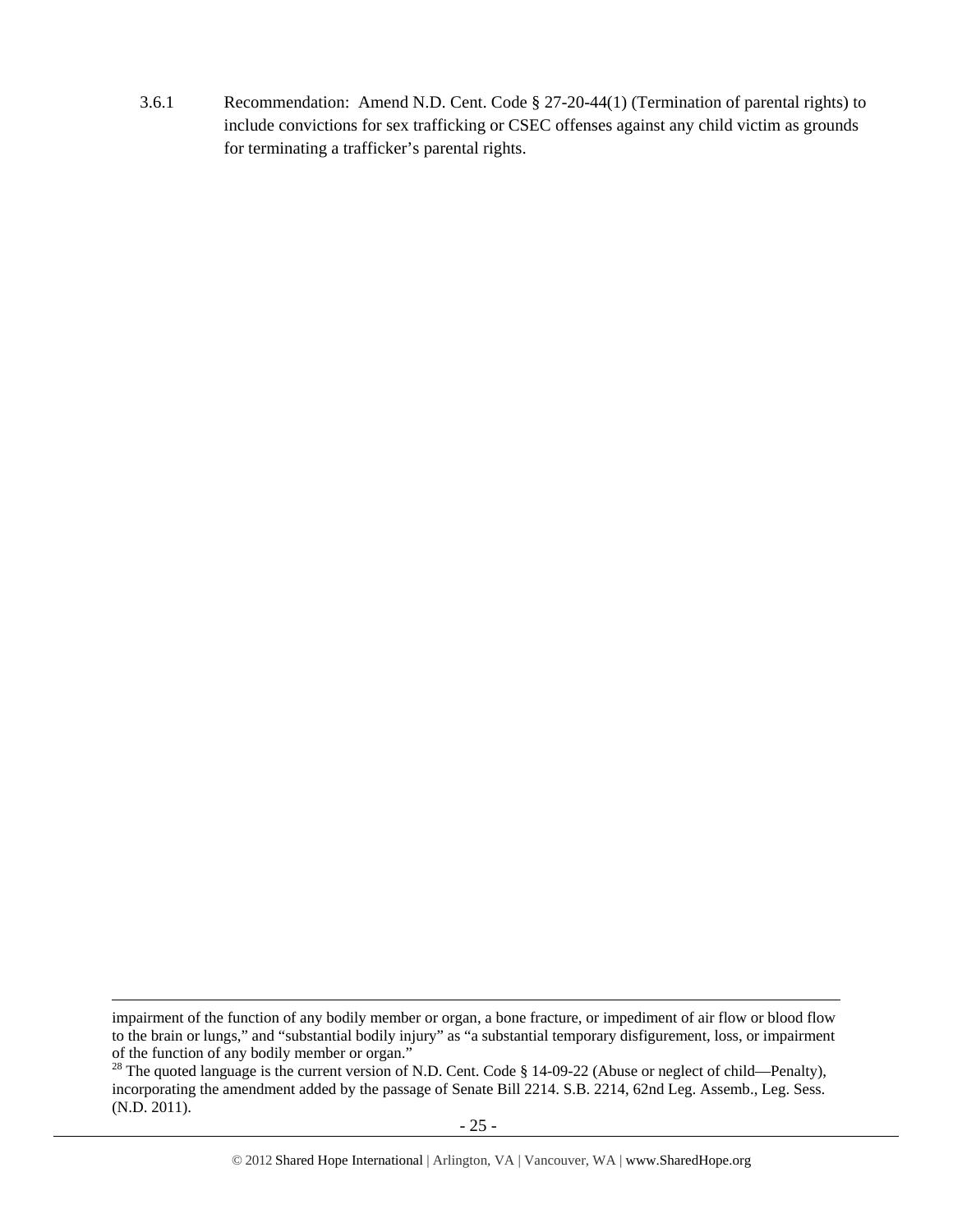#### **FRAMEWORK ISSUE 4: CRIMINAL PROVISIONS FOR FACILITATORS**

#### *Legal Components:*

- *4.1 The acts of assisting, enabling, or financially benefitting from child sex trafficking are included as criminal offenses in the state sex trafficking statute.*
- *4.2 Financial penalties, including asset forfeiture laws, are in place for those who benefit financially from or aid and assist in committing domestic minor sex trafficking.*

*\_\_\_\_\_\_\_\_\_\_\_\_\_\_\_\_\_\_\_\_\_\_\_\_\_\_\_\_\_\_\_\_\_\_\_\_\_\_\_\_\_\_\_\_\_\_\_\_\_\_\_\_\_\_\_\_\_\_\_\_\_\_\_\_\_\_\_\_\_\_\_\_\_\_\_\_\_\_\_\_\_\_\_\_\_\_\_\_\_\_\_\_\_\_* 

- *4.3 Promoting and selling child sex tourism is illegal.*
- *4.4 Promoting and selling child pornography is illegal.*

## *Legal Analysis:*

*4.1 The acts of assisting, enabling, or financially benefitting from child sex trafficking are included as criminal offenses in the state sex trafficking statute.*

Assisting, enabling, or financially benefiting from human trafficking are crimes under N.D. Cent. Code § 12.1-40-01 (Human trafficking—Penalty). It states in part,

1. A person is guilty of human trafficking if the person:

a. Benefits financially or receives anything of value from knowing participation in human trafficking; or b. Promotes, recruits, entices, harbors, transports, provides, or obtains by any means, or attempts to promote, recruit, entice, harbor, transport, provide, or obtain by any means, another person, knowing that the person will be subject to human trafficking.

This crime is a Class AA felony when the victim is under 18. N.D. Cent. Code § 12.1-40-01(2).

Additionally, N.D. Cent. Code § 12.1-29-02 (Facilitating prostitution) applies to facilitators. N.D. Cent. Code § 12.1-29-02(1) makes it a crime, among other things, when an individual does the following:

c. Knowingly leases or otherwise permits a place controlled by the actor, alone or in association with others, to be regularly used for prostitution, promoting prostitution, or facilitating prostitution, or fails to make reasonable effort to abate such use by ejecting the tenant, notifying law enforcement authorities, or taking other legally available means; or

d. Knowingly induces or otherwise intentionally causes another to remain a prostitute. A person who is supported in whole or substantial part by the proceeds of prostitution, other than the prostitute or the prostitute's minor child or a person whom the prostitute is required by law to support, is presumed to be knowingly inducing or intentionally causing another to remain a prostitute.

This crime is a Class C felony in certain circumstances, including if the minor is under 16 or force or threat is used to cause a person to remain a prostitute. N.D. Cent. Code § 12.1-29-02(2). Otherwise the crime is a Class A misdemeanor. N.D. Cent. Code § 12.1-29-02(2).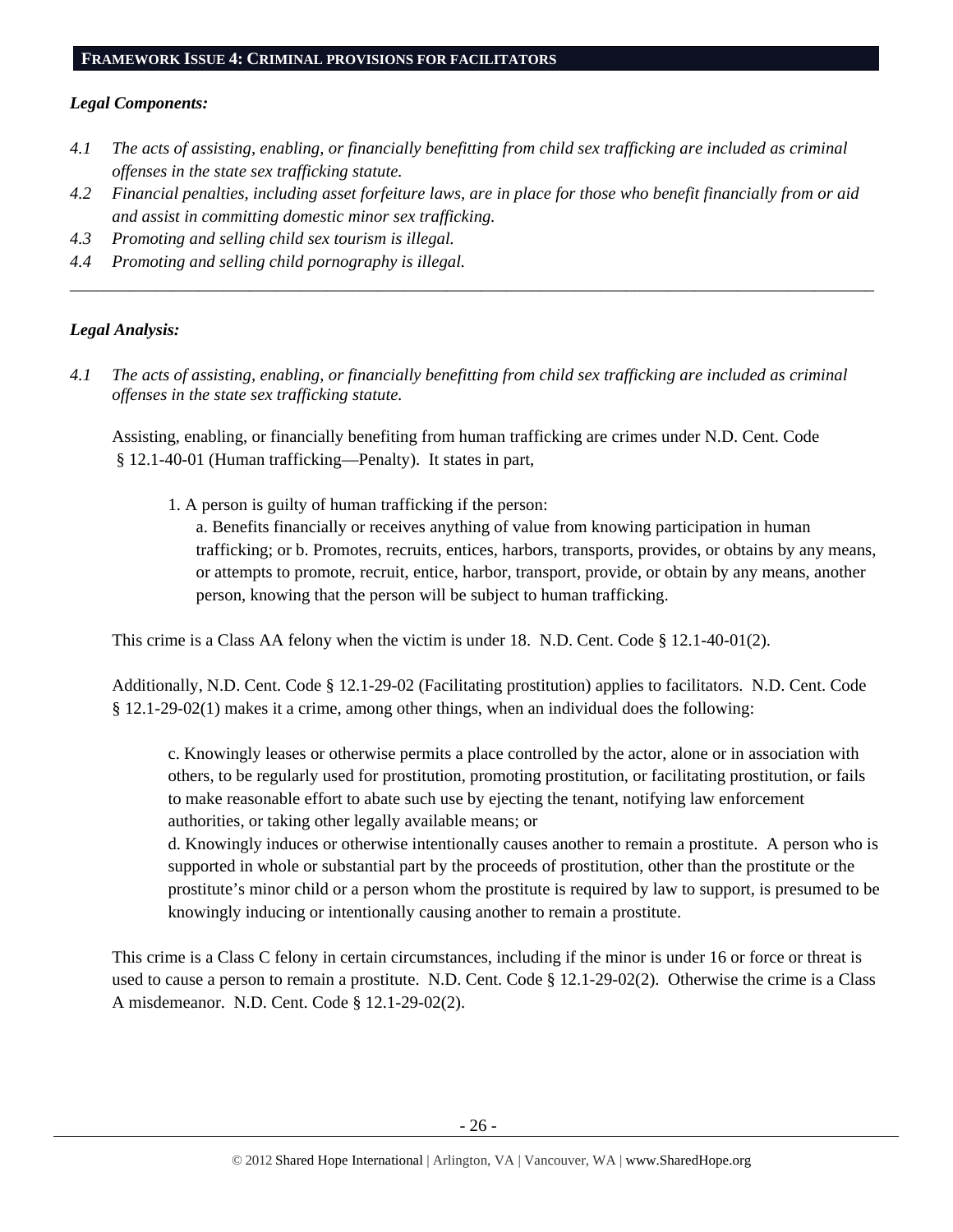*4.2 Financial penalties, including asset forfeiture laws, are in place for those who benefit financially from or aid and assist in committing domestic minor sex trafficking.* 

Various fines are associated with crimes facilitators commit. For facilitating prostitution, a facilitator may face a Class C felony with a fine of \$5,000 if the prostituted individual is under 16. N.D. Cent. Code §§ 12.1-29-  $02(1)(a)-(b)$ ,  $(2)$ ,  $12.1-32-01(4)$ . If the prostituted individual is 16 or older, the trafficker may face a Class A misdemeanor with a possible fine of \$2,000. N.D. Cent. Code §§ 12.1-29-02(2), 12.1-32-01(5).

A facilitator may also be required to pay restitution under N.D. Cent. Code § 12.1-32-08 (Hearing prior to ordering restitution, reparation, or reimbursement of indigent defense costs and expenses—Conditions— Collection of restitution for insufficient funds checks—Continuing appropriation), which provides for mandatory restitution only where the victim suffered pecuniary damages. Subsection (1) states in part,

Before imposing restitution or reparation as a sentence or condition of probation, the court shall hold a hearing on the matter with notice to the prosecuting attorney and to the defendant as to the nature and amount of restitution. The court, when sentencing a person adjudged guilty of criminal activities that have resulted in pecuniary damages, in addition to any other sentence the court may impose, shall order that the defendant make restitution to the victim or other recipient as determined by the court, unless the court states on the record, based upon the criteria in this subsection, the reason it does not order restitution or orders only partial restitution.

The section also sets forth items the court is to consider "[i]n determining whether to order restitution . . . ." One of those items, subsection (1)(a) states that "[t]he defendant may be required as part of the sentence imposed by the court to pay the prescribed treatment costs for a victim of a sexual offense as defined in chapters 12.1-20 [Sex offenses] and 12.1-27.2 [Sexual performance by children]."

The human trafficking law authorizes mandatory restitution by stating, "In addition to any sentence or fine imposed for a conviction of an offense under this chapter, the court shall order the person convicted to make restitution to the victim of the crime." N.D. Cent. Code § 12.1-40-01(4).

Through civil forfeiture proceedings facilitators could be subject to property forfeiture. "Forfeiture is a civil proceeding not dependent upon a prosecution for, or conviction of, a criminal offense and forfeiture proceedings are separate and distinct from any related criminal action."29 N.D. Cent. Code § 29-31.1-04 (Forfeiture proceedings). N.D. Cent. Code § 29-31.1-01(1) defines "forfeitable property" as including the following:

a. Property that is illegally possessed or is contraband.

b. Property that has been used or is intended to be used to facilitate the commission of a criminal offense or to avoid detection or apprehension of a person committing a criminal offense. . . .

c. Property that is acquired as or from the proceeds of a criminal offense.

d. Property offered or given to another as an inducement for the commission of a criminal offense.

e. A vehicle or other means of transportation used in the commission of a felony, the escape from the scene of the commission of a felony, or in the transportation of property that is the subject matter of a felony.

<sup>29</sup> *See supra*, note 14.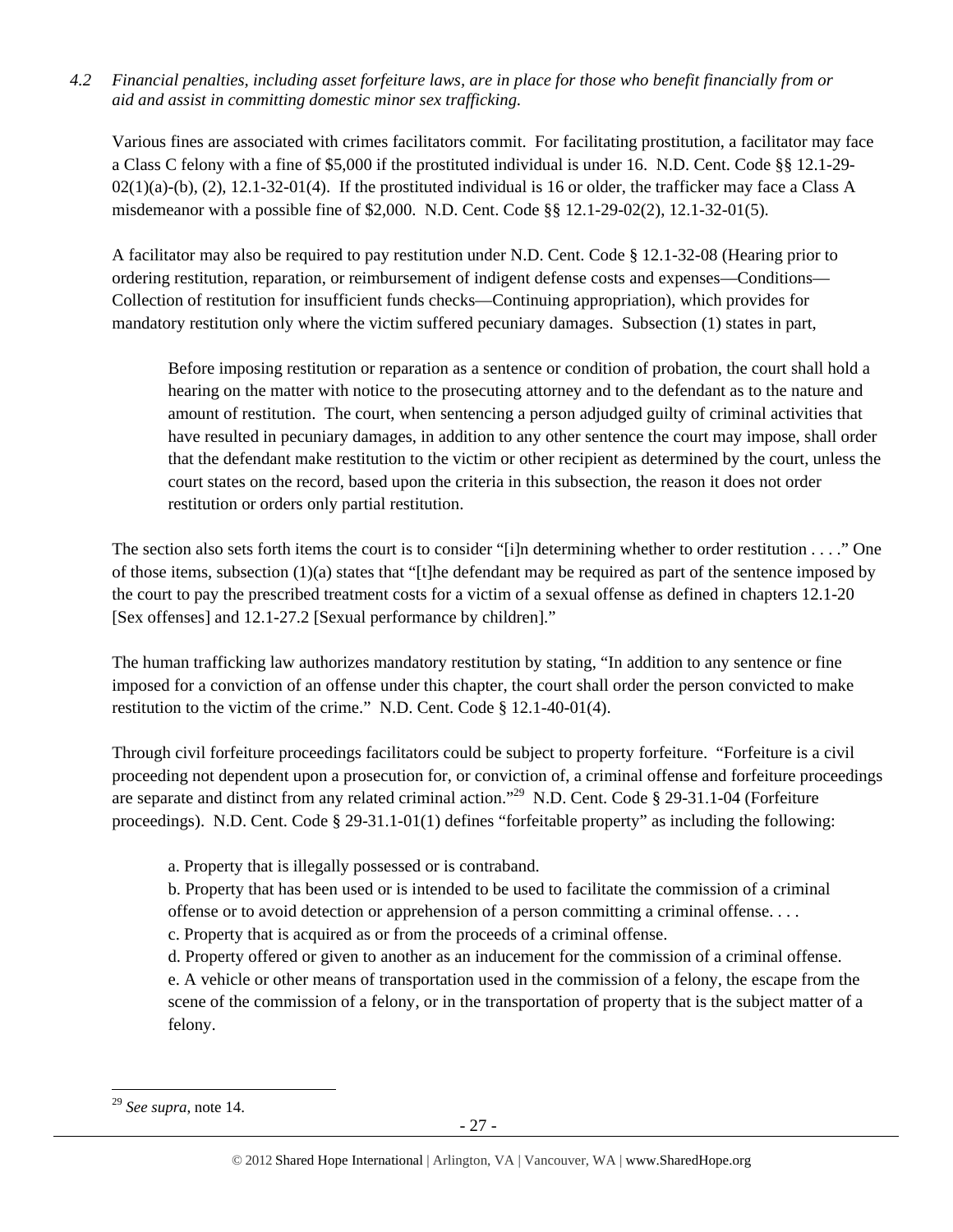N.D. Cent. Code § 29-31.1-03 (Seizure of forfeitable property) states in part, "Forfeitable property may be seized whenever and wherever the property is found within this state. Forfeitable property may be seized by taking custody of the property or by serving upon the person in possession of the property a notice of forfeiture and seizure." N.D. Cent. Code. §29-31.1-03, also governs the disposition of property and, in relevant part, requires

If the court finds that the forfeiture is warranted, an order transferring ownership to the seizing agency must be entered and the property must be delivered to the seizing agency for disposition as directed by the court. Property that has been seized for forfeiture, and is not already secured as evidence in a criminal case, must be safely secured or stored by the agency that caused its seizure.

- 4.2.1 Recommendation: Amend human trafficking and CSEC offenses to require mandatory fines for these offenses.
- *4.3 Promoting and selling child sex tourism is illegal*.

There are no laws in North Dakota related to sex tourism.

4.3.1 Recommendation: Enact a law prohibiting selling or offering to sell travel services that include or facilitate travel for the purpose of engaging in commercial sexual exploitation of a minor or prostitution of a minor, if occurring in North Dakota.

# *4.4 Promoting and selling child pornography is illegal.*

N.D. Cent. Code § 12.1-27.2-03 (Promoting or directing an obscene sexual performance by a minor) states, "A person is guilty of a class B felony if, knowing the character and content of a performance, that person produces, directs, or promotes any obscene performance which includes sexual conduct by a person who was a minor at the time of the performance." A Class B felony typically carries a maximum penalty of imprisonment for 10 years, a fine up to \$10,000, or both. N.D. Cent. Code § 12.1-32-01(3).

N.D. Cent. Code § 12.1-27.2-04 (Promoting a sexual performance by a minor) makes it a Class C felony to "knowing the character and content of a performance, . . . produce[], direct[], or promote[] any performance which includes sexual conduct by a person who was a minor at the time of the performance." A Class C felony is typically punishable by imprisonment up to 5 years, a fine not to exceed \$5,000, or both. N.D. Cent. Code § 12.1-32-01(4).

These offenses are subject to enhanced penalties. N.D. Cent. Code § 12.1-27.2-04.2(1) (Sexual performance by a minor—Enhanced penalties) states, "[a] person who commits an offense under this chapter and who acts in the course of a commercial or for-profit activity or transaction in which the offender had or shared ownership, control, managerial responsibility, or a financial interest other than wages is subject to" a fine of up to \$10,000 for individual offenders or a fine up to \$25,000 for a "corporation, limited liability company, association, partnership, or other legal entity." Subsequent offenses receive increased penalties of up to \$50,000 for individuals and up to \$100,000 for a "corporation, limited liability company, association, partnership, or other legal entity." N.D. Cent. Code § 12.1-27.2-04.2(2).

The obscenity laws serve as a means for prosecuting promoters, as well as sellers. N.D. Cent. Code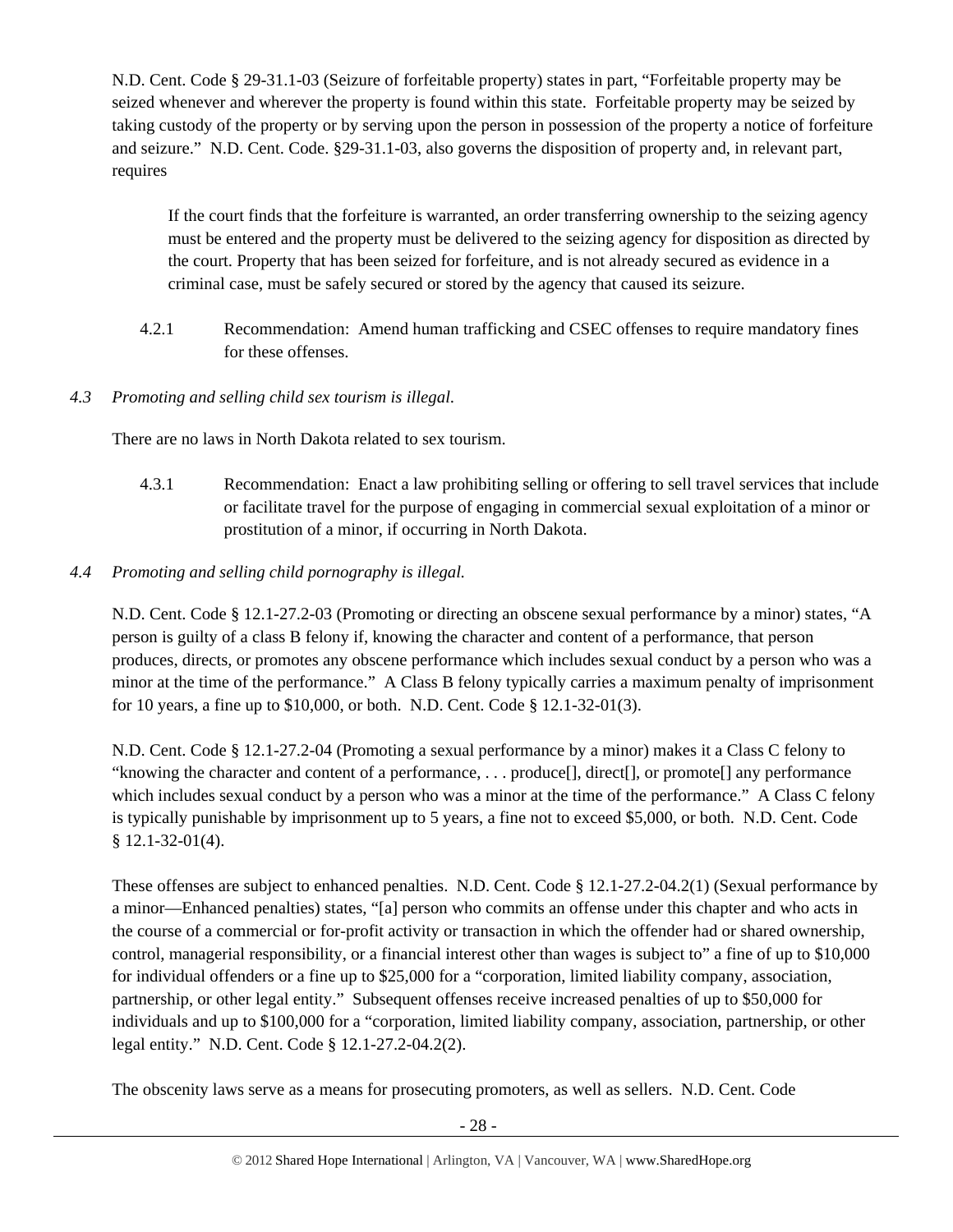§ 12.1-27.1-01(1) (Obscenity—Definitions—Dissemination—Classification of offenses) makes it a Class C felony "if, knowing of its character, [a] person disseminates obscene material or if the person produces, transports, or sends obscene material with intent that it be disseminated." "Disseminate" in this section means "to sell, lease, rent, advertise, broadcast, transmit, exhibit, or distribute for pecuniary gain." N.D. Cent. Code § 12.1-27.1-01(6).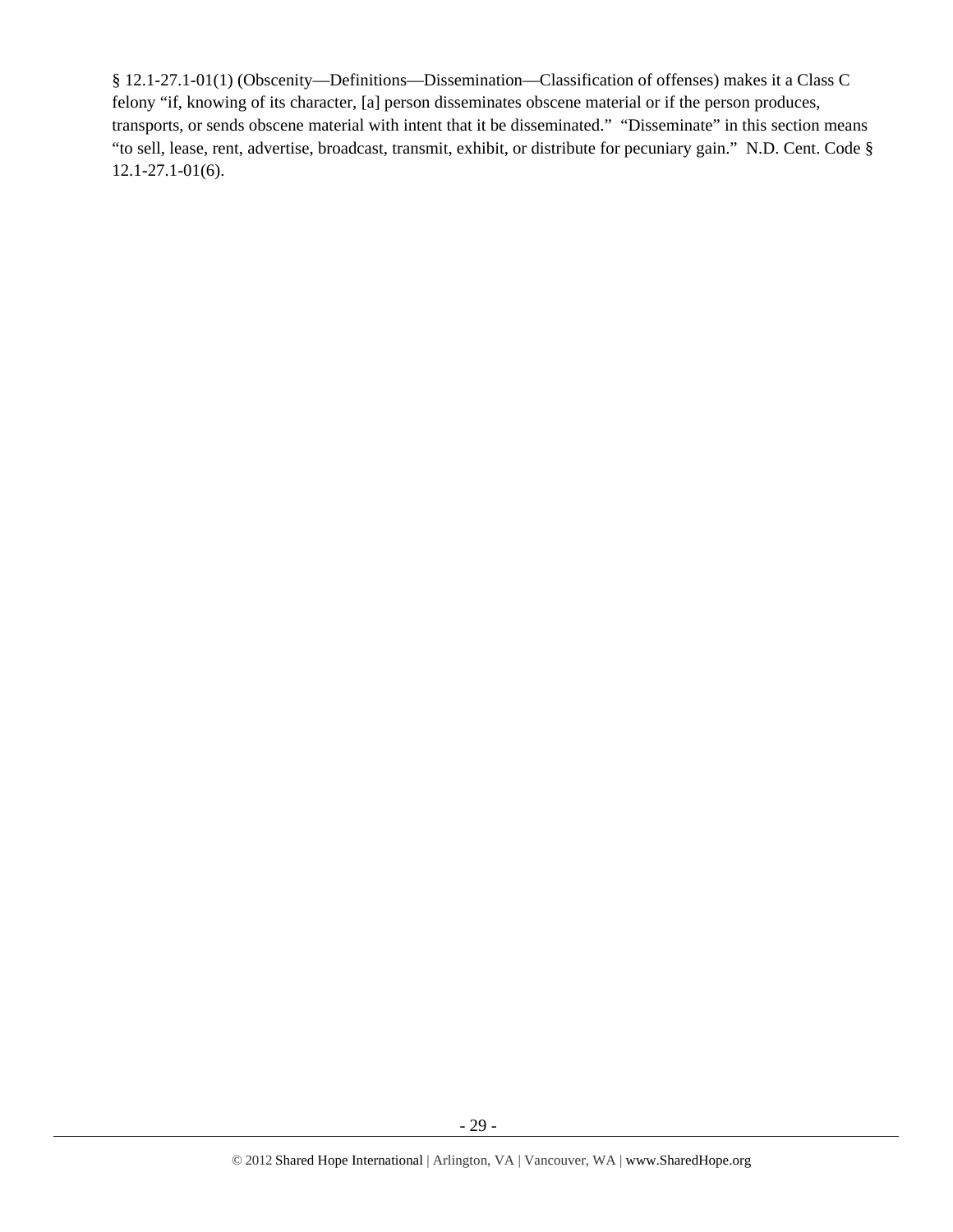#### **FRAMEWORK ISSUE 5: PROTECTIVE PROVISIONS FOR THE CHILD VICTIMS**

#### *Legal Components:*

- *5.1 Statutorily-mandated victim services define "victim" to specifically include victims of domestic minor sex trafficking or commercial sexual exploitation of children (CSEC) to ensure prompt identification and access to victims' rights and services.*
- *5.2 The state sex trafficking statute expressly prohibits a defendant from raising consent of the minor to the commercial sex acts as a defense.*
- *5.3 Prostitution laws apply only to adults, making minors under 18 specifically immune from this offense.*
- *5.4 Child victims of sex trafficking or commercial sexual exploitation are provided with a child protection response, including specialized shelter and services, and are not detained in juvenile detention facilities.*
- *5.5 Commercial sexual exploitation or sex trafficking is identified as a type of abuse and neglect within child protection statutes.*
- *5.6 The definition of "caregiver" (or similar term) in the child welfare statutes is broad enough to include a trafficker who has custody or control of a child in order to bring a trafficked child into the protection of child protective services.*
- *5.7 Crime victims' compensation is specifically available to a child victim of sex trafficking or commercial sexual exploitation of children (CSEC) without regard to ineligibility factors.*
- *5.8 Victim-friendly procedures and protections are provided in the trial process for minors under 18.*
- *5.9 Expungement or sealing of juvenile delinquency records resulting from arrests or adjudications for prostitution-related offenses committed as a result of, or in the course of, the commercial sexual exploitation of a minor is available within a reasonable time after turning 18.*
- *5.10 Victim restitution and civil remedies for victims of domestic minor sex trafficking or commercial sexual exploitation of children (CSEC) are authorized by law.*
- *5.11 Statutes of limitations for civil and criminal actions for child sex trafficking or commercial sexual exploitation of children (CSEC) offenses are eliminated or lengthened sufficiently to allow prosecutors and victims a realistic opportunity to pursue criminal action and legal remedies.*

*\_\_\_\_\_\_\_\_\_\_\_\_\_\_\_\_\_\_\_\_\_\_\_\_\_\_\_\_\_\_\_\_\_\_\_\_\_\_\_\_\_\_\_\_\_\_\_\_\_\_\_\_\_\_\_\_\_\_\_\_\_\_\_\_\_\_\_\_\_\_\_\_\_\_\_\_\_\_\_\_\_\_\_\_\_\_\_\_\_\_\_\_\_* 

#### *Legal Analysis:*

*5.1 Statutorily-mandated victim services define "victim" to specifically include victims of domestic minor sex trafficking or commercial sexual exploitation of children (CSEC) to ensure prompt identification and access to victims' rights and services.* 

For the purposes of crime victims' compensation, North Dakota defines a "victim" to include "a person who suffers bodily injury<sup>30</sup> or death as a result of criminally injurious conduct, the good-faith effort of any person to prevent criminally injurious conduct, or the good-faith effort of any person to apprehend a person suspected of engaging in criminally injurious conduct."31 N.D. Cent. Code § 54-23.4-01(8) (Definitions—Crime Victims Compensation). Therefore, the term is potentially broad enough to cover commercially sexually exploited children but does not specifically define victims of domestic minor sex trafficking or CSEC offenses as victims for purposes of victim compensation.

<sup>&</sup>lt;sup>30</sup> Pursuant to N.D. Cent. Code § 54-23.4-01(1), "Bodily injury' means any harm that requires medical treatment and results in economic loss and includes pregnancy and nervous shock."

 $31$  N.D. Cent. Code § 54-23.4-01(4) (Definitions—Crime Victims Compensation) defines "criminally injurious conduct" in relevant part as "conduct that results in bodily injury or death, and is punishable by fine, imprisonment, or death, or would be so punishable but for the fact that the person engaging in the conduct was a minor or lacked capacity to commit the crime."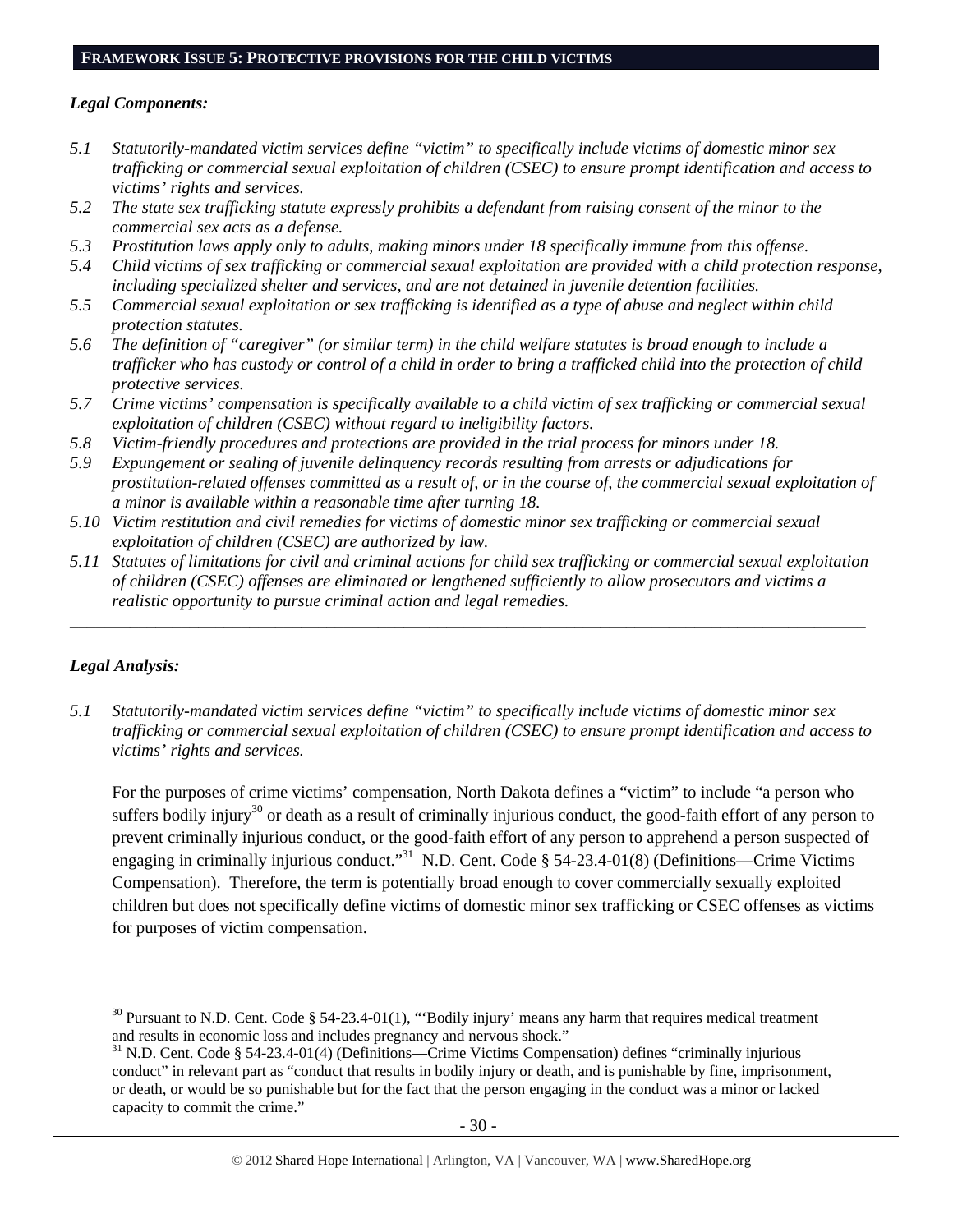- 5.1.1 Recommendation: Amend the definition of victim in N.D. Cent. Code § 54-23.4-01(8) (Definitions—Crime Victims Compensation) to expressly include victims of human trafficking and CSEC offenses.
- *5.2 The state sex trafficking statute expressly prohibits a defendant from raising consent of the minor to the commercial sex acts as a defense.*

Under N.D. Cent. Code § 12.1-17-08(1) (Consent as a defense),

When conduct is an offense because it causes or threatens bodily injury, consent to such conduct or to the infliction of such injury by all persons injured or threatened by the conduct is a defense if:

a. Neither the injury inflicted nor the injury threatened is such as to jeopardize life or seriously impair health;

. . .; or

c. The conduct and the injury are reasonably foreseeable hazards of an occupation or profession or of medical or scientific experimentation conducted by recognized methods, and the persons subjected to such conduct or injury, having been made aware of the risks involved, consent to the performance of the conduct or the infliction of the injury.

Under subsection (2),

Assent does not constitute consent, within the meaning of this section, if:

a. It is given by a person who is legally incompetent to authorize the conduct charged to constitute the offense and such incompetence is manifest or known to the actor;

b. It is given by a person who by reason of youth, mental disease or defect, or intoxication is manifestly unable or known by the actor to be unable to make a reasonable judgment as to the nature or harmfulness of the conduct charged to constitute the offense; or c. It is induced by force, duress, or deception.

- 5.2.1 Recommendation: Amend N.D. Cent. Code § 12.1-17-08(1) (Consent as a defense) to specifically eliminate any consent defense for CSEC crimes and domestic minor sex trafficking.
- *5.3 Prostitution laws apply only to adults, making minors under 18 specifically immune from this offense.*

N.D. Cent. Code § 12.1-29-03 (Prostitution) is not limited in application to adults and does not identify a minor engaged in prostitution as a victim of sex trafficking.

- 5.3.1 Recommendation: Amend N.D. Cent. Code § 12.1-29-03 (Prostitution) to apply only to adults, making this offense specifically inapplicable to minors.
- *5.4 Child victims of sex trafficking or commercial sexual exploitation are provided with a child protection response, including specialized shelter and services, and are not detained in juvenile detention facilities.*

If found to be an abused or neglected child, the commercially sexually exploited minor could be brought under the protections of N.D. Cent. Code § 50-25.1 (Child Abuse and Neglect), which serves "to protect the health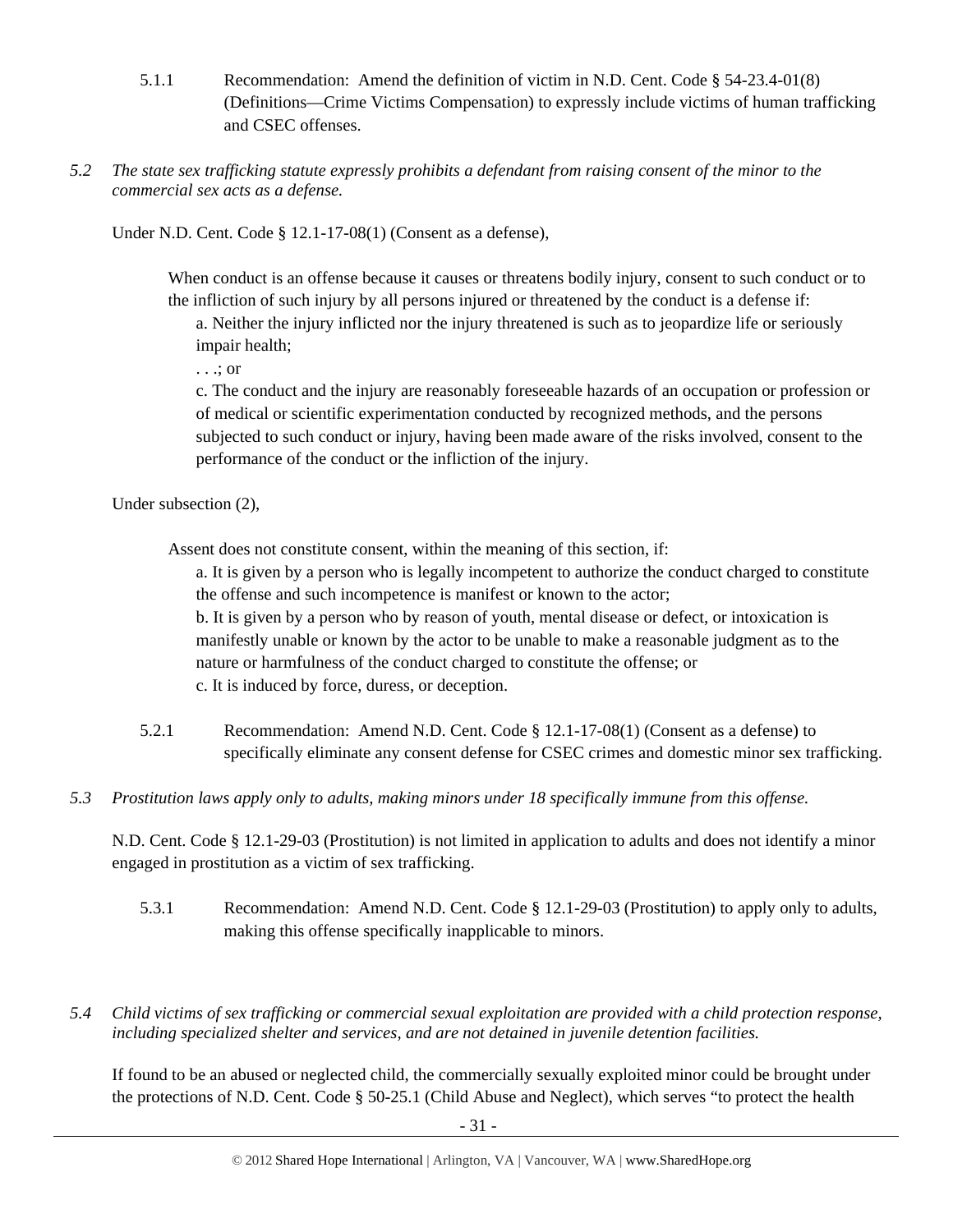and welfare of children by encouraging the reporting of children who are known to be or suspected of being abused or neglected; the providing of adequate services for the protection and treatment of abused and neglected children and to protect them from further harm; . . . ." N.D. Cent. Code § 50-25.1-01 (Purpose). Upon a report of abuse or neglect, N.D. Cent. Code § 50-25.1-05(1) (Assessment) states that

[t]he [human services] department, in accordance with rules adopted by the department, immediately shall initiate an assessment, or cause an assessment, of any report of child abuse or neglect including, when appropriate, the assessment of the home or the residence of the child, any school or child care facility attended by the child, and the circumstances surrounding the report of abuse or neglect.

Under subsection (2), "If the report alleges a violation of a criminal statute involving sexual or physical abuse, the department and an appropriate law enforcement agency shall coordinate the planning and execution of their investigation efforts to avoid a duplication of fact finding efforts and multiple interviews." N.D. Cent. Code § 50-25.1-05(2) further states that law enforcement may do any of the following:

a. Refer the case to a children's advocacy center for a forensic interview, forensic medical examination, and other services.

b. Interview, without the consent of a person responsible for the child's welfare, the alleged abused or neglected child and any other child who currently resides or who has resided with the person responsible for the child's welfare or the alleged perpetrator.

c. Conduct the interview at a school, child care facility, or any other place where the alleged abused or neglected child or other child is found.

If the report implicates a person who is not "responsible for the child's health or welfare" then "[u]pon determination by the department or the department's designee that a report made under this chapter implicates a person other than a person responsible for a child's welfare, the department may refer the report to an appropriate law enforcement agency for investigation and disposition." N.D. Cent. Code § 50-25.1-05.3 (Disposition of reports implicating a person not responsible for the child's health or welfare).

N.D. Cent. Code § 50-25.1-05.1 (Services required—How determined) requires the human services department to make a decision "whether services are required to provide for the protection and treatment of an abused or neglected child" after an assessment of the reported child abuse or neglect is completed. Under N.D. Cent. Code § 50-25.1-06 (Protective and other services to be provided), the human services department or an authorized agent

shall provide protective services for the abused or neglected child and other children under the same care as may be necessary for their well-being and shall provide other appropriate social services, as the circumstances warrant, to the parents, custodian, or other persons serving in loco parentis with respect to the child or the other children. $32$ 

 32 "In loco parentis" does not appear to be defined in the Code; however, *State v. Johnson*, 88 N.W.2d 209, 216 (N.D. 1958) (superseded by statute with the adoption of the North Dakota Rules of Criminal Procedure (State v. Allen, 237 N.W.2d 154, 159 (N.D. 1975)). states,

A person who stands 'in loco parentis' is a person who stands in the place of a parent; charged, factitiously, with a parent's rights, duties and responsibilities. Black's Law Dictionary, 4th Ed., p. 896. The cases relating to the application of the terms 'in loco parentis' indicate that it does not refer to such a transitory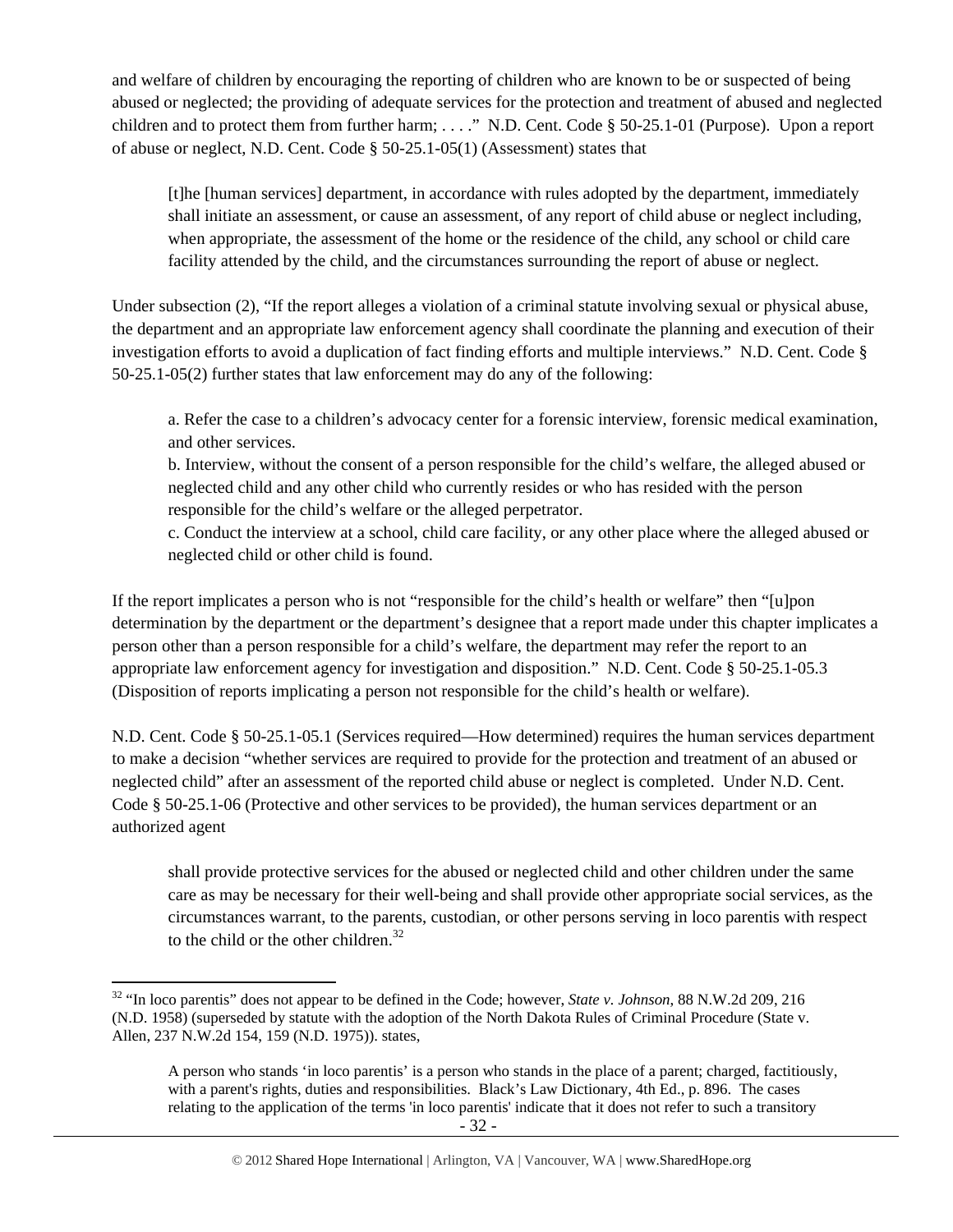North Dakota's laws appear to allow for law enforcement to take a commercially sexually exploited child into custody in certain circumstances. Specifically, N.D. Cent. Code § 27-20-13(1) (Taking into custody) allows a child to be taken into custody through the following means:

- a. Pursuant to an order of the court under this chapter;
- b. Pursuant to the laws of arrest;
- c. By a law enforcement officer if there are reasonable grounds to believe:

(1) That the child is suffering from illness or injury or is in immediate danger from the child's surroundings, and that the child's removal is necessary; or

- (2) That the child has run away from the child's parents, guardian, or other custodian; or
- d. By order of the director made pursuant to subdivision h of subsection 1 of section 27-20-06.<sup>33</sup>

If taken into custody under N.D. Cent. Code § 27-20-13, this is not considered an arrest, "except for the purpose of determining its validity under the Constitution of North Dakota or the Constitution of the United States." N.D. Cent. Code § 27-20-13(2). After being taken into custody the child

may not be detained or placed in shelter care prior to the hearing on the petition unless the child's detention or care is required to protect the person or property of others or of the child or because the child may abscond or be removed from the jurisdiction of the court or because the child has no parent, guardian, or custodian or other person able to provide supervision and care for the child and return the child to the court when required, or an order for the child's detention or shelter care has been made by the court pursuant to this chapter. N.D. Cent. Code § 27-20-14(1) (Detention of child—Juvenile drug court exception).

However, under subsection (2),

If a child is participating in a juvenile drug court program as a result of an adjudication for a delinquent offense, the drug court may order the child detained in a juvenile detention center operated pursuant to chapter 12-44.1. The child may be detained twice during the child's participation in the program but the total period of detention under this subsection may not exceed four days in a one-year period.

arrangement as the defendant claims he had with some of the parents of the minors involved in this case. Nor does it refer to a temporary situation in which a minor is accompanied by someone over 18 to a public

<u> Andrewski politika (za obrazu pod predsjednika u predsjednika u predsjednika u predsjednika (za obrazu pod p</u>

dance.<br><sup>33</sup> N.D. Cent. Code § 27-20-06(1)(e), (h) (Powers and duties of director of juvenile court) states in part that

For the purpose of carrying out the objectives and purposes of this chapter and subject to the limitations of this chapter or imposed by the court, a director shall:

e. Issue a temporary custody order concerning a child who is referred to the director's supervision or care as a delinquent, unruly, or deprived child. Except as provided by this chapter, a director does not have the powers of a law enforcement officer.

. . . .

. . . .

h. Make such temporary order not to exceed ninety-six hours for the custody and control of a child alleged to be deprived as may be deemed appropriate. The order must be reduced to writing within twenty-four hours, excluding holidays and weekends.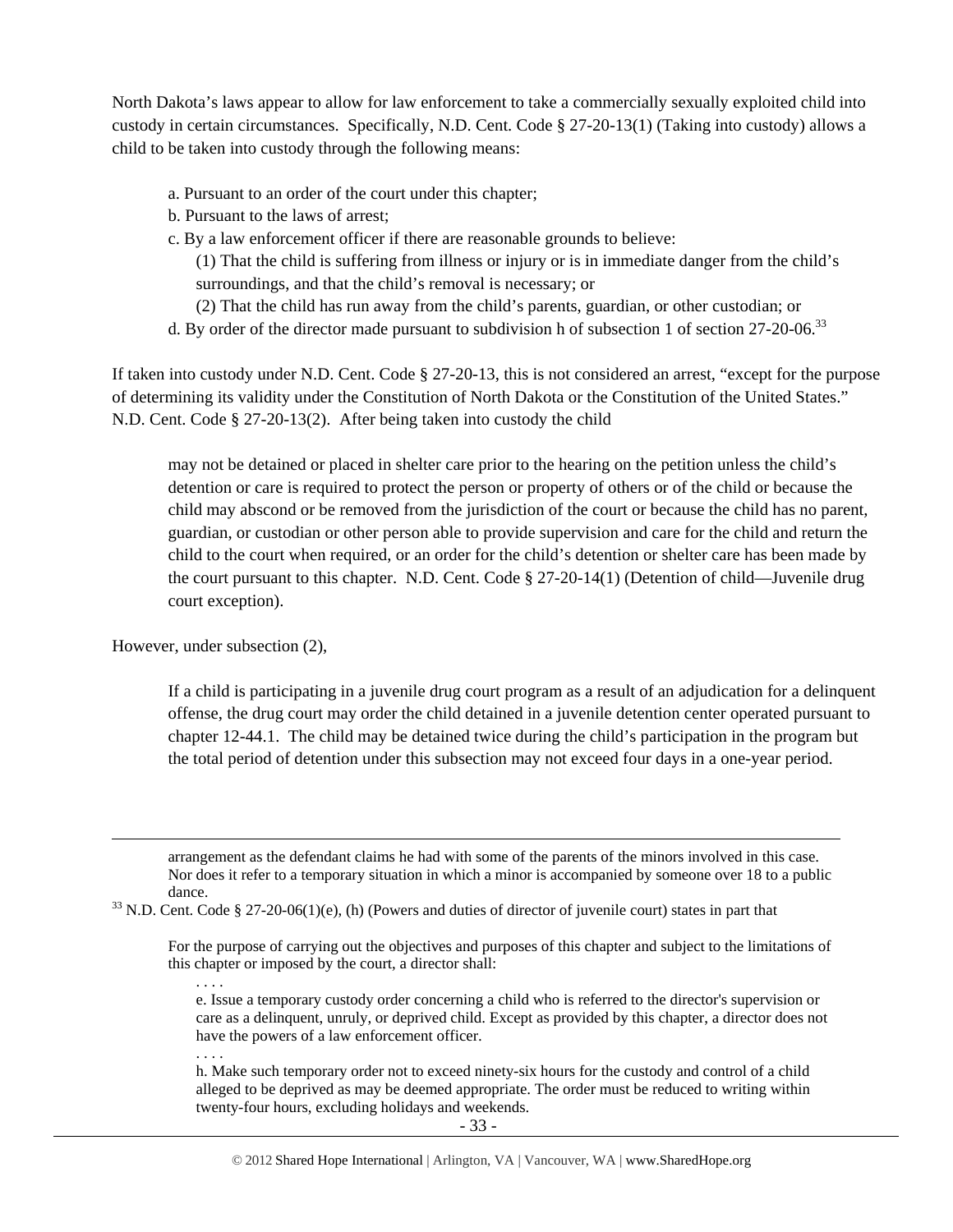N.D. Cent. Code § 27-20-16 (Place of detention) limits the places where allegedly deprived, unruly, or delinquent children may be detained. A deprived child may be detained to the facilities listed in subsections a, b, and d below and "may not be detained in a jail or other facility intended or used for the detention of adults charged with criminal offenses or of children alleged to be delinquent or unruly." N.D. Cent. Code § 27-20- 16(4). Under subsection (5), "a child alleged to be unruly may be detained only in the facilities listed in subdivisions a, b, c, and d of subsection 1." Subsection (1) states,

1. A child alleged to be delinquent or unruly may be detained only in:

a. A licensed foster home or a home approved by the court;

b. A facility operated by a licensed child welfare agency;

c. A detention home or center for delinquent or unruly children which is under the direction or supervision of the court or other public authority or of a private agency approved by the court; d. Any other suitable place or facility, including a medical facility for the treatment of mental illness, alcoholism, or drug addiction, designated by the court; or

e. A jail or other facility for the detention of adults only if the facility in subdivision c is not available, the detention is in a room separate and removed from those for adults, it appears to the satisfaction of the court or the juvenile supervisor, intake officer, or other authorized officer of the court, that public safety and protection reasonably require detention, and it is so authorized.

In the event that a victim of domestic minor sex trafficking is arrested under the above authority or is determined to be ineligible for child welfare protection, the criminal justice system may find a commercially sexually exploited child to be an unruly child or a delinquent child. Pursuant to N.D. Cent. Code § 27-20- 02(19) (Definitions—Uniform Juvenile Court Act), an "unruly child" is one that does any of the following:

a. Is habitually and without justification truant from school;

b. Is habitually disobedient of the reasonable and lawful commands of the child's parent, guardian, or other custodian and is ungovernable or who is willfully in a situation dangerous or injurious to the health, safety, or morals of the child or others;

c. Has committed an offense applicable only to a child, except for an offense committed by a minor fourteen years of age or older under subsection 2 of section 12.1-31-03[Sale of tobacco to minors and use by minors prohibited] or an equivalent local ordinance or resolution;

. . .

f. In any of the foregoing instances is in need of treatment or rehabilitation.

An unruly child may receive any of the same disposition orders as a delinquent child, other than "commitment to a secure facility." N.D. Cent. Code § 27-20-32 (Disposition of unruly child). However, under N.D. Cent. Code § 27-20-32, "If after making the disposition the court finds upon a further hearing that the child is not amenable to treatment or rehabilitation under the disposition made, it may make a disposition otherwise authorized by section 27-20-31."

A "delinquent child" is "a child who has committed a delinquent act and is in need of treatment or rehabilitation." N.D. Cent. Code § 27-20-02(7). A "delinquent act" is "an act designated a crime under the law, including local ordinances or resolutions of this state, or of another state if the act occurred in that state, or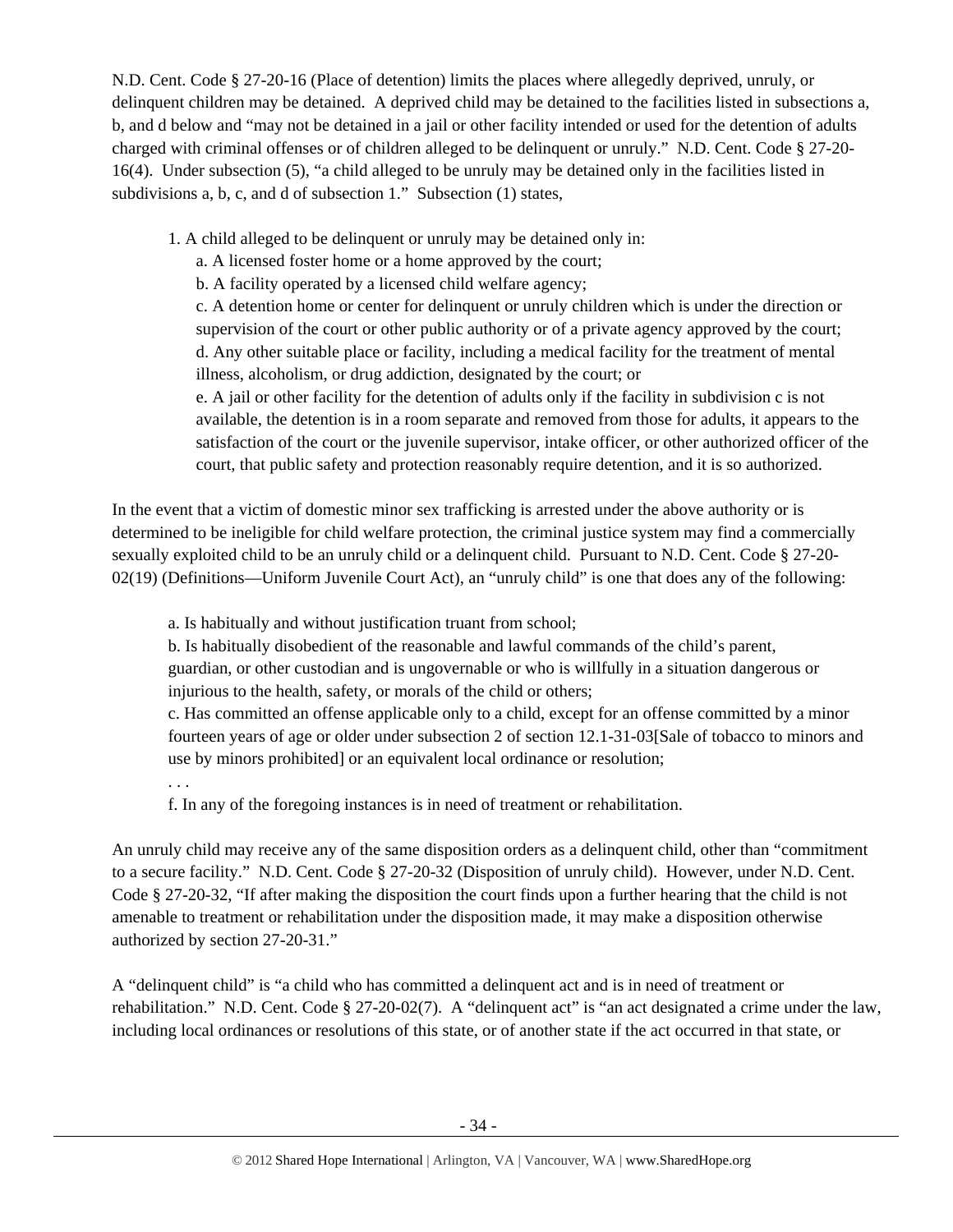under federal law, and the crime does not fall under subdivision c of subsection 19,"<sup>34</sup> which would include the crime of prostitution. N.D. Cent. Code § 27-20-02(6). Under N.D. Cent. Code § 27-20-31 (Disposition of delinquent child),

If the child is found to be a delinquent child, the court may make any of the following orders of disposition best suited to the child's treatment, rehabilitation, and welfare:

1. Any order authorized by section 27-20-30 for the disposition of a deprived child;

2. Placing the child on probation under the supervision of the director, probation officer, or other appropriate officer of the court or of the court of another state as provided in section 27-20-41 or the director of the county social service board under conditions and limitations the court prescribes;

. . .

4. Committing the child to the division of juvenile services or to another state department to which commitment of delinquent or unruly children may be made. When necessary, the commitment order may provide that the child initially be placed in a secure facility;

. . .

7. Ordering the child's participation in a juvenile drug court program.

Deprived children, under N.D. Cent. Code § 27-20-30(1) (Disposition of deprived child), may receive the following disposition orders "best suited to the protection and physical, mental, and moral welfare of the child:"

a. Permit the child to reside with the child's parents, guardian, or other custodian, subject to conditions and limitations as the court prescribes, including supervision as directed by the court for the protection of the child.

b. Subject to conditions and limitations as the court prescribes, transfer temporary legal custody to any of the following:

(1) An agency or other private organization licensed or otherwise authorized by law to receive and provide care for the child.

(2) The director of the county social service board or other public agency authorized by law to receive and provide care for the child.

. . . .

e. Appoint a fit and willing relative or other appropriate individual as the child's legal guardian.

f. In cases in which a compelling reason has been shown that it would not be in the child's best interests to return home, to have parental rights terminated, to be placed for adoption, to be placed with a fit and willing relative, or to be placed with a legal guardian, establish, by order, some other planned permanent living arrangement.

5.4.1 Recommendation: Enact a law mandating a child protection response upon identification of a CSEC victim and ensuring immediate and appropriate services and placement of the child victim.

 $34$  N.D. Cent. Code § 27-20-02(19)(c) states, "c. Has committed an offense applicable only to a child, except for an offense committed by a minor fourteen years of age or older under subsection 2 of section 12.1-31-03[Sale of tobacco to minors and use by minors prohibited] or an equivalent local ordinance or resolution."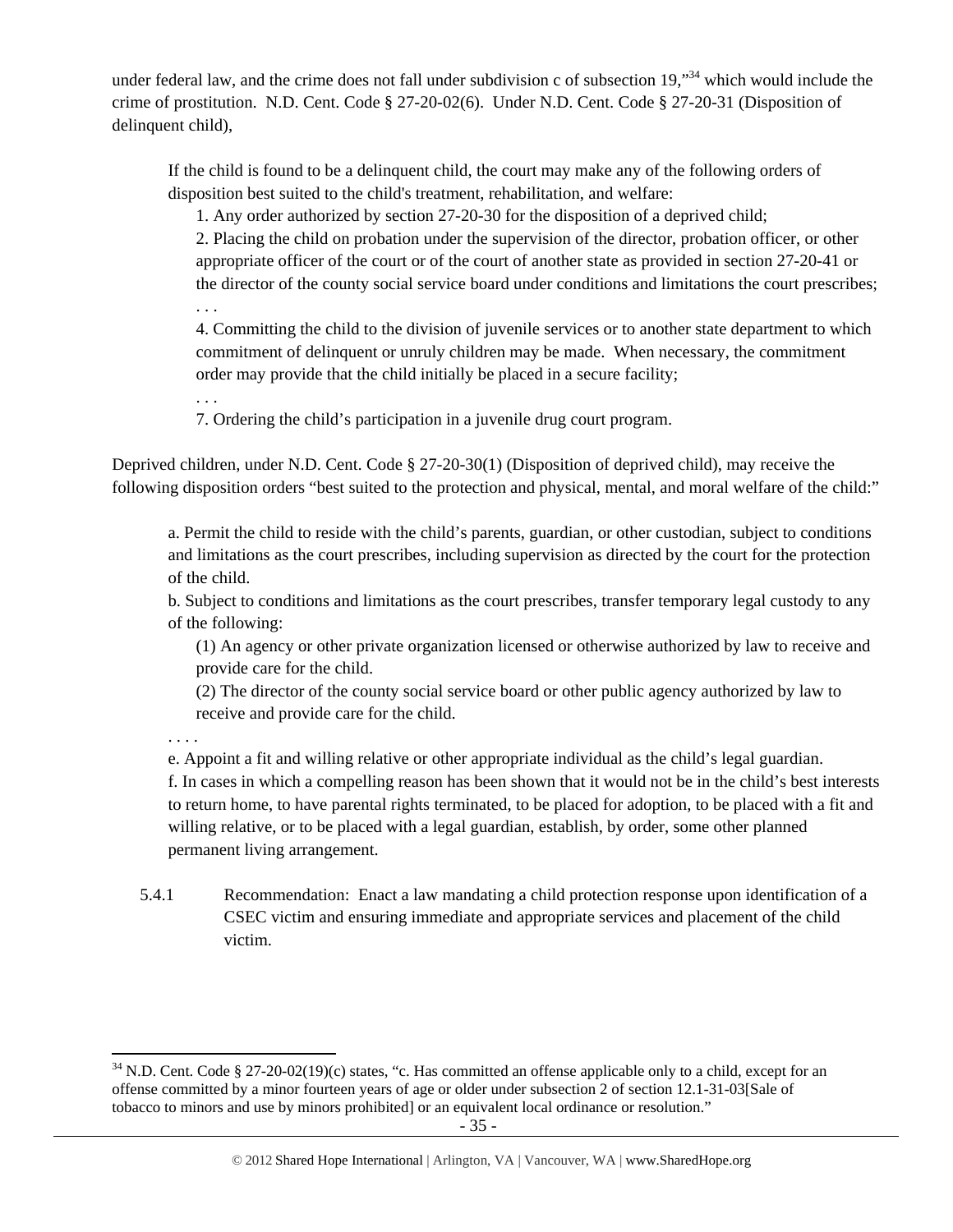*5.5 Commercial sexual exploitation or sex trafficking is identified as a type of abuse and neglect within child protection statutes.* 

N.D. Cent. Code § 50-25.1-02(3) (Definitions—Child Abuse and Neglect) defines "abused child" to include a child who is commercially sexually exploited. It defines the term as

an individual under the age of eighteen years who is suffering from abuse as defined in subdivision a of subsection 1 of section 14-09-22 [Criminal abuse and neglect of child] caused by a person responsible for the child's welfare and 'sexually abused child' means an individual under the age of eighteen years who is subjected by a person responsible for the child's welfare, or by any individual who acts in violation of sections 12.1-20-01 through 12.1-20-07 [Sexual offenses, including luring a minor by computer and corruption or solicitation of minors], sections 12.1-20-11 through 12.1-20-12.2 [Noncommercial sexual offenses], or chapter 12.1-27.2 [Sexual performance by children].

- 5.5.1 Recommendation: Amend the definition of "abused child" under N.D. Cent. Code § 50-25.1- 02(3) (Definitions—Child Abuse and Neglect) to include minor victims of §§ 12.1-40-01 (Human trafficking) and § 12.1-29-02 (Facilitating prostitution).
- *5.6 The definition of "caregiver" (or similar term) in the child welfare statutes is broad enough to include a trafficker who has custody or control of a child in order to bring a trafficked child into the protection of child protective services.*

N.D. Cent. Code § 50-25.1-02(1) (Definitions—Child Abuse and Neglect) defines "a person responsible for the child's welfare" for the chapter on "child abuse and neglect" in the title on "public welfare" as including "a person who has responsibility for the care or supervision of a child and who is the child's parent, an adult family member of the child, any member of the child's household, the child's guardian, or the child's foster parent . . . ."

- 5.6.1 Recommendation: Amend the definition of "person responsible for the child's welfare" N.D. Cent. Code § 50-25.1-02(1) (Definitions—Child Abuse and Neglect) to include any person with custody or control of a child to allow for child welfare intervention when a non-familial trafficker has custody or control of a child.
- *5.7 Crime victims' compensation is specifically available to a child victim of sex trafficking or commercial sexual exploitation of children (CSEC) without regard to ineligibility factors.*

For the purposes of crime victims' compensation, a "victim" includes "a person who suffers bodily injury or death as a result of criminally injurious conduct, the good-faith effort of any person to prevent criminally injurious conduct, or the good-faith effort of any person to apprehend a person suspected of engaging in criminally injurious conduct."<sup>35</sup> N.D. Cent. Code § 54-23.4-01(8) (Definitions—Crime Victims Compensation). The term is likely broad enough to cover sexually exploited children. Upon successful application for compensation, under N.D. Cent. Code § 54-23.4-02 (Award of compensation), a victim of a

  $35$  N.D. Cent. Code § 54-23.4-01(4) defines "criminally injurious conduct" in relevant part as "conduct that results in bodily injury or death, and is punishable by fine, imprisonment, or death, or would be so punishable but for the fact that the person engaging in the conduct was a minor or lacked capacity to commit the crime." "Bodily injury" is defined as "any harm that requires medical treatment and results in economic loss and includes pregnancy and nervous shock." N.D. Cent. Code § 54-23.4-01(1)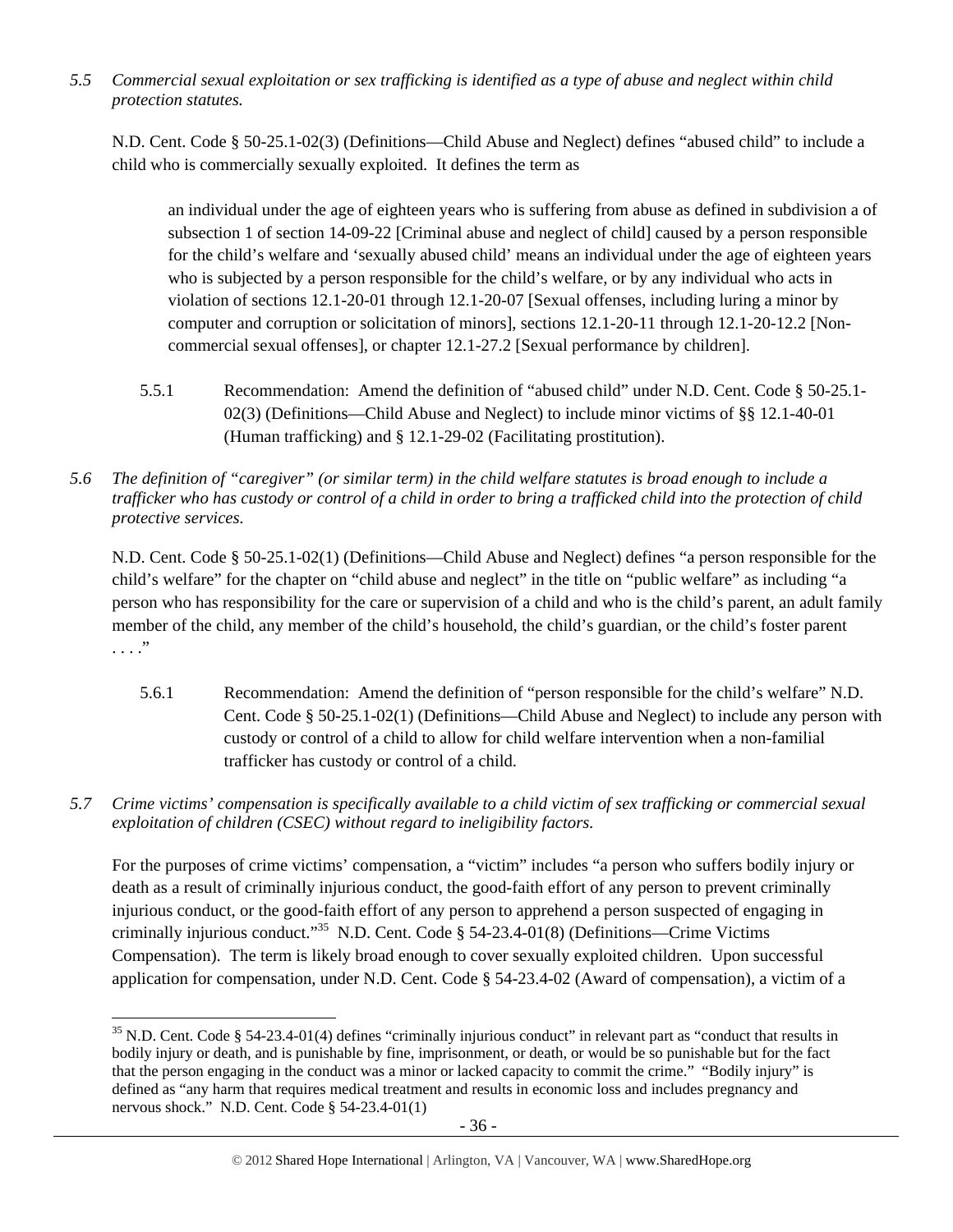crime may be awarded "economic loss arising directly from criminally injurious conduct if satisfied by a preponderance of the evidence that the requirements for compensation have been met." Under N.D. Cent. Code § 54-23.4-01(7), "economic loss" is defined as "economic detriment consisting only of allowable expense, work loss, replacement services loss, and, if injury causes death, dependent's economic loss and dependent's replacement services loss. Noneconomic detriment is not loss. The term includes economic detriment caused by pain and suffering or physical impairment." N.D. Cent. Code § 54-23.4-01(7)(d) defines "noneconomic detriment" as "pain, suffering, inconvenience, physical impairment, and other nonpecuniary damage." N.D. Cent. Code § 54-23.4-01(7)(a) includes in its definition of "allowable expense" "reasonable charges incurred for reasonably needed products, services, and accommodations required due to the injury, including those for medical care, rehabilitation, rehabilitative occupational training, and other remedial treatment and care."

However, several eligibility criteria in the victim of crime compensation statutes under N.D. Cent. Code §§ 54- 23.4-01 et seq. might result in the inability of a domestic minor sex trafficking victim to receive compensation for injuries suffered as a result of commercial sexual exploitation. N.D. Cent. Code § 54-23.4-06(2) (Application for compensation—Awards—Limitations on awards) limits the time period to file a claim for compensation to "one year from the date the criminally injurious conduct was reported to a law enforcement officer." However, "The division may extend the time for filing if it determines that the interests of justice so require." Under N.D. Cent. Code § 54-23.4-06(3), "Compensation may not be awarded to a claimant who is the offender or an accomplice of the offender, nor to any claimant if the award would unjustly benefit the offender or an accomplice." N.D. Cent. Code § 54-23.4-06(4) requires, "In the case of child abuse or sexual molestation of a child, the criminally injurious conduct must be reported to a law enforcement officer within three years after the child reaches the age of majority." Under subsection (5), "The division, upon finding that the claimant has not fully cooperated with appropriate law enforcement agencies, may deny, reconsider, or reduce an award of compensation." Moreover, N.D. Cent. Code § 54-23.4-06(6) states, "Compensation otherwise payable to a claimant must be reduced or denied: . . . ; b. To the extent the division deems reasonable because of the contributory misconduct of the claimant or of a victim on whose behalf compensation is claimed . . . ." Lastly, compensation may not exceed a total of \$25,000. N.D. Cent. Code § 54-23.4-06(8).

5.7.1 Recommendation: Amend Chapter 54-23.4 (Crime Victims Compensation) to add a specific exception to the ineligibility criteria for domestic minor sex trafficking victims.

# *5.8 Victim-friendly procedures and protections are provided in the trial process for minors under 18.*

Several victim-friendly criminal justice procedures and protections are provided to children. N.D. Cent. Code § 31-04-04.1(1) (Videotaped statement of a child sexual offense victim—Criteria for admission as evidence) allows "the oral statement of the child victim" to be recorded prior to trial and entered into evidence subject to certain conditions "[i]n any prosecution for a violation of section 12.1-20-03 [Gross sexual imposition], 12.1- 20-03.1 [Continuous sexual abuse of a child], 12.1-20-04 [Sexual imposition], 12.1-20-05 [Corruption or solicitation of minors], 12.1-20-06 [Sexual abuse of wards], 12.1-20-07 [Sexual assault], or 12.1-20-11[Incest] in which the victim is less than fifteen years of age  $\dots$ ." N.D. Cent. Code § 31-04-04.1(1). For this to be admitted into evidence, N.D. Cent. Code § 31-04-04.1(1) states that the following conditions must be satisfied:

a. The court determines there is reasonable cause to believe that the child victim would experience serious emotional trauma as a result of in-court participation in the proceeding; b. The accused must be given reasonable written notice of the time and place for taking the videotaped statement;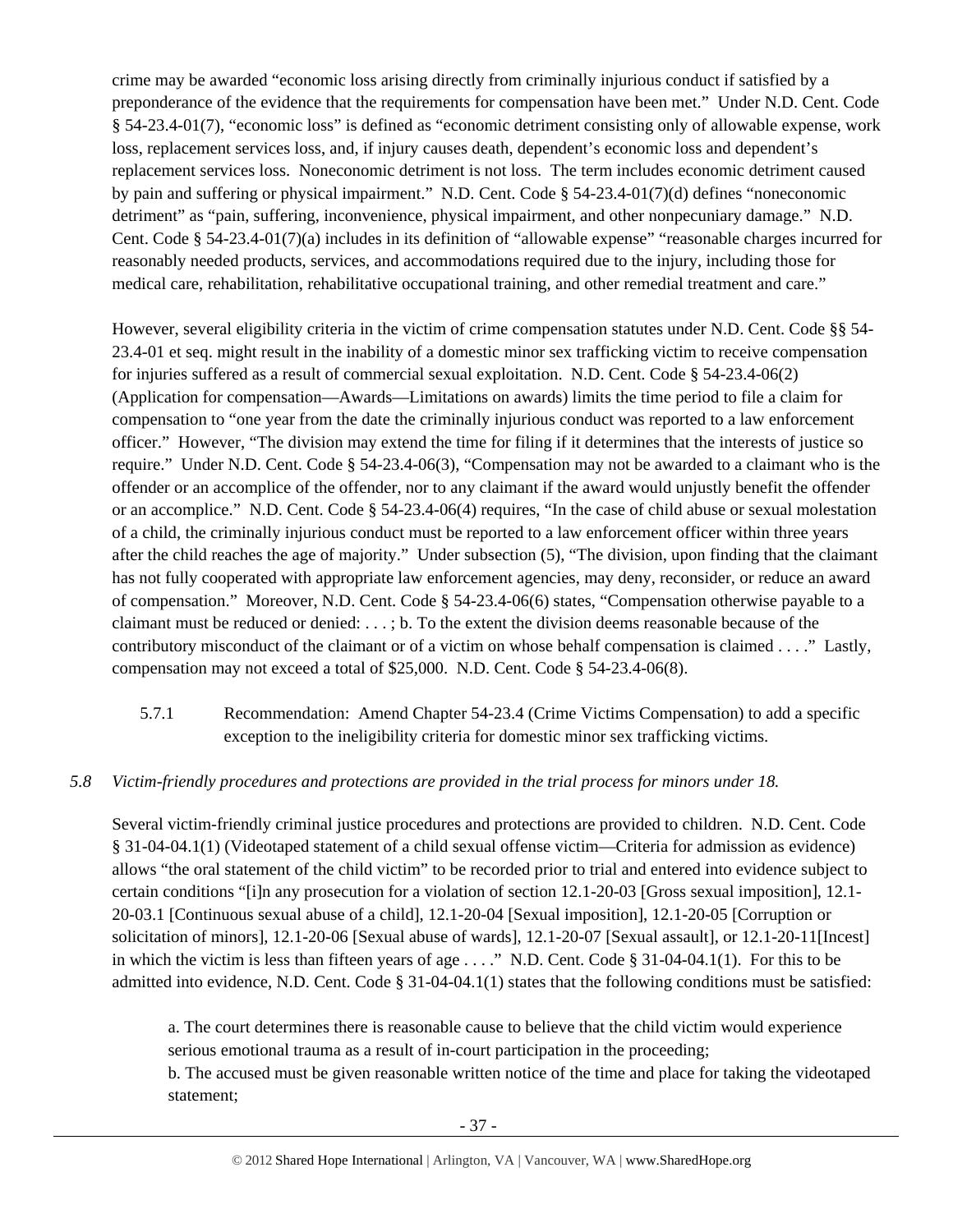c. The accused must be afforded the opportunity to hear and view the testimony from outside the presence of the child by means of a two-way mirror or other similar method that will ensure that the child cannot hear or see the accused;

d. The accused must have the opportunity to communicate orally with counsel by electronic means while the videotaped statement is being made; and

e. All questioning must be done by the prosecutor or counsel for the defendant unless the defendant is an attorney pro se. An attorney pro se must conduct all questioning from outside the presence of the child. Upon request of any of the parties or upon the determination of the court that it would be appropriate, the court may appoint a person who is qualified as an expert and who has dealt with the child in a therapeutic setting to aid the court throughout proceedings conducted under this section and the court may appoint a guardian ad litem to protect the interests of the child.

Additionally, for the videotaped statement to be admitted into evidence, the court must find "that the child is unavailable as a witness to testify at trial and, upon viewing the videotape recording before it is shown to the jury, determines that it is sufficiently reliable and trustworthy and that the interests of justice will best be served by admission of the statement into evidence." N.D. Cent. Code § 31-04-04.1(2). Under this subsection,

"[U]navailable" includes a determination, based on medical or psychological evidence or expert testimony, that the child would suffer serious emotional or psychological strain if required to testify at trial. The court, in making its findings and determinations under this subsection, shall consider at least the following:

- a. The nature of the offense;
- b. The significance of the child's testimony to the case;
- c. The child's age;
- d. The child's psychological maturity and understanding; and
- e. The nature, degree, and duration of potential injury to the child from testifying.

N.D. Cent. Code § 12.1-35-02 (Additional services) encourages state's attorneys to provide additional services to "children who are involved in criminal proceedings as victims or witnesses." These include the following:

1. Explanations, in language understood by the child, of all legal proceedings in which the child will be involved.

2. Advice to the court concerning the ability of a child witness to cooperate with the prosecution and the potential effects of the proceedings on the child.

3. Information about, and referrals to, appropriate social services programs to assist the child and the child's family members in coping with the emotional impact of the crime and the subsequent proceedings in which the child is involved.

4. Information about the availability of a child development specialist to ensure questions asked of the witness are chronologically and developmentally appropriate. N.D. Cent. Code § 12.1-35-02.

N.D. Cent. Code § 12.1-35-04(Limits on interviews and testimony) states, "The prosecuting attorney, the court, and appropriate law enforcement personnel, to the extent possible, shall protect the victim or witness from the psychological damage of repeated or lengthy interview, testimony, or discovery proceedings while preserving the rights of the public, the victim, and the person charged with the violation." N.D. Cent. Code § 12.1-35-05 (Prompt disposition) states in part, "In all criminal cases and juvenile proceedings involving a child victim or witness, the court and the state's attorney shall take appropriate action to ensure a speedy trial in order to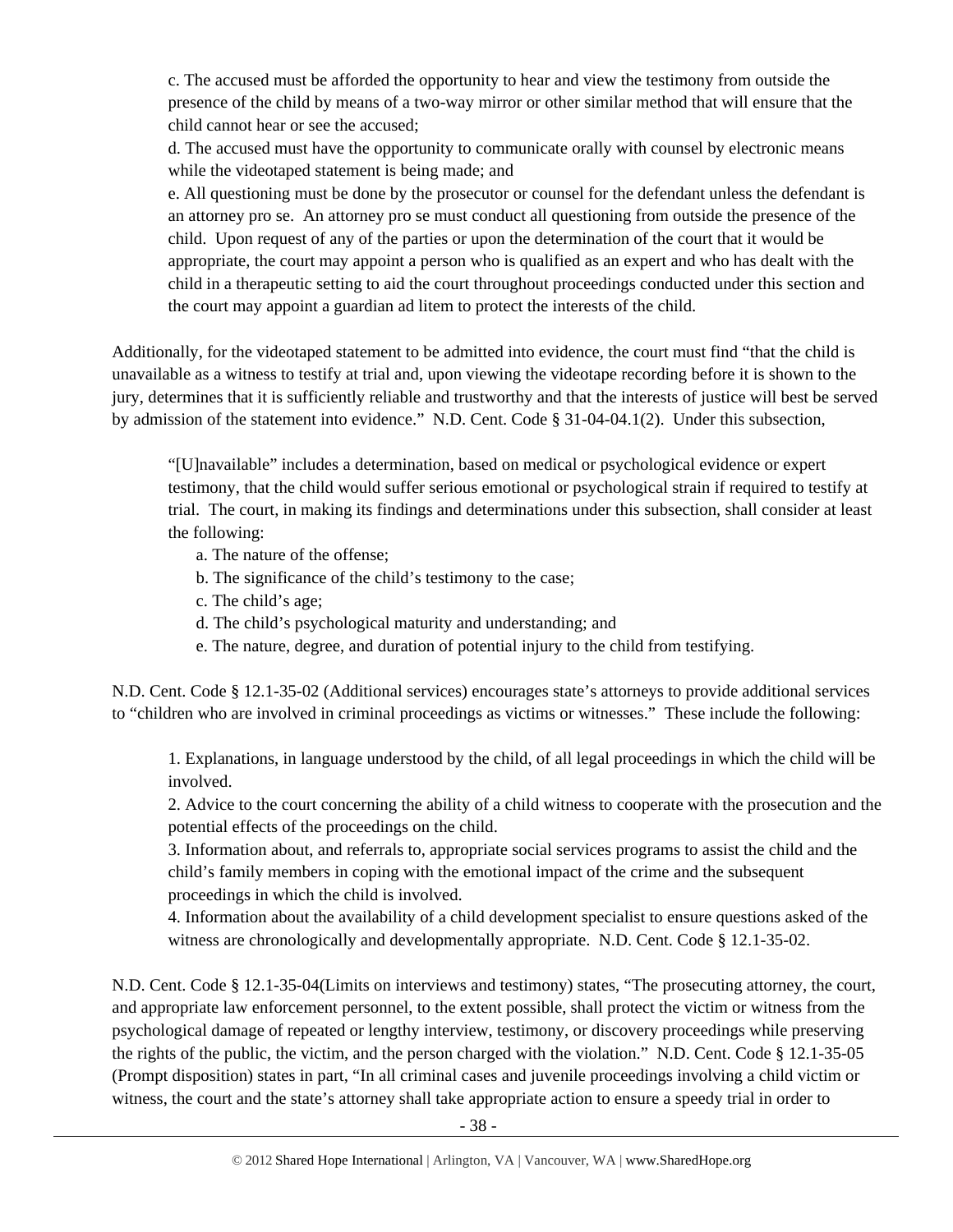minimize the length of time the child must endure the stress of involvement in the proceedings." Pursuant to the procedures in N.D. Cent. Code § 12.1-35-05.1 (Assistance during proceedings), child witnesses may be accompanied by a court selected person during proceedings for support while giving testimony. Certain information about child victims or witnesses, subject to exceptions, may not appear in public record. N.D. Cent. Code § 12.1-35-03 (Information about child victims or witnesses of crimes generally may not appear in public record).

Pursuant to N.D. Cent. Code 12.1-35-05.2 (Confidentiality of testimony),

In any criminal proceeding in which the defendant is charged with a violation of chapter 12.1-20 [Sex offenses, including luring a minor and solicitation of a minor] involving a child, the court, upon the motion of the prosecuting attorney, shall conduct a hearing to determine whether the testimony of and relating to a child may be closed to the public in order to protect the child's reputation.

This provision does not apply to the prostitution statutes, the human trafficking statute or the sexual performances by children law.

North Dakota Rules of Evidence 412 (commonly called the "rape shield law") protects testifying victims of sex crimes from examination leading to evidence about past or other sexual behavior. It states,

(a) Evidence generally inadmissible.

The following evidence is not admissible in any criminal proceeding involving alleged sexual misconduct except as provided in subdivisions (b) and (c):

(1) evidence offered to prove that any alleged victim engaged in other sexual behavior; and

- (2) evidence offered to prove any alleged victim's sexual predisposition.
- (b) Exceptions
- In a criminal case, the following evidence is admissible, if otherwise admissible under these rules: (1) evidence of specific instances of sexual behavior by the alleged victim offered to prove that a person other than the accused was the source of semen, injury, or other physical evidence; (2) evidence of specific instances of sexual behavior by the alleged victim with respect to the person accused of the sexual misconduct, offered by the accused to prove consent or by the prosecution; and

(3) evidence the exclusion of which would violate the constitutional rights of the defendant.

. . . .

- 5.8.1 Recommendation: Modify the closed testimony law pursuant to N.D. Cent. Code § 12.1-35- 05.2 (Confidentiality of testimony) to include protection for child victim-witnesses in cases of human trafficking for sexual exploitation, prostitution, and sexual performance of children.
- 5.8.2 Recommendation: Amend North Dakota Rules of Evidence 412 to extend the protection of the rape shield law to testifying victims of CSEC and sex trafficking.
- *5.9 Expungement or sealing of juvenile delinquency records resulting from arrests or adjudications for prostitution-related offenses committed as a result of, or in the course of, the commercial sexual exploitation of a minor is available within a reasonable time after turning 18.*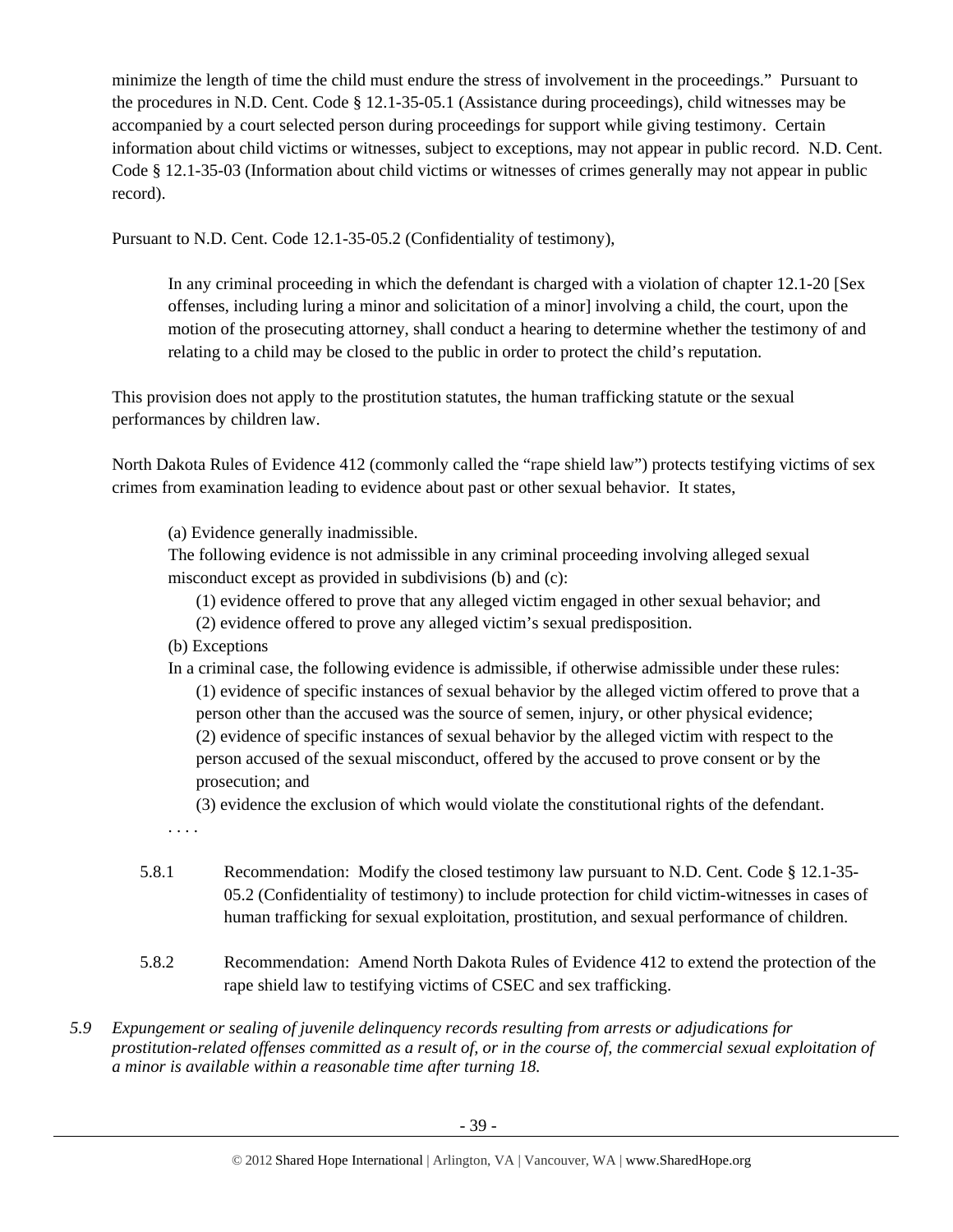Juvenile delinquency adjudications are not considered a crime. N.D. Cent. Code § 27-20-33 (Order of adjudication—Noncriminal). Under N.D. Cent. Code, § 27-20-33(2),

The disposition of a child and evidence adduced in a hearing in juvenile court may not be used against the child in any proceeding in any court other than a juvenile court, whether before or after reaching majority, except for impeachment or in dispositional proceedings after conviction of a felony for the purposes of a presentence investigation and report.

Under N.D. Cent. Code § 27-20-54 (Destruction of juvenile court records), "Except as otherwise required under section 25-03.3-0436, all juvenile court records must be retained and disposed $37$  of pursuant to rules and policies established by the North Dakota supreme court." Records of juvenile delinquency adjudications are "[rletain[ed] for 10 years after expiration of final order, or age 18, whichever is later." Unruly juvenile records are "[r]etain[ed] for 1 year after child turns 18 or final expiration of order, whichever is later." Deprivation records (absent termination of parental rights) are "[r]etain[ed] for 10 years after child turns 18 or final expiration of order, whichever is later." N.D. Admin. Code 19 (2011) (Records Retention Schedule–courts: Juvenile Case Files). $38$ 

- 5.9.1 Recommendation: Amend N.D. Cent. Code § 27-20-54 (Destruction of juvenile court records) to require disposition of all records pertaining to an adjudicated minor who is also a victim of trafficking upon attaining the age of 18.
- *5.10 Victim restitution and civil remedies for victims of domestic minor sex trafficking or commercial sexual exploitation of children (CSEC) are authorized by law.*

N.D. Cent. Code § 12.1-40-01(4) (Human trafficking) states, "In addition to any sentence or fine imposed for a conviction of an offense under this chapter, the court shall order the person convicted to make restitution to the victim of the crime."

Restitution is also available under N.D. Cent. Code § 12.1-32-08 (Hearing prior to ordering restitution, reparation, or reimbursement of indigent defense costs and expenses—Conditions—Collection of restitution for insufficient funds checks—Continuing appropriation), which provides for mandatory restitution only where the victim suffered pecuniary damages. Subsection (1) states in part,

a.transfer of a record to the possession of the state archivist pursuant to the procedure in Section 10; b.destruction by burning or shredding, if the record is confidential; or

<sup>&</sup>lt;sup>36</sup> N.D. Cent. Code § 25-03.3-04 (Retention of records) states, "Notwithstanding any other provision of law, all adult and juvenile case files and court records of an alleged offense defined by chapters 12.1-20 [Sex offenses] and 12.1- 27.2 [Sexual performances by children] must be retained for fifty years and made available to any state's attorney for purposes of investigation or proceedings pursuant to this chapter." The quoted language above is the current version of N.D. Cent. Code § 25-03.3-04, incorporating the amendment added by the passage of House Bill 1464. H.B. 1464, 62nd Leg. Assemb., Leg. Sess. (N.D. 2011).

<sup>&</sup>lt;sup>37</sup> N.D. Admin. Code 19, Sec. 5 (2011) (Disposition of Court Records),

The term "disposition" means:

c.destruction by ordinary means, such as landfill or recycling, if the record is not confidential.

See also North Dakota Supreme Court Rules, http://www.ndcourts.gov/rules/Administrative/frameset.htm. (last visited June July 13, 2012)

<sup>&</sup>lt;sup>38</sup> The retention schedule can also be found at North Dakota Supreme Court Rules, http://www.ndcourts.gov/rules/Administrative/frameset.htm (click on Rule 19 and then on "records retention schedule") (last visited July 13, 2012).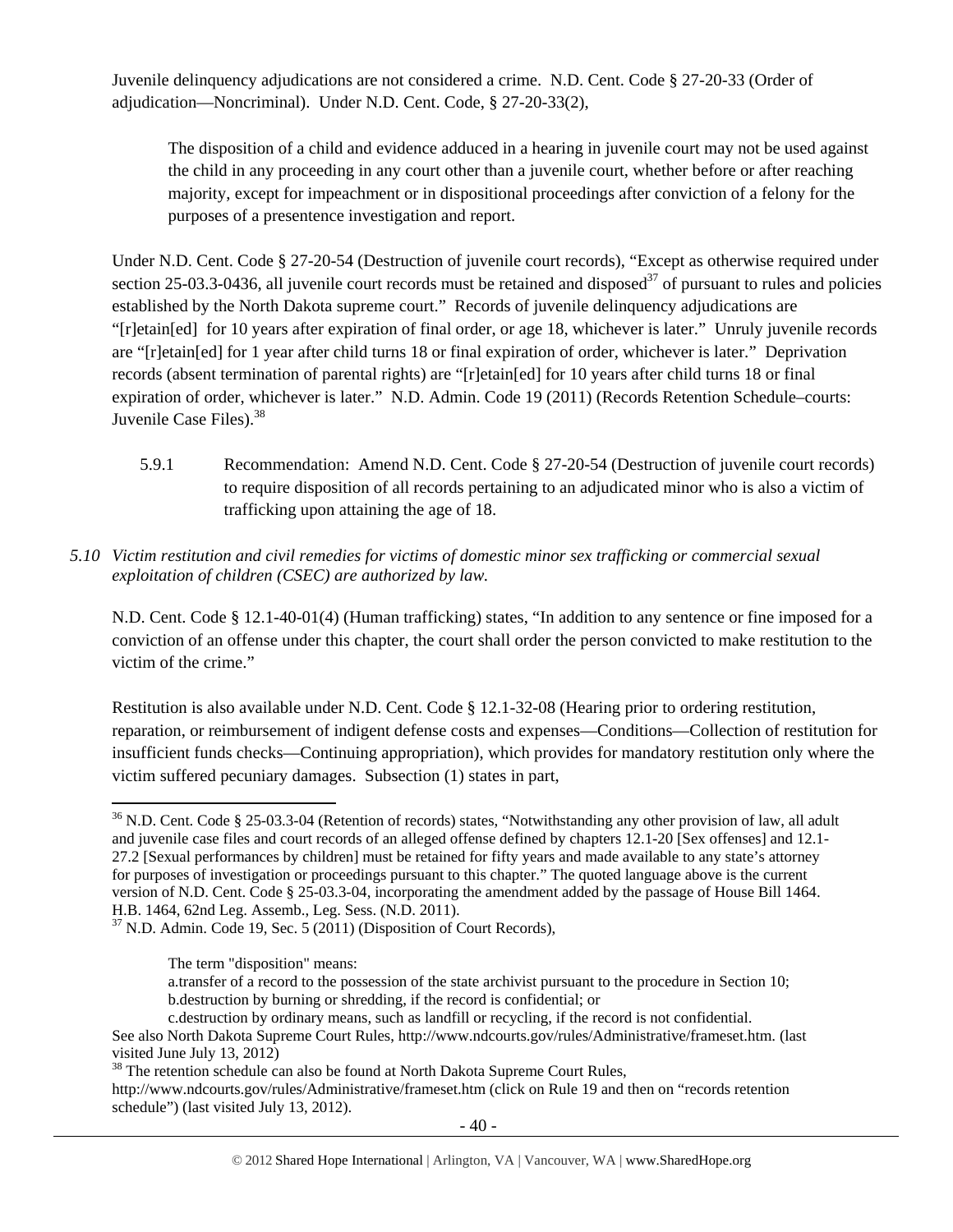Before imposing restitution or reparation as a sentence or condition of probation, the court shall hold a hearing on the matter with notice to the prosecuting attorney and to the defendant as to the nature and amount of restitution. The court, when sentencing a person adjudged guilty of criminal activities that have resulted in pecuniary damages, in addition to any other sentence the court may impose, shall order that the defendant make restitution to the victim or other recipient as determined by the court, unless the court states on the record, based upon the criteria in this subsection, the reason it does not order restitution or orders only partial restitution.

The section also sets forth items the court is to consider "[i]n determining whether to order restitution . . . ." One of those items, subsection (1)(a) states that "[t]he defendant may be required as part of the sentence imposed by the court to pay the prescribed treatment costs for a victim of a sexual offense as defined in chapters 12.1-20 [Sex offenses] and 12.1-27.2 [Sexual performance by children]."

A domestic minor sex trafficking victim may avail herself of civil remedies only if the victim is also a victim of a racketeering offense. N.D. Cent. Code § 12.1-06.1-05(1) (Racketeering—Civil remedies) provides that

[a] person who sustains injury to person, business, or property by a pattern of racketeering activity or by a violation of section 12.1-06.1-02 [Leading a criminal association] or 12.1-06.1-03 [Illegal control of an enterprise] may file an action in district court for the recovery of treble damages and the costs of the suit, including reasonable attorney fees. The state may file an action in behalf of those persons injured or to prevent, restrain, or remedy a pattern of racketeering activity or a violation of section 12.1-06.1-02 or 12.1-06.1-03.

N.D. Cent. Code § 12.1-06.1-05(4) states,

Following a determination of liability, orders may include:

. . . .

d. Ordering the payment of treble damages and appropriate restitution to those persons injured by a pattern of racketeering activity or a violation of section 12.1-06.1-02 or 12.1-06.1-03. e. Ordering the payment of all costs and expenses and reasonable attorneys' fees concerned with the prosecution and investigation of any offense included in the definition of racketeering if upon application for the order it is shown to the satisfaction of the court that the racketeering offense has occurred as a part of a pattern of racketeering activity or a violation of section 12.1-06.1-02 or 12.1- 06.1-03, civil and criminal, incurred by the state or county as appropriate to be paid to the general fund of the state or county that brings the action.

- 5.10.1 Recommendation: Amend N.D. Cent. Code § 12.1-40-01(4) (Human trafficking) to establish a cause of action for civil damages that trafficking victims may assert against their traffickers.
- *5.11 Statutes of limitations for civil and criminal actions for child sex trafficking or commercial sexual exploitation of children (CSEC) offenses are eliminated or lengthened sufficiently to allow prosecutors and victims a realistic opportunity to pursue criminal action and legal remedies.*

N.D. Cent. Code § 29-04-02 (Prosecution for felony other than murder within three years) provides a three-year statute of limitations for prosecution of felonies (other than murder). However, N.D. Cent. Code § 29-04-03.1 (Prosecution for sexual abuse of minors) lengthens this in certain cases, as follows: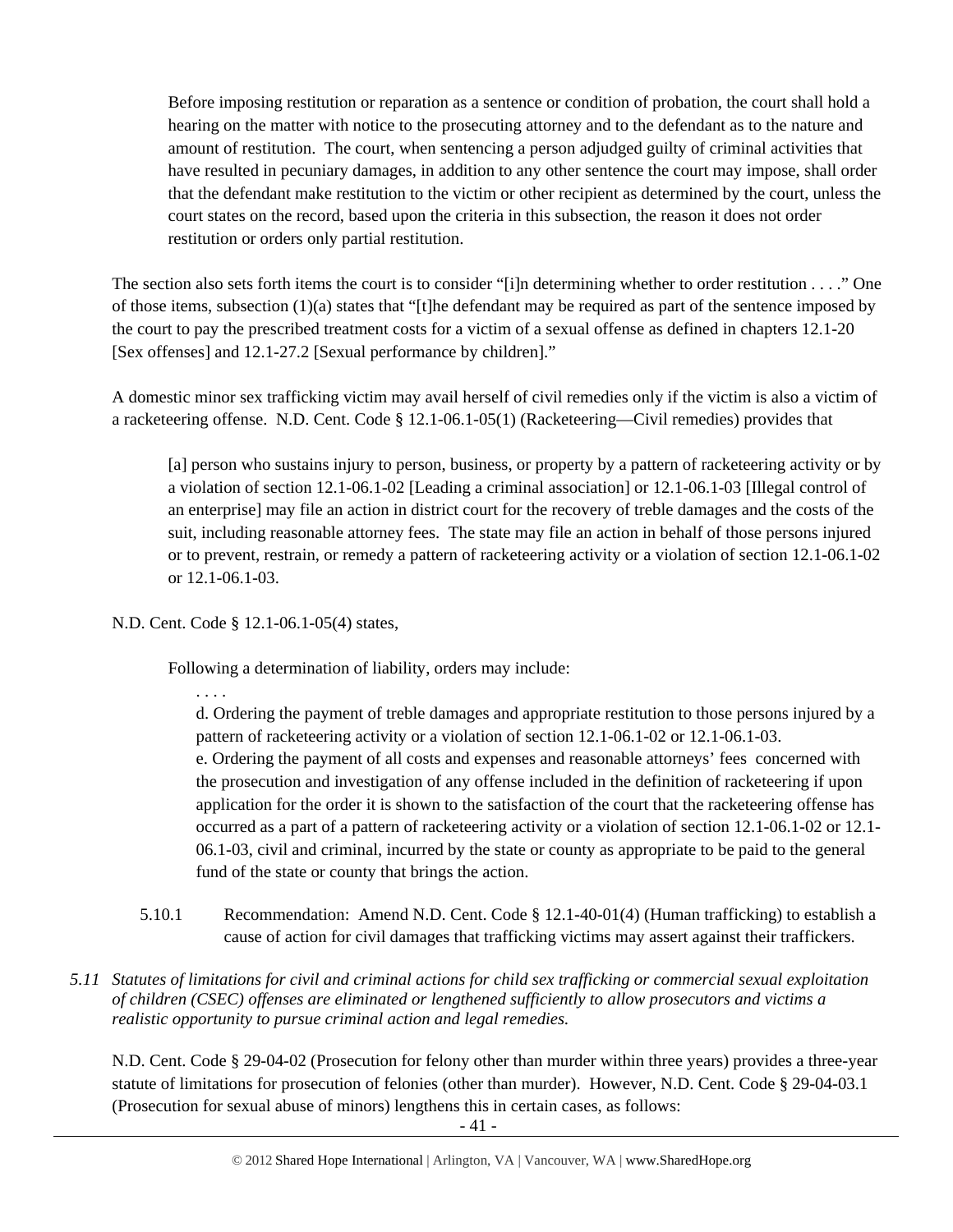A prosecution for violation of sections 12.1-20-03 through 12.1-20-08 [Continuous sexual abuse, sexual imposition, corruption or solicitation of minors, luring, sexual assault, fornication] or of section 12.1- 20-11 [Incest] if the victim was under eighteen years of age at the time the offense was committed must be commenced in the proper court within seven years after the commission of the offense or, if the victim failed to report the offense within this limitation period, within three years after the offense was reported to law enforcement authorities.

N.D. Cent. Code § 29-04-02.1 (Prosecution for gross sexual imposition) provides a seven year statute of limitations for prosecution of N.D. Cent. Code § 12.1-20-03(1)(a) (Gross sexual imposition). In addition, N.D. Cent. Code § 29-04-03 (Prosecution for misdemeanor or infraction within two years) provides that prosecution of a misdemeanor or infraction must be commenced within two years after the commission of the misdemeanor or infraction.

For victims of sex offenses under chapter 12.1-20 who are under 15, "the applicable period of limitation, if any, does not begin to run until the victim has reached the age of fifteen." N.D. Cent. Code § 29-04-03.2 (Statute of limitations as to child victims).

Under N.D. Cent. Code § 28-01-25 (Disabilities extend limitations on actions generally—Exceptions),

If a person who is entitled to bring an action other than for the recovery of real property, or for a penalty or forfeiture, or against a sheriff or other officer for an escape is: 1. Under the age of eighteen years; . . . , at the time the claim for relief accrues, the time of such disability is not a part of the time limited for the commencement of the action. However, the period within which the action must be brought cannot be extended more than five years by any such disability except infancy, nor can it be extended in any case longer than one year after the disability ceases. In cases alleging professional malpractice, the extension of the limitation due to infancy is limited to twelve years.

However, N.D. Cent. Code § 12.1-06.1-05(7) (Racketeering—Civil Remedies) specifies that "[n]otwithstanding any law to the contrary, the initiation of civil proceedings related to violations of any offense included in the definition of racketeering or a violation of section 12.1-06.1-02 or 12.1-06.1-03 (Illegal control of an enterprise—Illegally conducting an enterprise) must be commenced within seven years of actual discovery of the violation." Therefore, any statute of limitations for a civil claim brought under the racketeering provisions will not be tolled until the minor reaches the age of 18.

- 5.11.1 Recommendation: Amend N.D. Cent. Code § 29-04-02 (Prosecution for felony other than murder within three years) to eliminate the statutes of limitations for bringing prosecutions in human trafficking and CSEC cases.
- 5.11.2 Recommendation: Amend N.D. Cent. Code § 28-01-25 (Disabilities extend limitations on actions generally— Exceptions) to substantially lengthen the statute of limitations for minor trafficking victims to bring civil actions against their traffickers.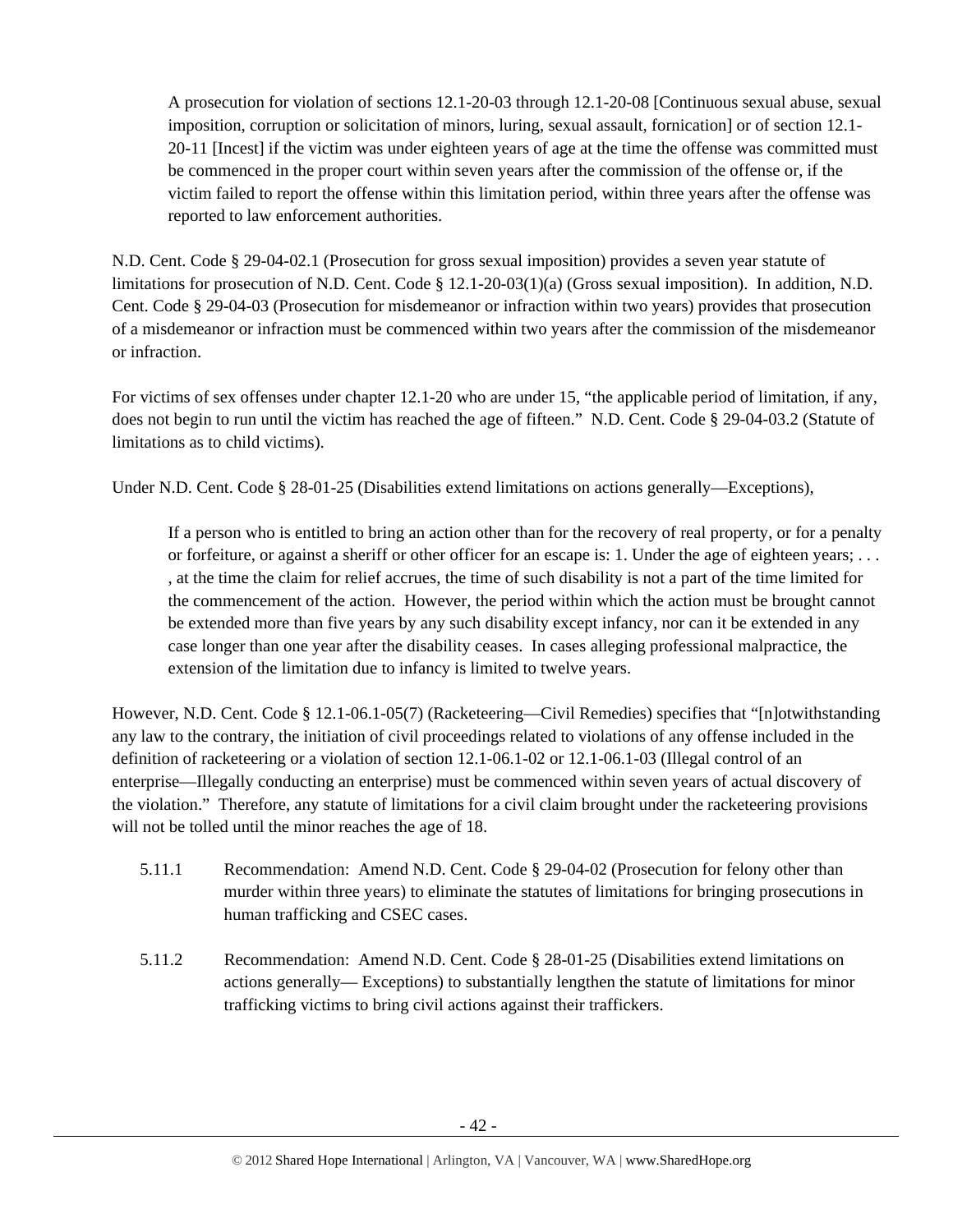#### **FRAMEWORK ISSUE 6: CRIMINAL JUSTICE TOOLS FOR INVESTIGATION AND PROSECUTIONS**

#### *Legal Components:*

- *6.1 Training on human trafficking and domestic minor sex trafficking for law enforcement is statutorily mandated.*
- *6.2 Single party consent to audiotaping is permitted in law enforcement investigations.*
- *6.3 Wiretapping is an available tool to investigate domestic minor sex trafficking.*
- *6.4 Using a law enforcement decoy posing as a minor to investigate buying or selling of commercial sex acts is not a defense to soliciting, purchasing, or selling sex with a minor.*
- *6.5 Using the Internet to investigate buyers and traffickers using the Internet is a permissible investigative technique.*
- *6.6 Law enforcement and child welfare agencies are mandated to promptly report missing and rescued children. \_\_\_\_\_\_\_\_\_\_\_\_\_\_\_\_\_\_\_\_\_\_\_\_\_\_\_\_\_\_\_\_\_\_\_\_\_\_\_\_\_\_\_\_\_\_\_\_\_\_\_\_\_\_\_\_\_\_\_\_\_\_\_\_\_\_\_\_\_\_\_\_\_\_\_\_\_\_\_\_\_\_\_\_\_\_\_\_\_\_\_\_\_\_*

## *Legal Analysis:*

*6.1 Training on human trafficking and domestic minor sex trafficking for law enforcement is statutorily mandated.*

There is no mandated training on human trafficking in North Dakota for law enforcement. To "ensure adequate training for law enforcement and to ensure the comprehensive collection of crime statistics," the attorney general is responsible for, among other things, "[d]etermin[ing] the specialized training needs of peace officers and conduct[ing] such training." N.D. Cent. Code § 12-62-02(1) (Powers and duties). Training on human trafficking could be developed through the attorney general's office. N.D. Cent. Code, § 12-62-01 (Criminal justice training and statistics—Personnel—Purpose) states, "Criminal justice training and the collection of statistics must be conducted by the office of attorney general. The office of attorney general shall conduct the training of peace officers and sheriffs and gather, analyze, and disseminate information regarding the state's criminal justice system." Information on human trafficking could be presented in training materials concerning missing persons. Under N.D. Cent. Code § 12-68-05 (Attorney general to develop missing person procedural policy), the attorney general is directed to "develop a procedures manual . . . relating to the investigation of missing person cases" and "distribute the manual to law enforcement agencies."

N.D. Cent. Code § 50-25.1-19(2) (Child protective services duties—Training requirements) requires the department of human services to "provide training to all representatives of the child protective services system regarding the legal duties of the representatives . . . . to protect the legal rights and safety of children and families from the initial time of contact during assessment through treatment."

- 6.1.1 Recommendation: Amend N.D. Cent. Code, § 12-62-01 (Criminal justice training and statistics—Personnel—Purpose) to mandate that all law enforcement training includes training on the issues of human trafficking and domestic minor sex trafficking.
- *6.2 Single party consent to audiotaping is permitted in law enforcement investigations.*

Single party consent to audio-taping is permitted. Under N.D. Cent. Code § 12.1-15-02(3)(c) (Interception of wire or oral communications—Eavesdropping),

3. It is a defense to a prosecution under subsection 1 [crime of interception] that:

. . . .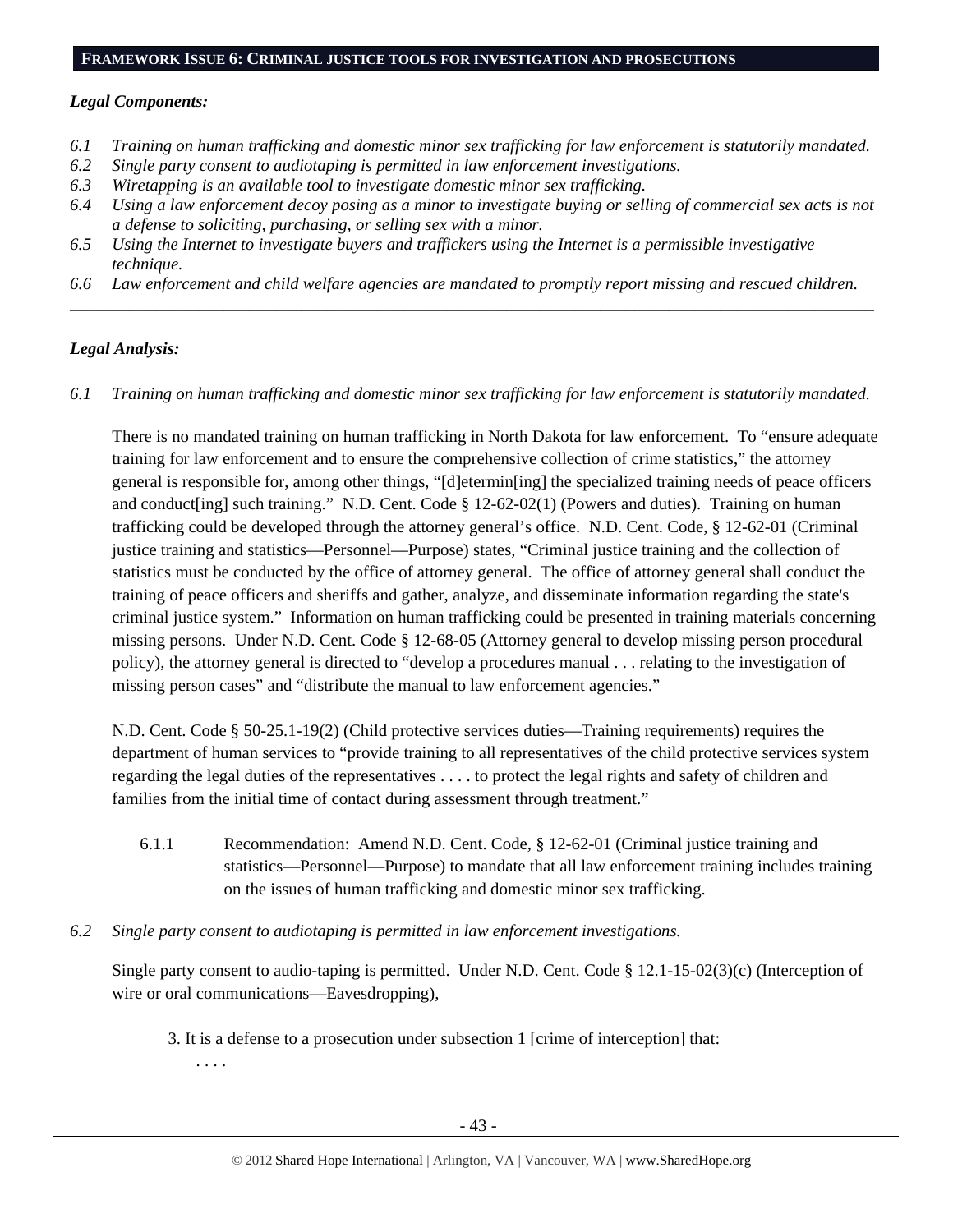c. (1) The actor was a party to the communication or one of the parties to the communication had given prior consent to such interception, and (2) such communication was not intercepted for the purpose of committing a crime or other unlawful harm.

# *6.3 Wiretapping is an available tool to investigate domestic minor sex trafficking.*

Under N.D. Cent. Code § 12.1-15-02 (Interception of wire or oral communications – Eavesdropping), interception of wire or oral communications is permitted in certain scenarios. It is a Class C felony to "a. Intentionally intercept[] any wire or oral communication by use of any electronic, mechanical, or other device; or b. Intentionally disclose[] to any other person or intentionally use[] the contents of any wire or oral communication, knowing that the information was obtained through the interception of a wire or oral communication" and a Class A misdemeanor to "secretly loiter[] about any building with intent to overhear discourse or conversation therein and to repeat or publish the same with intent to vex, annoy, or injure others." N.D. Cent. Code § 12.1-15-02(1)-(2). N.D. Cent. Code § 12.1-15-02 provides a defense to prosecution under subsection (3) if,

a. The actor was authorized by law to intercept, disclose, or use, as the case may be, the wire or oral communication;

b. The actor was (1) a person acting under color of law to intercept a wire or oral communication, and (2) he was a party to the communication or one of the parties to the communication had given prior consent to such interception

c. (1) The actor was a party to the communication or one of the parties to the communication had given prior consent to such interception, and (2) such communication was not intercepted for the purpose of committing a crime or other unlawful harm.

- 6.3.1 Recommendation: Amend N.D. Cent. Code § 12.1-15-02 (Interception of wire or oral communications – Eavesdropping) to expressly permit interception of wire or oral communications in trafficking or CSEC investigations.
- *6.4 Using a law enforcement decoy posing as a minor to investigate buying or selling of commercial sex acts is not a defense to soliciting, purchasing, or selling sex with a minor.*

N.D. Cent. Code § 12.1-20-05.1(1) (Luring minors by computer or other electronic means) uses the phrase "a person the adult believes to be a minor," suggesting that decoys can be used in investigations of this offense.

- 6.4.1 Recommendation: Enact a law specifically permitting law enforcement to use undercover agents to investigate domestic minor sex trafficking. Alternatively, amend each of the CSEC laws and the human trafficking law to prohibit a defense to prosecution based on the victim actually being law enforcement or an agent of law enforcement.
- *6.5 Using the Internet to investigate buyers and traffickers using the Internet is a permissible investigative technique.*

N.D. Cent. Code § 12.1-20-05.1(1) (Luring minors by computer or other electronic means) states,

1. An adult is guilty of luring minors by computer or other electronic means when: